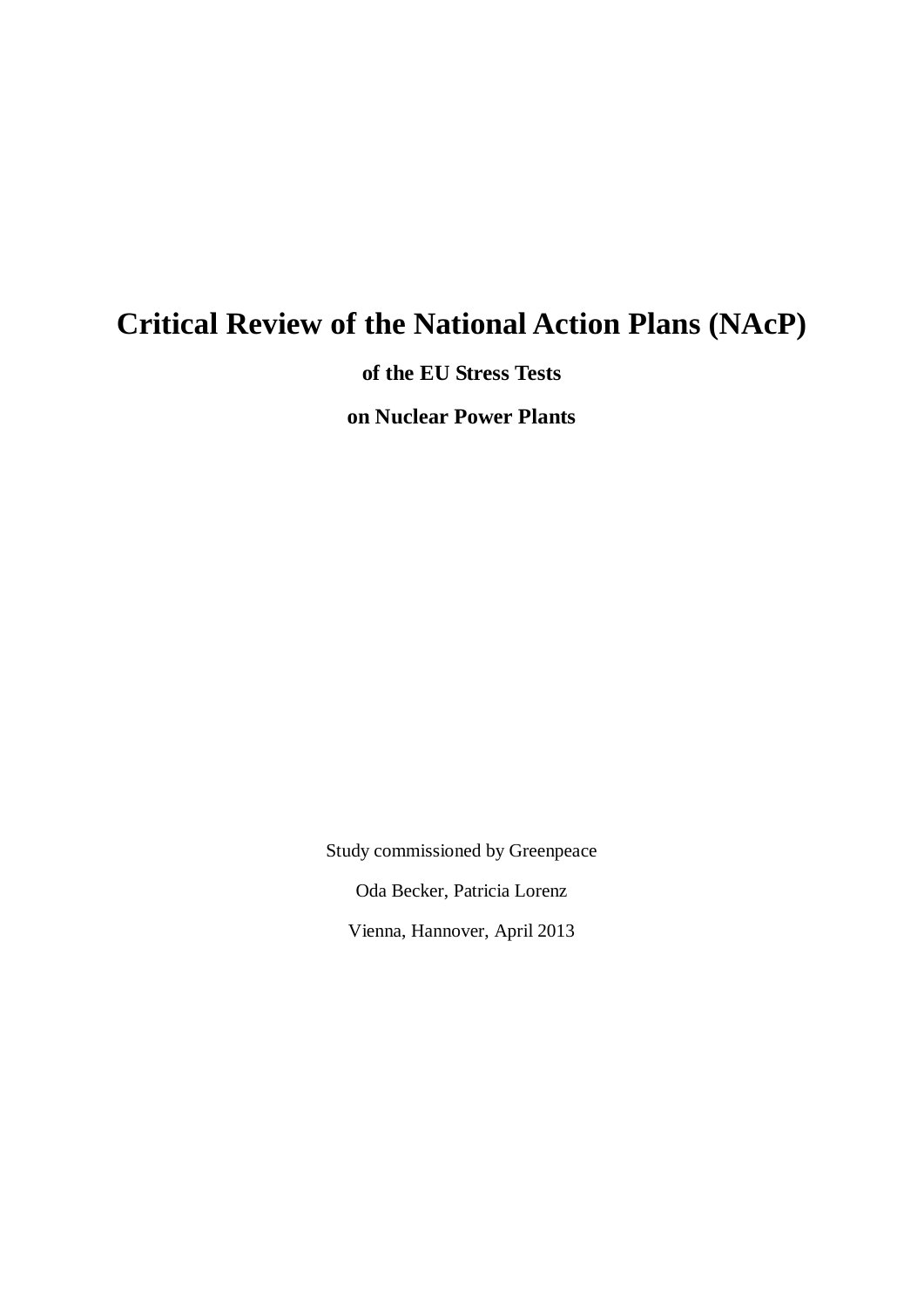# **Content**

| 3.2 Efforts to Remedy the Weaknesses the Belgian Stress Tests Described11    |     |
|------------------------------------------------------------------------------|-----|
|                                                                              |     |
|                                                                              |     |
|                                                                              |     |
|                                                                              |     |
|                                                                              |     |
|                                                                              |     |
|                                                                              |     |
|                                                                              |     |
|                                                                              |     |
| 5.2 Efforts to Remedy the Weaknesses the German Stress Tests Described 24    |     |
|                                                                              |     |
|                                                                              |     |
|                                                                              | .28 |
|                                                                              |     |
| 6.2 Efforts to Remedy the Weaknesses the Slovenian Stress Tests Described 28 |     |
|                                                                              |     |
|                                                                              |     |
|                                                                              |     |
|                                                                              |     |
| 7.2 Efforts to Remedy the Weaknesses the Slovakian Stress Tests Described 32 |     |
|                                                                              |     |
|                                                                              |     |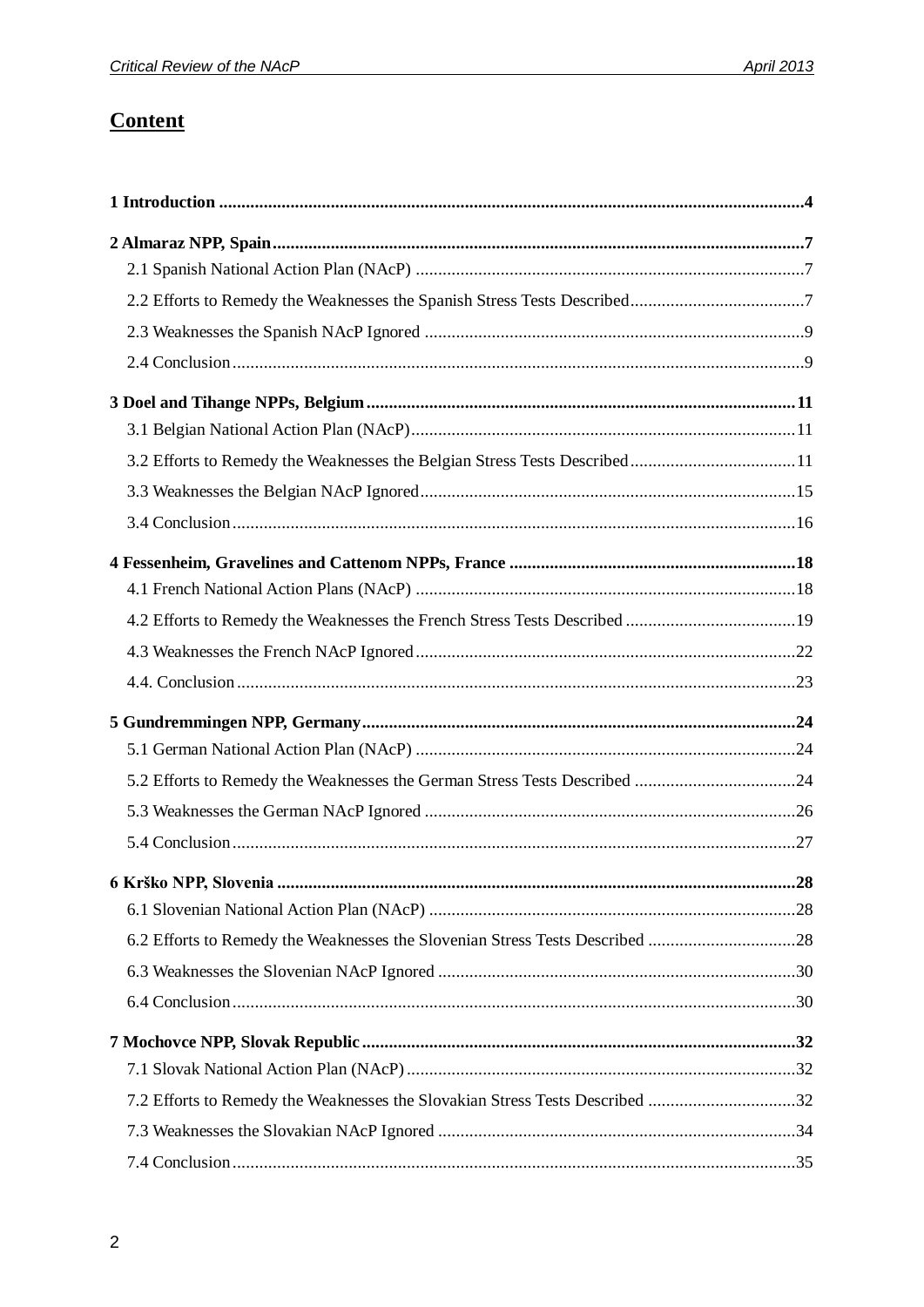| 9.2 Efforts to Remedy the Weaknesses the Swedisch Stress Tests Described 40 |  |
|-----------------------------------------------------------------------------|--|
|                                                                             |  |
|                                                                             |  |
|                                                                             |  |
|                                                                             |  |
|                                                                             |  |
|                                                                             |  |
|                                                                             |  |
|                                                                             |  |
|                                                                             |  |
|                                                                             |  |
|                                                                             |  |
|                                                                             |  |
|                                                                             |  |
|                                                                             |  |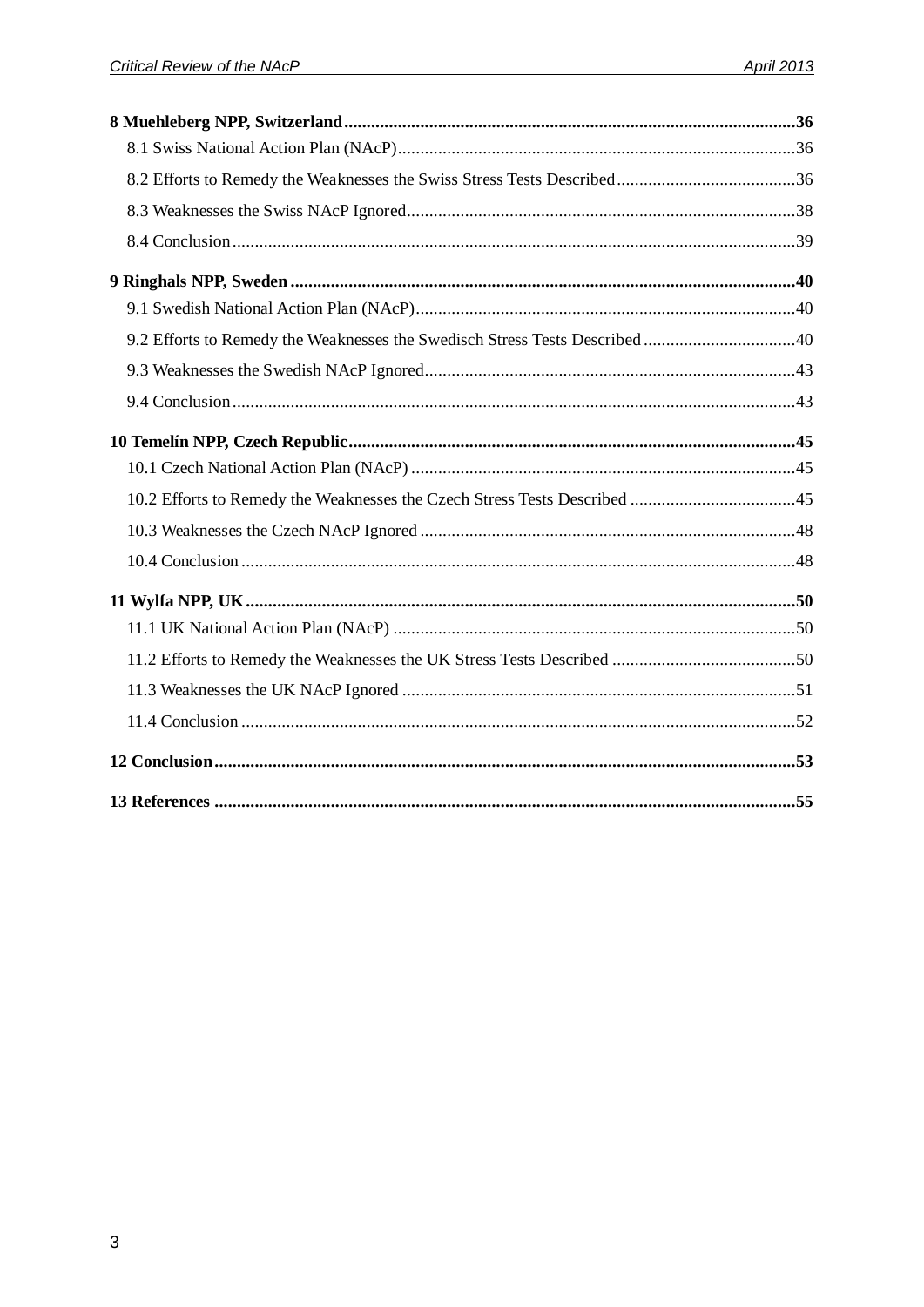# <span id="page-3-0"></span>**1 Introduction**

The March 2011 accident at the Fukushima Dai-ichi nuclear power plant proved that it was not justified to exclude highly unlikely accidents from happening. In a prompt reaction to this catastrophic accident, the European Council concluded in March 2011 that the safety of all EU nuclear plants should be reviewed on the basis of a comprehensive and transparent risk and safety assessment ("stress tests"). The EU Nuclear Safety Regulators Group ENSREG took over this task.

However two month later the scope of the EU stress tests was reduced: The EU stress tests were defined as a targeted reassessment of the safety margins of nuclear power plants developed by ENSREG, with contributions from the European Commission. The EU stress tests comprise three topics:

- (1) The response of a nuclear power plant when facing different extreme situations (earthquakes, floods and extreme weather events, and the combination of events),
- (2) capabilities to cope with consequences of loss of power (Station Black-out SBO) and loss of heat removal via Ultimate Heat Sink (UHS);
- (3) capabilities to prevent major radioactive emissions in case of a severe accident: the Severe Accident Management (SAM).

All EU Member States operating nuclear power plants – plus Lithuania – and the neighbouring countries Switzerland and Ukraine, take part in the stress tests process.

By the end of 2012, the national regulators had provided national action plans (NAcP) to remedy the identified shortcomings during the EU stress tests.

This report presents a critical review of 10 of these 17 NAcPs. To understand the larger framework of the stress tests, firstly a short overview over the set-up of the EU stress tests is presented in the following:

The *first phase* of the EU stress tests started in June 2011 – the *operators* of the NPPs prepared a *selfevaluation* of their plants. Licensees had to provide a final report by 31 October, 2011.

In the *second phase,* the national regulator *reviewed* final reports submitted by the operators. All final national stress tests reports were handed over to the EU Commission by 31 December 31, 2011.

Then the *third phase* started: the peer review, which was conducted by experts nominated by the national states to review the national reports. The peer review teams reviewed the national reports in a desktop research. Each country was visited by one expert team. The peer review was completed with a main report that includes final conclusions and recommendations at European level regarding the three topical parts and 17 country reports including country-specific conclusions and recommendations. The report was endorsed and published by ENSREG on April 26, 2012.

The European Commission presented the ENSREG report in June 2012 to the European Council. The EU Commission did not see the Council mandate for stress tests fulfilled and demanded further testing; six additional so-called fact-finding visits were undertaken, those follow-up reports were published in late October 2012.

To implement the stress tests findings, an *ENSREG action plan* (published 1 August 2012) has been developed to track implementation of the recommendations. In line with this action plan, each national regulator had generated a *national action plan (NAcP)* and published it by the end of 2012.

In October 2012 ENSREG published a compilation of recommendations to assist the preparation as well as the review of national action plans (NAcP) [ENSREG 2012b].

*The ENSREG action plan* specified the need to peer review these national action plans via a common discussion at a dedicated ENSREG-workshop to share lessons learned on the implementation of post-Fukushima safety improvements. This ENSREG-workshop to discuss the NAcP will take place in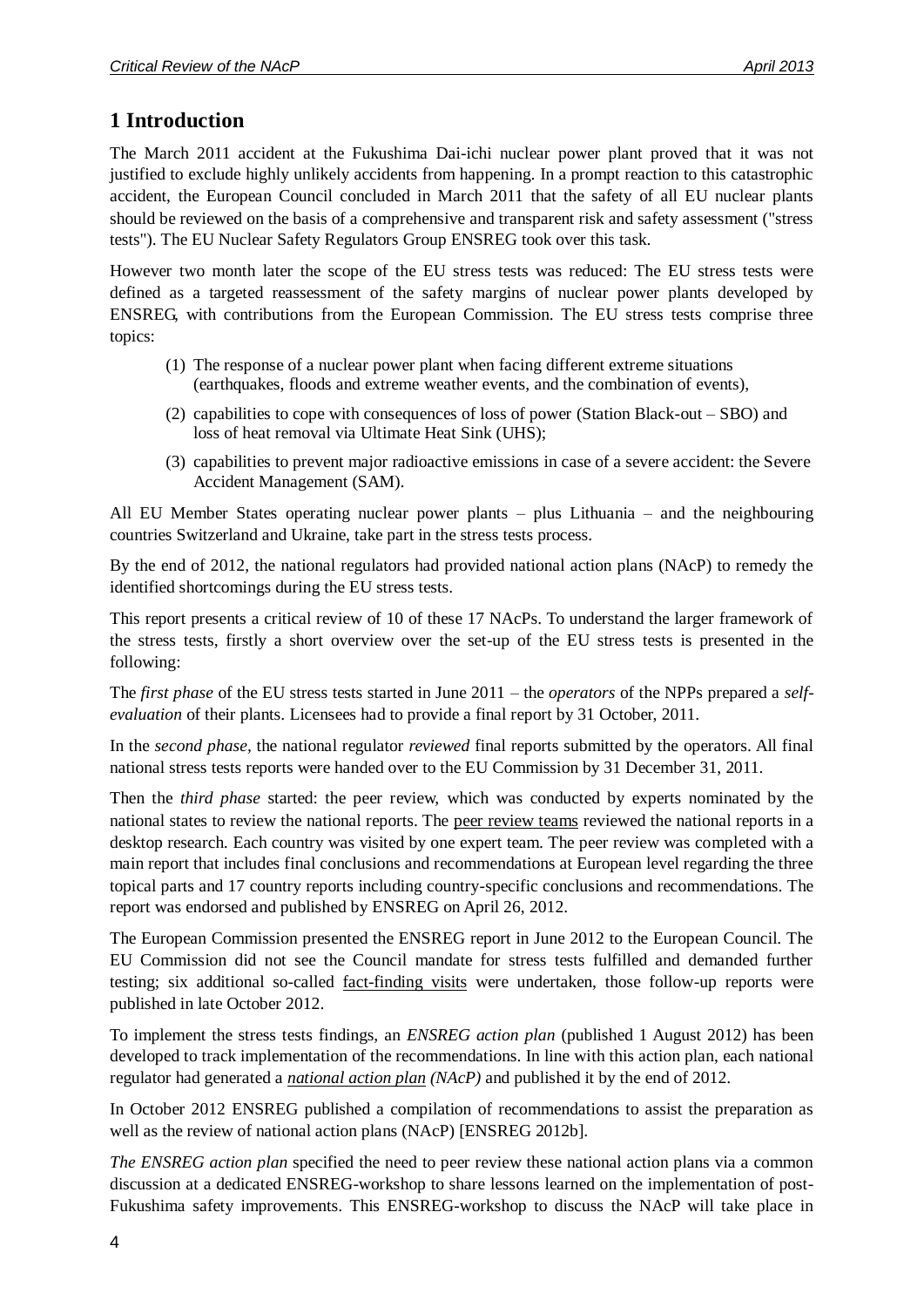Brussels on 22 – 26 April 2013. Stakeholders had the opportunity to submit questions and file comments regarding the peer review of national action plans from 25 February to 20 March 2013 via the ENSREG website. The outcomes of the workshop will be presented to the public in the next ENSREG conference.

The European Commission and ENSREG will review the status of the implementation of the recommendations by June 2014.

A key issue which is still open is how comprehensively the peer review of the national action plan will be conducted. This might be seen as an opportunity to force the nuclear regulators to formulate mandatory requirements which need to be fulfilled in a rather stringent time schedule; in contrast to the years or even decades currently planned in many countries. This could make operators decide to shut down old and unsafe nuclear power plants NPP instead of investing into extensive modernisation measures.

It is important to understand that the EU stress tests could not take into account all key safety issues such as the capability to prevent accidents – the scope of these tests was not designed to deliver a comprehensive risk assessment. Too many factors were not taken into account – most importantly ageing, safety culture and design. Thus it is important to underline that the EU stress tests cannot be understood as a comprehensive safety check of the NPP in Europe.

The public and independent experts were pointing out that the stress tests were mainly set up to improve the confidence in the safety of European NPPs. Nevertheless the stress tests revealed a number of shortcomings regarding the plants´ capability to withstand several external hazards and the lack of possibilities to cope with the consequences. However, the outcomes of the stress tests consist only of recommendations for "further improvements".

Commissioned by Greenpeace, a critical review of the national actions plans (NAcP) was performed by Oda Becker and Patricia Lorenz in March/April 2013. It is the follow-up of "*Critical Review of the EU Stress Test performed on Nuclear Power Plants*" published in May 2012 [WENISCH 2012]. The report of 2012 discussed the main weaknesses as identified by operators, national regulator and peer review team during the stress tests process and pointed out those issues and important shortcomings of individual NPPs not mentioned in the stress tests. The report points out some of those design weaknesses (e.g. wall thicknesses, location of spent fuel pool outside the containment). It reviewed not all but 13 NPPs (34 units) in 10 countries (see table next page). To illustrate the risk of potential impacts of severe accidents, scenarios for selected reactors were presented. The results of the Austrian project flexRISK (Flexible Tools for Assessment of Nuclear Risk in Europe) were used to provide the necessary input data.

One year later, this report called "**Critical Review of the National Actions Plans (NAcP)**" evaluates the result of the stress test exercise and filters out the real action under all the safety talk and kilometres of reports produced since May 2011. It was not the aim to make a systematic review of all points which are to be addressed; this report rather investigated whether the actions/activities set out in the individual country NAcP are the foundation to remedy the main weaknesses the stress tests revealed. To show a more complete picture of the safety respectively risk of the NPPs, some important safety issues not included in the stress tests are explained. These evaluations do not claim to be exhaustive, but the findings contribute to a more comprehensive understanding of the risk of nuclear power plants in Europe.

The overall aim is to assess whether an accident comparable to the Fukushima accident could happen in Europe even after the stress tests or to put it in a nutshell: lessons learnt from Fukushima?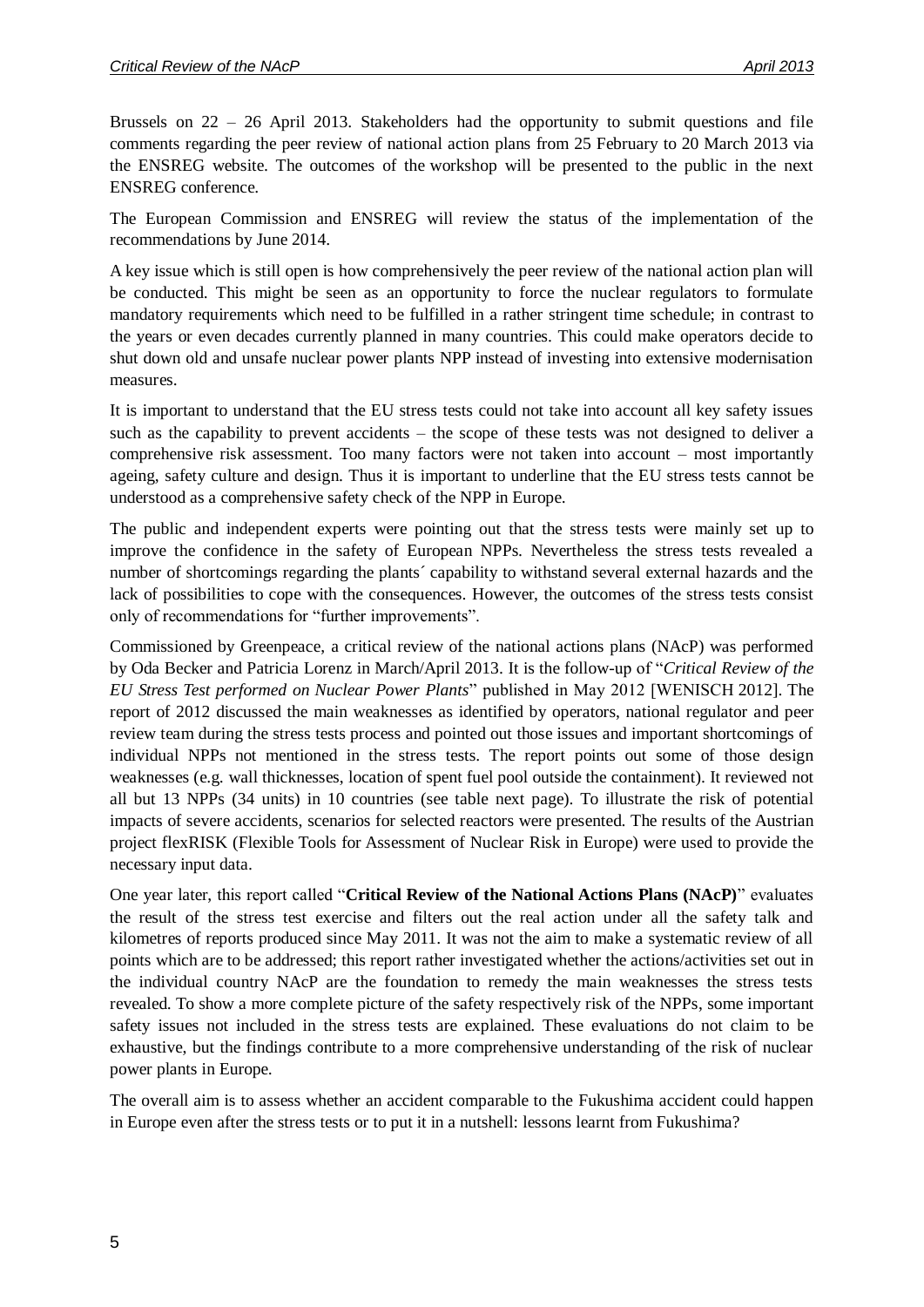| Unit            | <b>Reactor Type</b>      | <b>Net Capacity</b><br>[MWe] | <b>Commercial</b><br>Operation | Country         |
|-----------------|--------------------------|------------------------------|--------------------------------|-----------------|
| Doel 1          | PWR, Westinghouse 2-loop | 443                          | 1975                           | Belgium         |
| Doel 2          | PWR, Westinghouse 2-loop | 443                          | 1975                           | Belgium         |
| Doel 3          | PWR, Westinghouse 3-loop | 1006                         | 1982                           | Belgium         |
| Doel 4          | PWR, Westinghouse 3-loop | 1039                         | 1985                           | Belgium         |
| Tihange 1       | PWR, Framatome 3-loop    | 962                          | 1975                           | Belgium         |
| Tihange 2       | PWR, Westinghouse 3-loop | 1008                         | 1983                           | Belgium         |
| Tihange 3       | PWR, Westinghouse 3-loop | 1046                         | 1985                           | Belgium         |
| Temelín 1       | PWR, VVER1000/V320       | 963                          | 2002                           | Czech Republic  |
| Temelín 2       | PWR, VVER1000/V320       | 963                          | 2003                           | Czech Republic  |
| Cattenom 1      | PWR, 1300 MW class, P4   | 1300                         | 1987                           | France          |
| Cattenom 2      | PWR, 1300 MW class, P4   | 1300                         | 1988                           | France          |
| Cattenom 3      | PWR, 1300 MW class, P4   | 1300                         | 1991                           | France          |
| Cattenom 4      | PWR, 1300 MW class, P4   | 1300                         | 1992                           | France          |
| Fessenheim 1    | PWR, 900 MW class, CP0   | 880                          | 1978                           | France          |
| Fessenheim 2    | PWR, 900 MW class, CP0   | 880                          | 1978                           | France          |
| Gravelines 1    | PWR, 900 MW class, CP1   | 910                          | 1980                           | France          |
| Gravelines 2    | PWR, 900 MW class, CP1   | 910                          | 1980                           | France          |
| Gravelines 3    | PWR, 900 MW class, CP1   | 910                          | 1981                           | France          |
| Gravelines 4    | PWR, 900 MW class, CP1   | 910                          | 1981                           | France          |
| Gravelines 5    | PWR, 900 MW class, CP1   | 910                          | 1985                           | France          |
| Gravelines 6    | PWR, 900 MW class, CP1   | 900                          | 1985                           | France          |
| Gundremmingen B | BWR, BWR-72              | 1284                         | 1984                           | Germany         |
| Gundremmingen C | BWR, BWR-72              | 1288                         | 1985                           | Germany         |
| Mochovce 1      | PWR, VVER440/V213        | 436                          | 1998                           | Slovak Republic |
| Mochovce 2      | PWR, VVER440/V213        | 436                          | 2000                           | Slovak Republic |
| Krško           | PWR, Westinghouse 2-loop | 688                          | 1983                           | Slovenia        |
| Almaraz 1       | PWR, Westinghouse 3-loop | 1004                         | 1983                           | Spain           |
| Almaraz 2       | PWR, Westinghouse 3-loop | 1006                         | 1984                           | Spain           |
| Ringhals 1      | <b>BWR, ABB Atom</b>     | 878                          | 1976                           | Sweden          |
| Ringhals 2      | PWR, Westinghouse 3-loop | 865                          | 1975                           | Sweden          |
| Ringhals 3      | PWR, Westinghouse 3-loop | 1064                         | 1981                           | Sweden          |
| Ringhals 4      | PWR, Westinghouse 3-loop | 940                          | 1983                           | Sweden          |
| Muehleberg      | BWR, BWR/4, Mark I       | 373                          | 1972                           | Switzerland     |
| Wylfa 1         | GCR, Magnox              | 490                          | 1971                           | <b>UK</b>       |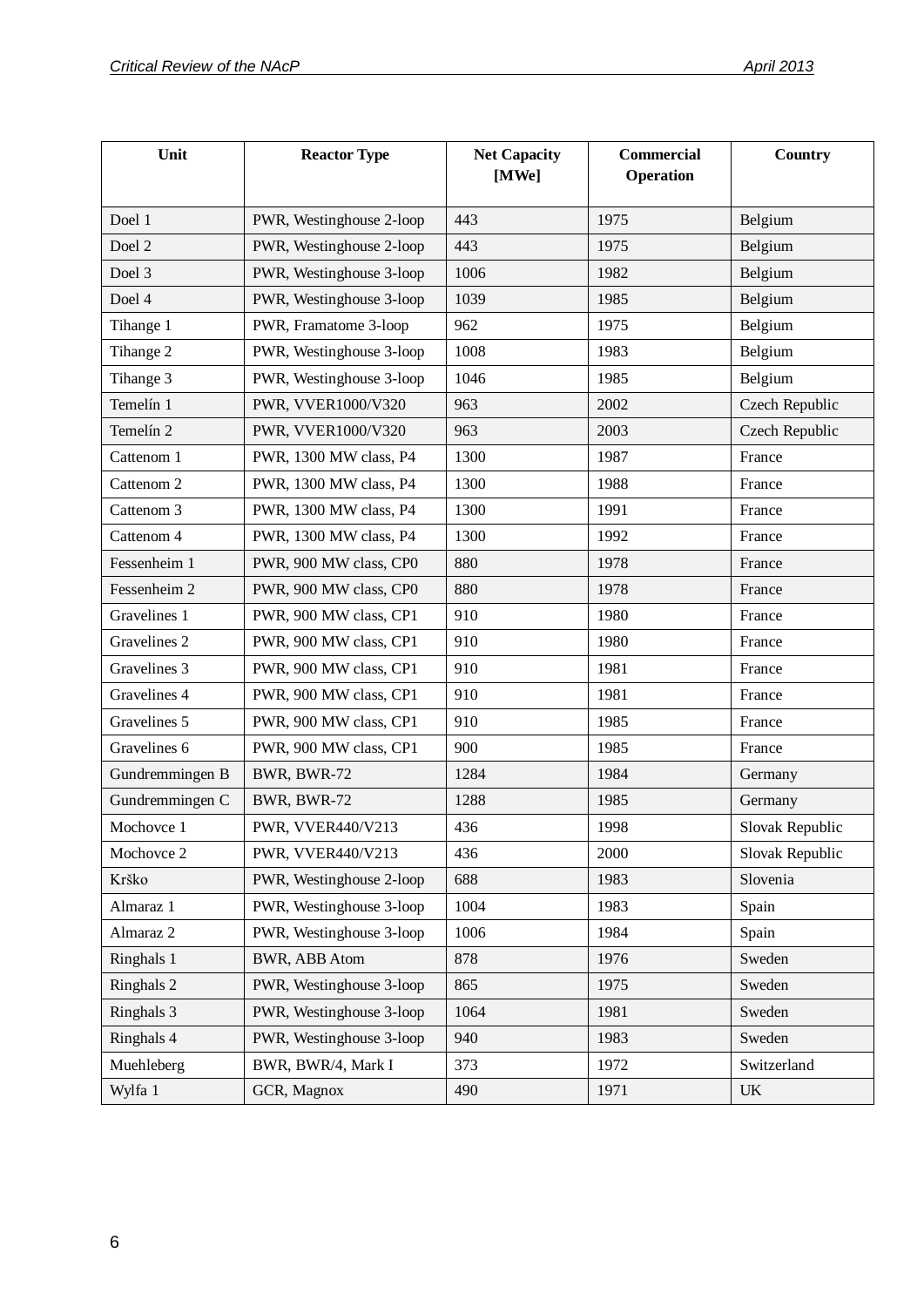# <span id="page-6-0"></span>**2 Almaraz NPP, Spain**

Almaraz NPP comprises two Westinghouse three-loop pressurised water reactors (PWR). Almaraz 1, net capacity of 1004 MWe, started commercial operation in 1983, Almaraz 2 (1006 MWe) followed in 1984. In 2010, ten-year operating licences for both units were granted (to June 2020).

### <span id="page-6-1"></span>**2.1 Spanish National Action Plan (NAcP)**

The Spanish NAcP contains a comprehensive compilation of the actions currently on-going in Spain that are related to the post-Fukushima programs, which have been initiated both at national and international level. With the objective of incorporating all the conclusions of the Stress Test process in the Spanish plants, the Spanish Nuclear Safety Council, Consejo de Seguridad Nuclear (CSN) issued a binding complementary technical instruction (ITC-STs) for each of the licensees [CSN 2012].

The ITC-STs sets an implementation schedule which is divided into three periods: short, medium and long-term, i.e. periods end in the years 2012, 2014 and 2016 respectively. The dates are practically the same for all the plants, with minor differences when referred to plant-specific modifications. The Spanish NAcP contains 39 actions: five "generic requirements", 25 "improvement implementations" and nine cases where "additional analysis" is needed.

The ENSREG peer review team considered the implementation schedule for the planned improvements as being appropriate, but highly demanding in terms of completing the necessary upgrades. They recommended reinforcing the CSN's technical assessment human resources. The Council announced its plan to ask the Spanish Government for increased funding to properly manage human resources, increase the numbers of technical staff needed to tackle the new tasks derived from Fukushima and other licensing issues in 2013.

#### <span id="page-6-2"></span>**2.2 Efforts to Remedy the Weaknesses the Spanish Stress Tests Described**

- CNS requires re-analysing the seismic hazard at each NPP site in Spain. The analysis needs to consider geological and paleoseismological data characterizing relevant active faults of the Iberian Peninsula as suggested by the peer review team. Implementation schedule: 2016.
- Implementation of the necessary improvements to reach a <u>seismic margin</u> of 0.3 g regarding the current design basis earthquake (DBE) is envisaged by 31/12/2014.
- The Spanish licensees have analysed possible secondary effects of earthquakes during the stress sests (31/12/2012). Significant improvements have been identified and scheduled for implementation by 31/12/2014.
- The site is located on the left bank of the Arrocampo brook reservoir; the Valdecañas dam is situated upstream (storage capacity  $1146 \text{ hm}^3$ ). The dam break analysis was re-assessed to check against the dam emergency plans and to resolve the identified inconsistencies. The analysis was completed by 31/12/2012, but the results are not published yet; most likely CNS has not yet assessed the results.
- Improving the external flood protection of buildings containing safety related systems, structures and components (SSCs) is necessary. Implementation is anticipated for 2013.
- Adopting a consistent approach for the return periods associated to heavy rain and extreme temperature scenarios at the individual sites is planned; implementation to be completed by 2014.
- A PSA including external events and assessments of the reliability of accident management under the conditions of external events should be performed until 2016.
- Implementation of the new WENRA Reactor Reference Levels for external events (currently under development) in the Spanish regulation should be finished in 2014.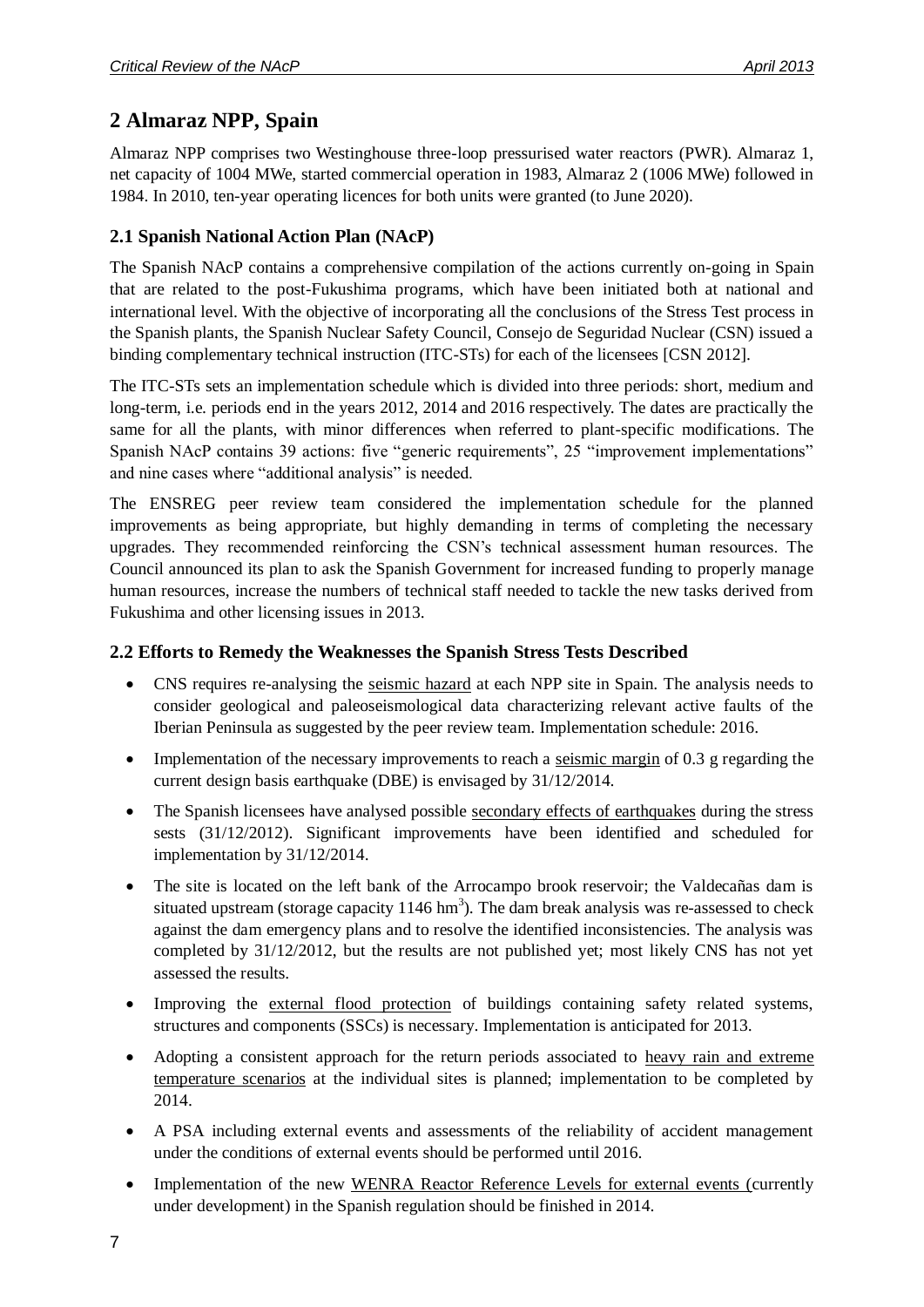- If the <u>ultimate heat sink</u> fails, the only possibility to cool the core is via steam generators (SGs). This measure cannot be used in shut down operation modes. However, there are no plans to implement an alternate ultimate heat sink.
- Implementation of actions designed to cope with prolonged station black-out (SBO) include installing new equipment (fixed or mobile) to makeup water for the reactor cooling system (RCS), to electrically supply equipment and instrumentation and to increase the availability of communications and lighting systems is scheduled for completion by 31/12/2014. Possible improvements to reinforce the existing capacities of depressurizing the RCS (protection against "high pressure sequences") are to be analysed by 30/06/2013; however, no schedule for implementing any necessary measures was set.
- Containment integrity during severe accident is not assured yet:
- No adequate measures to manage the large amount of hydrogen expected to accumulate in the case of a severe accident in the containment are installed yet; they are needed to prevent explosions. The installation of passive autocatalytic recombiners (PARs) should by finished by 31/12/2016.
- Potential hydrogen hazard in other buildings surrounding the containment should be analysed by 31/12/2013; no date was set until when necessary measures will have to be implemented as a follow-up to the analysis.
- A dangerously weak point is the lack of a filtered containment venting system to prevent containment overpressure; implementation is planned until 31/12/2016.
- The ITC-STs require the licensees to conduct a complementary analysis covering severe accidents starting during shutdown condition. In this context, the Level 2 PSA including "other modes of operation" should be performed by 31/12/2014. The final implementation of Severe Accident Management Guidelines (SAMG) for accidents initiated during shutdown operation is scheduled for 2016.
- Improvements of the cooling of spent fuel pools (SFP) are necessary. The following measures need to be completed by 31/12/2014:
- Implementation of an alternative make-up and fuel spray
- Implementation of appropriate temperature and level instrumentation
- Implementation of SAMGs addressing mitigating aspects for spent fuel pools
- Analysis of the SFP integrity and cooling (including liner & racks).
- The Spanish NPPs are not equipped with an emergency control room (ECR). The construction of a new on-site AEMC (Alternative Emergency Management Centre) which is protected against earthquakes, flooding and radiation should be operating by 31/12/2015.
- The CSN will review the content of the existing SAM training exercises once the new improvements are implemented at the plants. Regarding training simulators for severe accidents, CSN announced to act in line with national and international experience "and will eventually make the due decisions".
- Precondition for a sufficient accident management is the establishment of a comprehensive set of requirements for accident management integrated within the Spanish legal framework; the completion is scheduled for December 2013. Until the same date, accident management is to be added as an explicit topic in the CSN safety guide on the Periodic Safety Review (PSR).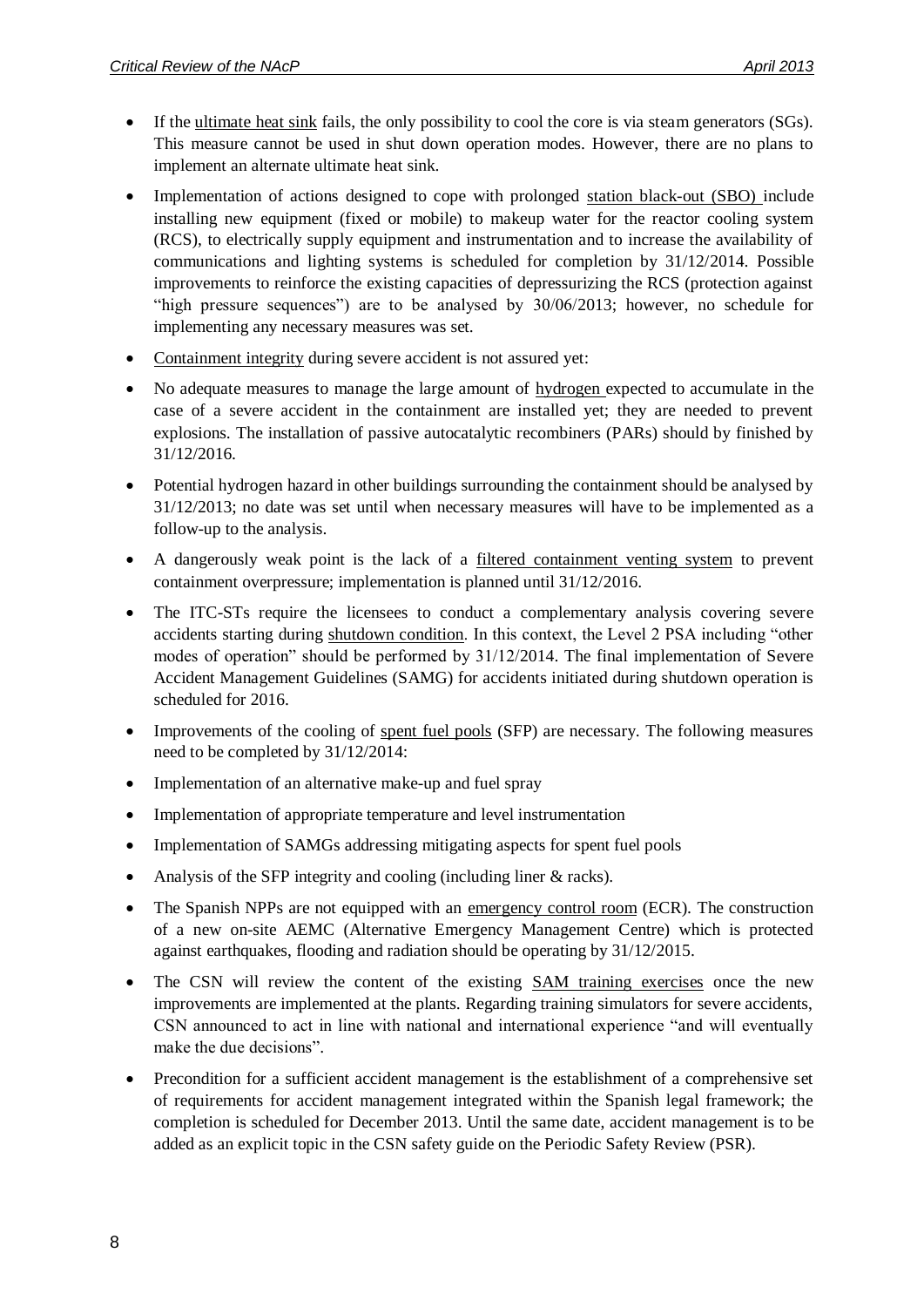#### <span id="page-8-0"></span>**2.3 Weaknesses the Spanish NAcP Ignored**

- One of the EC staff working document recommendations is not mentioned in the Spanish NAcP [EC 2012]: "Within the framework of the on-going analyses on the effects of pipe rupture (nonseismic and seismic), it is suggested to consider in particular verifying that there are no common cause failure issues." Common cause failures are a major hazard for NPPs, because all redundant safety systems fail simultaneously.
- Ageing will become an increasingly relevant issue during the fourth decade of operation. In spite of this effect, thermal power of both units was increased, further accelerating ageing processes.
- Power uprates the increase of the NPP electricity output can cause unexpected failures in safety systems that could aggravate accident situations. Power uprates also accelerate the development of accidents thereby decreasing intervention time needed to take action to minimize the accident. Furthermore, in case of a severe accident, the potential radioactive release is considerably higher.
- The reactor and the spent fuel pool are relatively vulnerable against other external events like an airplane crash. In addition to all the topics and actions covered by the stress tests and the ENSREG peer reviews, and in a separate process, the CSN has initiated a program aimed at protecting the plants against serious external events that might be produced by mankind and seriously impacting safety. But the actions being requested by CSN focus on the "mitigation" of the consequences of these extreme situations and not on the prevention.
- A crash of a large or midsize airliner has a high probability to cause major reactor building damage. Such a crash – being an accident or deliberate action – can result in a severe accident.
- The spent fuel pools (SFP) are located in buildings adjoining the reactor buildings. These buildings are ordinary unprotected industrial buildings. If the walls of the spent fuel pool are damaged and the cooling water lost, large amounts of radioactive material will be released.<sup>1</sup>

#### <span id="page-8-1"></span>**2.4 Conclusion**

Seismic analysis according to the state of art will not be finished earlier than 2016, which might show that seismic hazard resilience is insufficient. Further back-fitting will be probably proved necessary after the PSA systematically analysed the threat of external hazards in 2016.

Currently none of the two units of the Almaraz NPP have effective accident management measures to assure containment integrity during a severe accident. Implementation of filtered venting systems as well as measures to prevent hydrogen explosion are to be installed until the end of 2016. This approach cannot be called "urgent implementation". The ENSREG peer review team asked the national regulators to consider urgent implementation of the recognized measures to protect containment integrity.

Especially worrysome is the fact that mobile equipment is presented as the solution to compensate deficiencies of the reactors and the spent fuel pools. The EC/ENSREG highlighted as good practice the use of an additional layer of safety systems fully independent from the normal safety systems, located in areas well protected against external events, e.g. bunkered systems or hardened core of safety systems. Regarding the bunkered/hardened systems, CSN stated that the ITC-STs explicitly require storing of new mobile equipment in a safe location, well protected against external and internal events. Evidently this was not the definition of bunkered/hardened systems the EC and ENSREG had in mind.

 $<sup>1</sup>$  These buildings however are lower than other buildings at the site and therefore not necessarily hit by a crashing aircraft.</sup>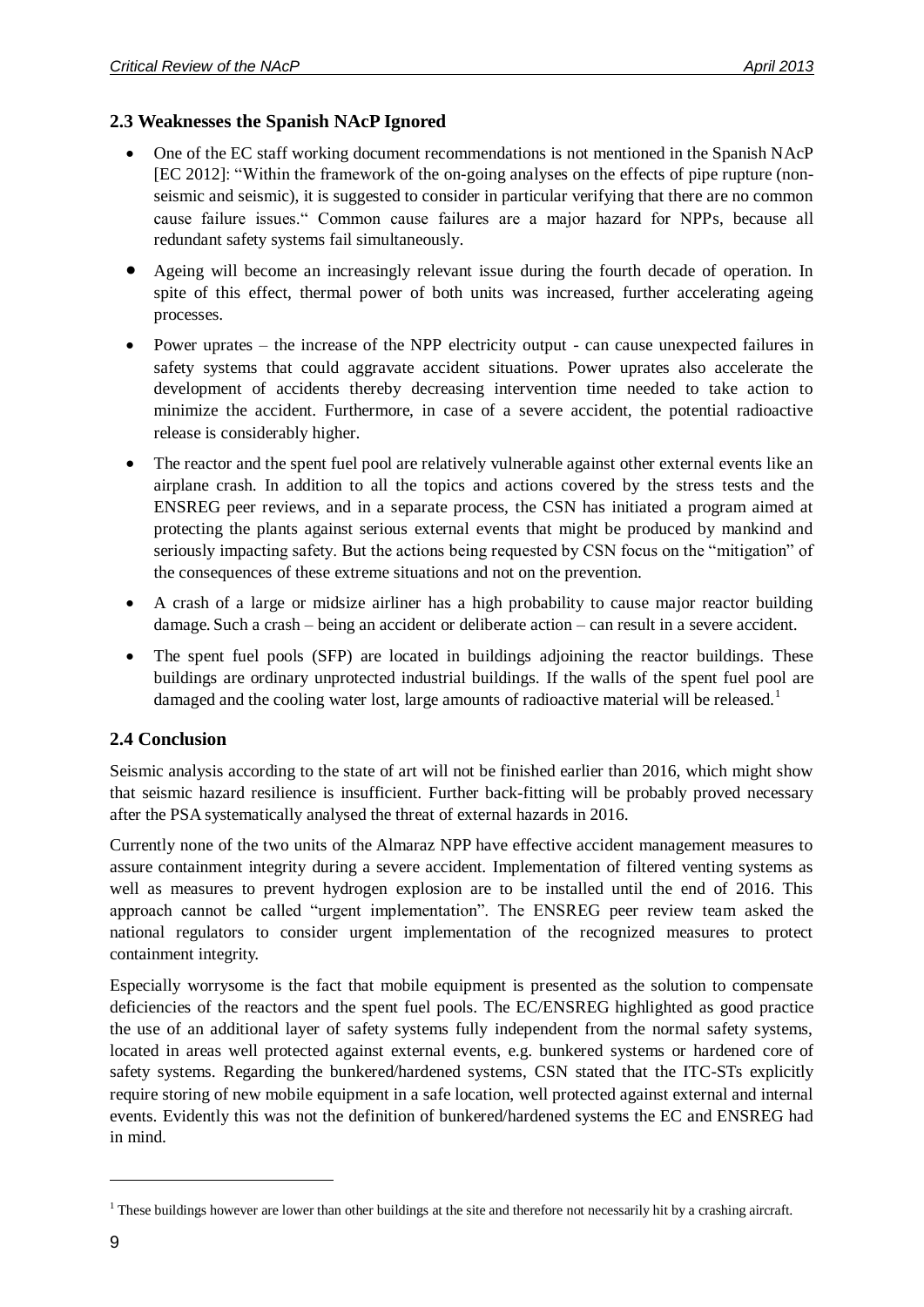The necessary comprehensive back-fitting programme will take at least until 2016. Taking into consideration the staffing problems CSN is currently facing, it is very likely to take longer.

Furthermore, the modification will not remedy all known shortcomings; it is not planned to implement an alternate ultimate heat sink. In addition the design weaknesses will remain: The reactor building and the spent fuel pool building are relatively vulnerable against external events.

In the current condition, the units are not safe and should not operate; or at least with reduced power output only.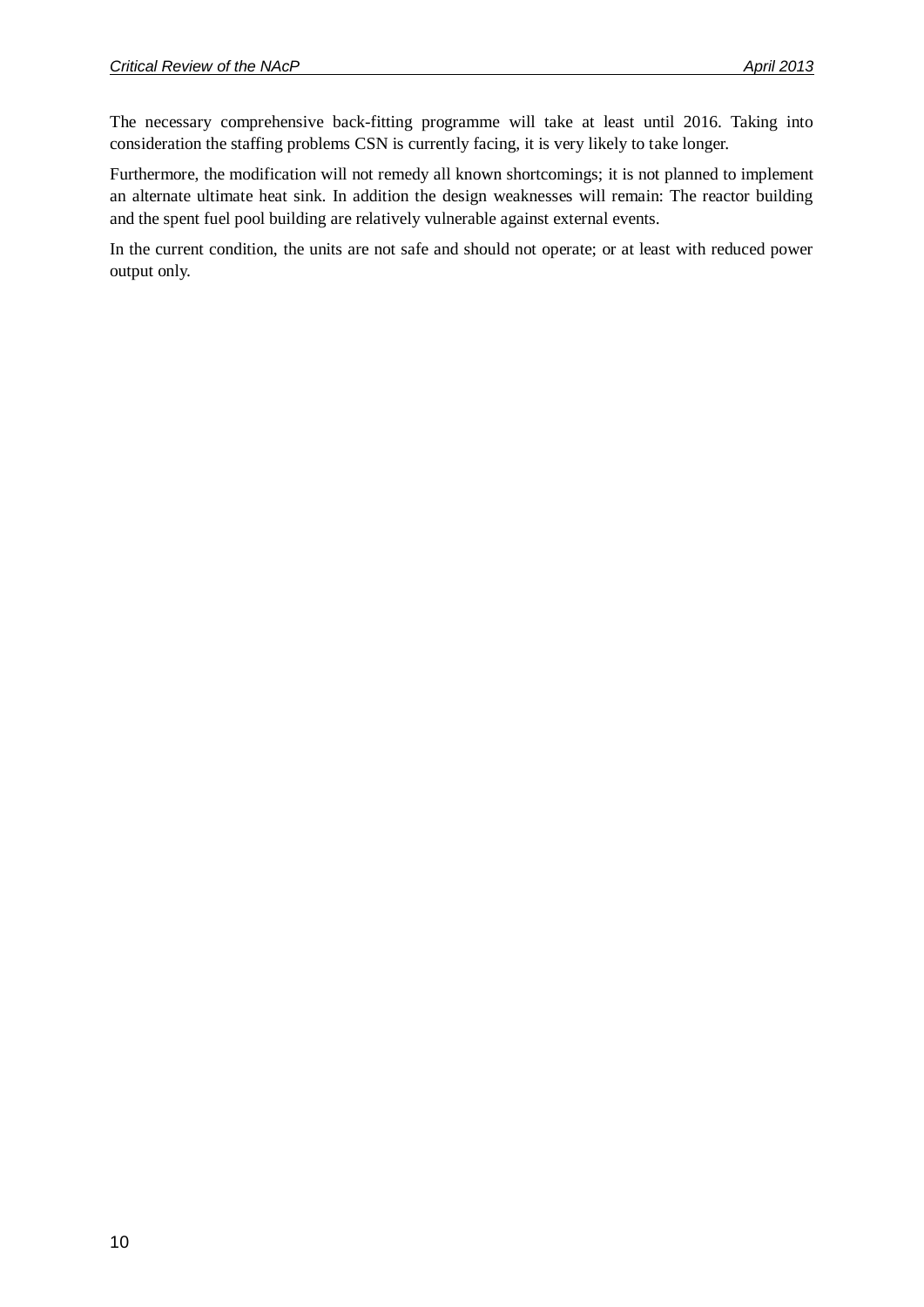# <span id="page-10-0"></span>**3 Doel and Tihange NPPs, Belgium**

In Belgium, the subsidiary of the GDF-SUEZ Electrabel is operating two nuclear power plants (NPPs): The Doel NPP comprises four pressurised water reactors (PWR). The twin units Doel 1/2 commissioned in 1975, Doel 3 (1982) and Doel 4 (1985). The units Doel 1/2 are Westinghouse 2-Loop reactors with a net capacity of 433 MWe each. Doel 3 and 4 are Westinghouse 3-Loop reactors with a net capacity 1006 MWe and 1039 MWe, respectively. The site is located on the left bank of the Scheldt river 15 km northwest of Antwerp with 490,000 inhabitants and only 3 km from the border between Belgium and the Netherlands.

The Tihange NPP comprises three pressurized water reactors (PWR): Tihange 1, commissioned in 1975, Tihange 2 (1983) and Tihange 3 (1985). Tihange 1 is a Framatome 3-Loop reactor with a net capacity of 962 MWe; Tihange 2 (1008 MWe) and Tihange 3 (1046 MWe) are Westinghouse 3-Loop reactors. Th site is located on the Meuse River, 25 km southwest of Liege with 200,000 inhabitants and at about 80 km southeast of Brussels; the Brussels Region is densely populated with one million inhabitants.

In July 2012, the Belgian government announced the schedule for the forced closure of the NPPs [WNA 2012a]. All the Belgian units were scheduled for shut-down between 2015 and 2025, roughly in line with their 40th anniversaries.<sup>2</sup> However, exactly the very old unit Tihange 1 is permitted to operate 50 years.

### <span id="page-10-1"></span>**3.1 Belgian National Action Plan (NAcP)**

The NAcP contains about 600 site and reactor-specific actions. The number of the related European recommendations or national requirements is mentioned for each action. Until full implementation, this action plan will be updated regularly. The current version presented here was last updated on 14 December 2012 [FANC 2012].

The nuclear authority, the Federal Agency for Nuclear Control (FANC), underlines that some of these actions may be amended or cancelled if their relevance for the remaining operating lifetime of the units would seem unnecessary. This is seen as especially valid in the case of the actions intended for the Doel 1and 2 units which will cease operation in 2015 as a result of the above mentioned decision of the government.

With the exception of the possible implementation of the filtered venting system, the last deadline of the listed actions is 31/12/2014. However several of these actions are analysis that will probably result in necessary back-fittings. The intended target date for implementing all actions is not mentioned.

### <span id="page-10-2"></span>**3.2 Efforts to Remedy the Weaknesses the Belgian Stress Tests Described**

- In April 2011 following the Fukushima accident, Electrabel commissioned a probabilistic seismic hazard analysis (PSHA) using a state-of-the-art methodology. This PSHA resulted in a considerable increase of intensity of the design basis earthquake (DBE): For the Tihange site the value of the peak ground acceleration (PGA) increased from 0.17 g to 0.23 g (increase of 35%), for the Doel site from 0.056 g to 0.081 g (45%).
- A more elaborate PSHA study, e.g. with due consideration of results arising from the ECproject SHARE (seismic hazard harmonization in Europe) is required. A detailed study for both sites will be conducted by the Royal Observation of Belgium (ROB); target date is 31/12/2014.
- The method chosen to estimate safety margins and cliff edge effects during the stress tests looks at the probability of the systems, structures and components (SSCs) to withstand a certain Review Level Earthquake (RLE) (Tihange RLE =  $0.3$ g, Doel: RLE =  $0.17$ g).

 $2$  Current shut down dates: Doel 1/2: 2015; Doel 3: 2012; Doel 4: 2025; Tihange 1: 2025; Tihange 2: 2023; Tihange 3: 2025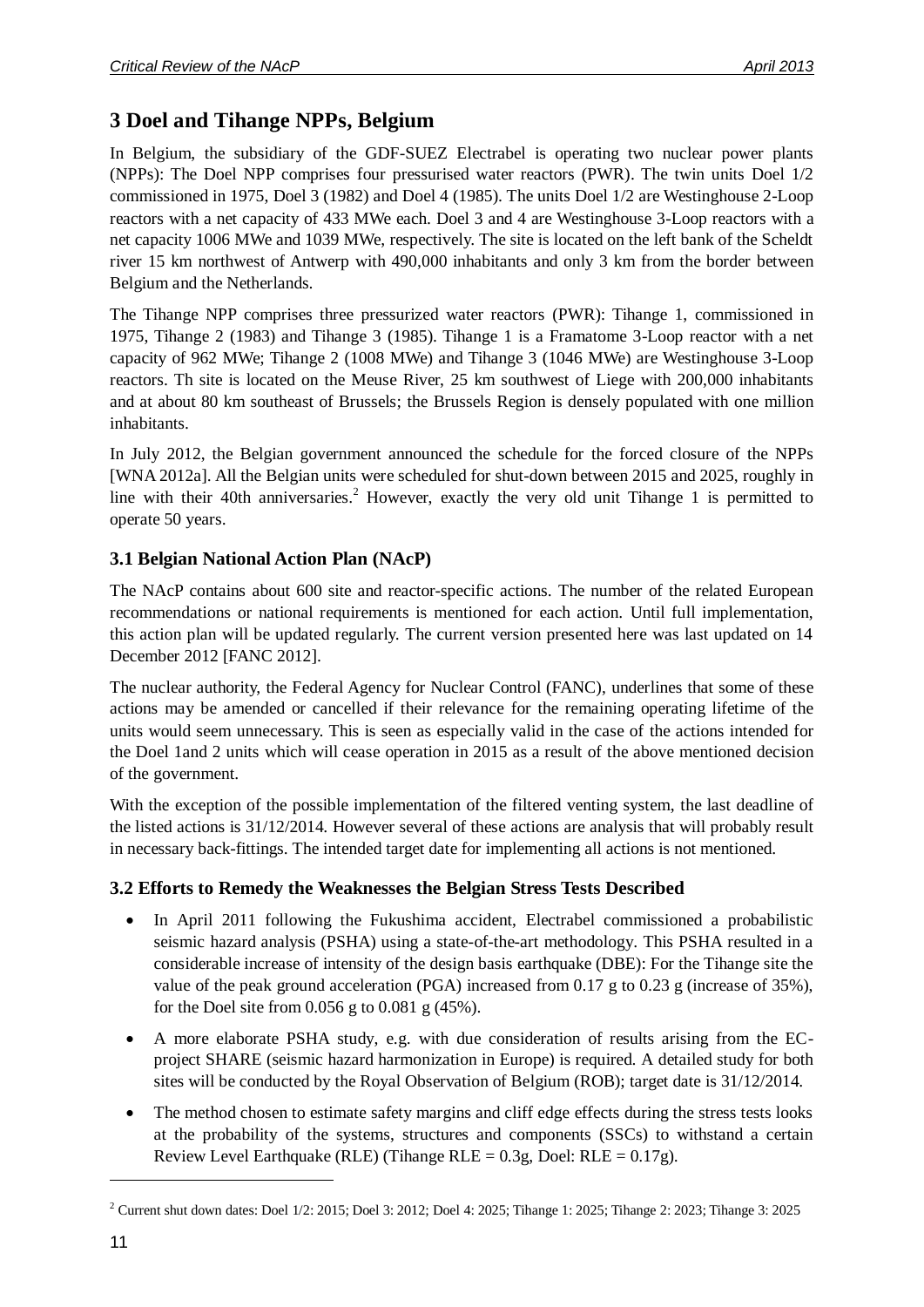- The seismic margin review at Tihange 1 shows that in total 21 systems, structures and components (SSC), e.g. main switchboards and transformers, have a low probability of resisting an earthquake exceeding the RLE. The necessary backfitting (mainly additional anchoring of electrical panels) is to be finished by 2013.
- The consequences of the earthquake induced failure of the fuel tank at Tihange 1, containing 500  $\text{m}^3$  of fuel, was to be analysed by 2012 (status: in progress). Results or necessary backfitting measures are not announced yet.
- Concerning the necessary reinforcement of the electrical auxiliary building at Tihange 1 only a feasibility study was to be performed by 2012; which is still in progress.
- Reinforcement of the refuelling water storage tank at Doel 1/2 is to be done by 15/12/2014.
- Concerning the reinforcement against earthquake, further actions including inspections and reassessments are listed and are likely to result in necessary backfittings in 2014 or even later:
- For Tihange 2, reassessment of specific anchoring and inspection of certain pipes by 31/12/2013.
- For Tihange 2 and 3, walk-downs are to be carried out for inspection of SSCs to evaluate the necessary reinforcement of anchoring of equipment until 31/12/ 2013.
- For Doel 3 and 4, similar walk-downs were to be carried out in 2012 (status: in progress).
- For Doel, inspections of the reactor and other buildings were to be performed. Target dates are between 31/07/12 and 15/12/3012 (in progress).
- To mitigate the risk of internal flooding induced by an earthquake, only the seismic management procedures were modified: After an earthquake, a person (agent) is to send out as quickly as possible to check if the cooling tower is overflowing. If so, pumps will be shut down rapidly. This action is required for Doel 3 and 4, as well as for Tihange 2 and  $3<sup>3</sup>$
- Improvement of the seismic monitoring (instrumentation) is to be done by 31/12/2013.
- EC staff working document underlines the importance to improve the seismic resistance of the Belgian NPPs. It also underlines the importance to improve the flood protection, particular at the Tihange NPP site.
- Flooding hazard for the Tihange NPP site: During the latest flooding reassessment for, new design basis flood (DBF) parameters have been derived. Corresponding water heights of the DBF would largely exceed the site platform elevation (up to 1.70 m), causing flooding of all three units and loss of safety related equipment, including all on site AC power sources and both primary and alternate ultimate heat sink.
- Already at a flow rate with a return period of about 400 years, Tihange 1 would be completely surrounded by water and all buildings except the reactor building would be flooded. Significant damage to equipment would be caused by floods with return periods of 600 to 1,000 years, aggravating the consequences with increasing return periods (i.e. higher river flow rates).
- A peripheral protection of the site which shall consist of a wall including coffer dams to close the opening necessary for normal operation of the NPP is to be implemented by the end of 2014. However Electrabel planned to construct a wall not higher than the water level of the DBF. The peer review team recommended including a safety margin to adequately cover uncertainties

 $3$  For this both units it is additional planned to study the automatic shut down of one or two pumps in case high water level in a sump by 31/12/2013.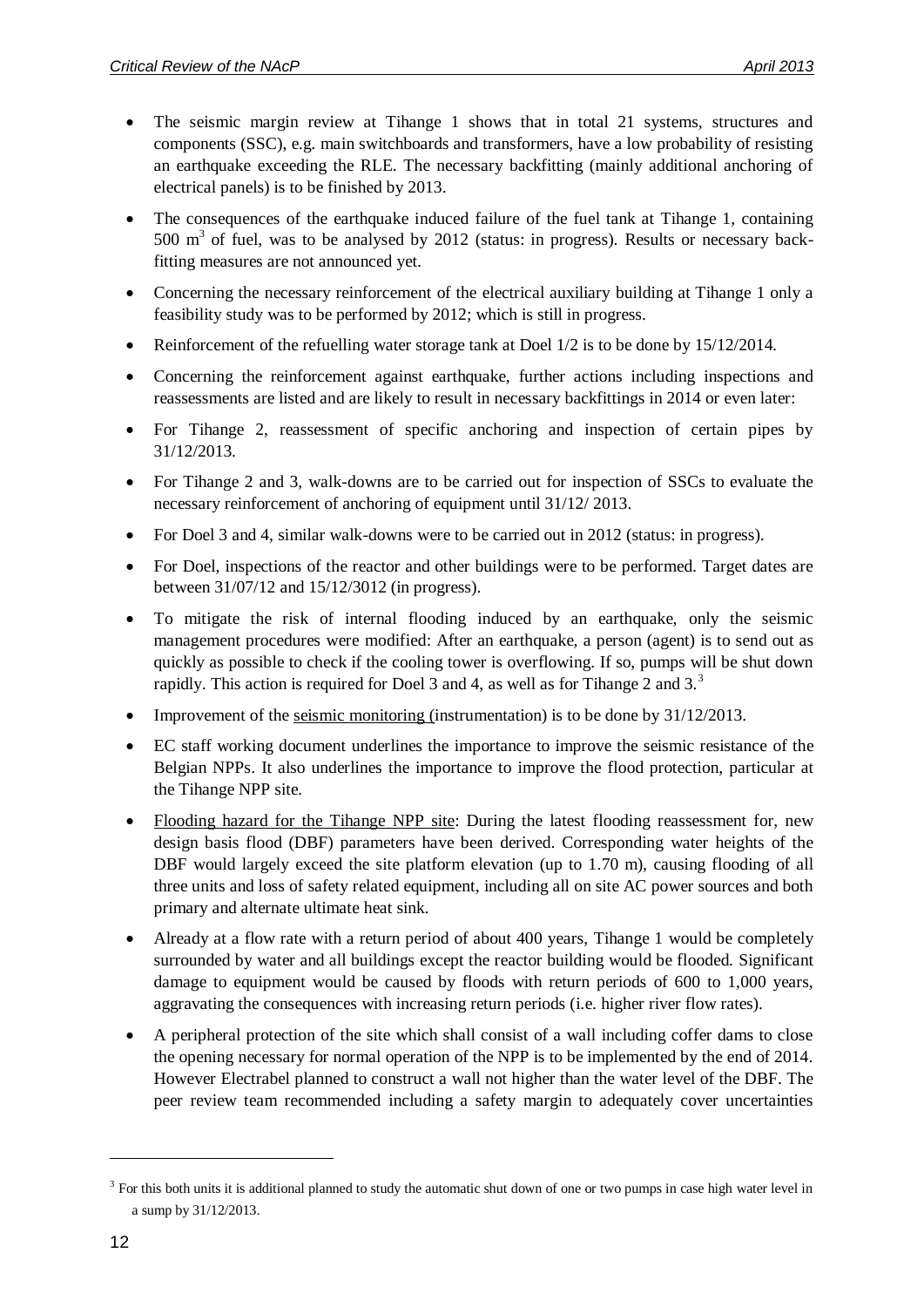associated with a calculated DBF. The NAcP does not explain whether and if how much, the wall is to be increased.

- Part of the planned flood protection are also local protection measures for buildings containing equipment designed to maintain the units in a safe state by ensuring a "watertight area" for each unit (using coffer dams and other sealing devices) that are to be installed during the flooding alert period.
- When conventional equipment is rendered unavailable through flooding, the non-conventional means (NCM) equipment preinstalled during the alert phase should be used. However, the functionality of the NCM is not assured.
- Procedures for the use for the periodic testing and the maintenance of the flood protection should be set up by 31/12/2014. The flood protection has to be integrated into the internal emergency plan by 31/12/2014. In addition, the early warning system will have to be improved by 31/12/2012 (in progress). Also the emergency intervention strategy and the crisis management, including corresponding procedures should have been improved by 10/12/2012 (in progress).
- The flooding protection of buildings (e.g. by installing seals) is to be implemented by 31/12/2013. The height of the protection is not announced, but a sufficient protection height of about 2 meters to prevent water intrusion cannot be realised.
- The emergency plan now includes means of onsite transport boats of personnel and equipment within the units, to and from units.
- The prevention of a severe accident caused by flooding depends strongly on the actions taken by the operator and only one limited measure is included to accelerate manual actions: the replacement of flexible connections as much as possible with fixed and rigid pipes was to be done by 31/12/2012 (in progress). A make-up possibility to inject water to the reactor coolant and a groundwater supply to the steam generators were to be developed 31/12/3012 (in progress). Details are not mentioned.
- The internal hazards potentially induced by extreme flooding (or fire or explosions) when the automatic fire extinction system is lost during flooding is being reviewed and additional measures are to be taken (target date 31/12/2013).
- For the Doel NPP site, the flood level of the design basic flood (DBF: high tide  $+$  storm surge) remains below the height of the embankment. But flooding of the site can occur in case of a combination of very high Scheldt river level with an embankment breach. The initiation of an embankment failure can occur for a severe storm with a return period of 1,700 years. In case of an embankment failure, several tens cm of water will flood the site and intrude into several buildings.
- A (volumetric) protection of the concerned safety related buildings is being installed<sup>4</sup>, target dates Doel 1/2: 01/04/2013; Doel 3: 01/08/2013 and Doel 4: 15/12/2013.
- Furthermore, a reinforcement of the embankment has been performed and annual inspections and maintenance of the embankment as well as more frequent height measures are arranged in 2012.
- Also one additional means against extreme flooding is listed: the use of mobile pumps during flooding (target date 30/11/2013)

<sup>4</sup> Currently sand bags or mobile barriers are planned to be installed at sensitive building entrances.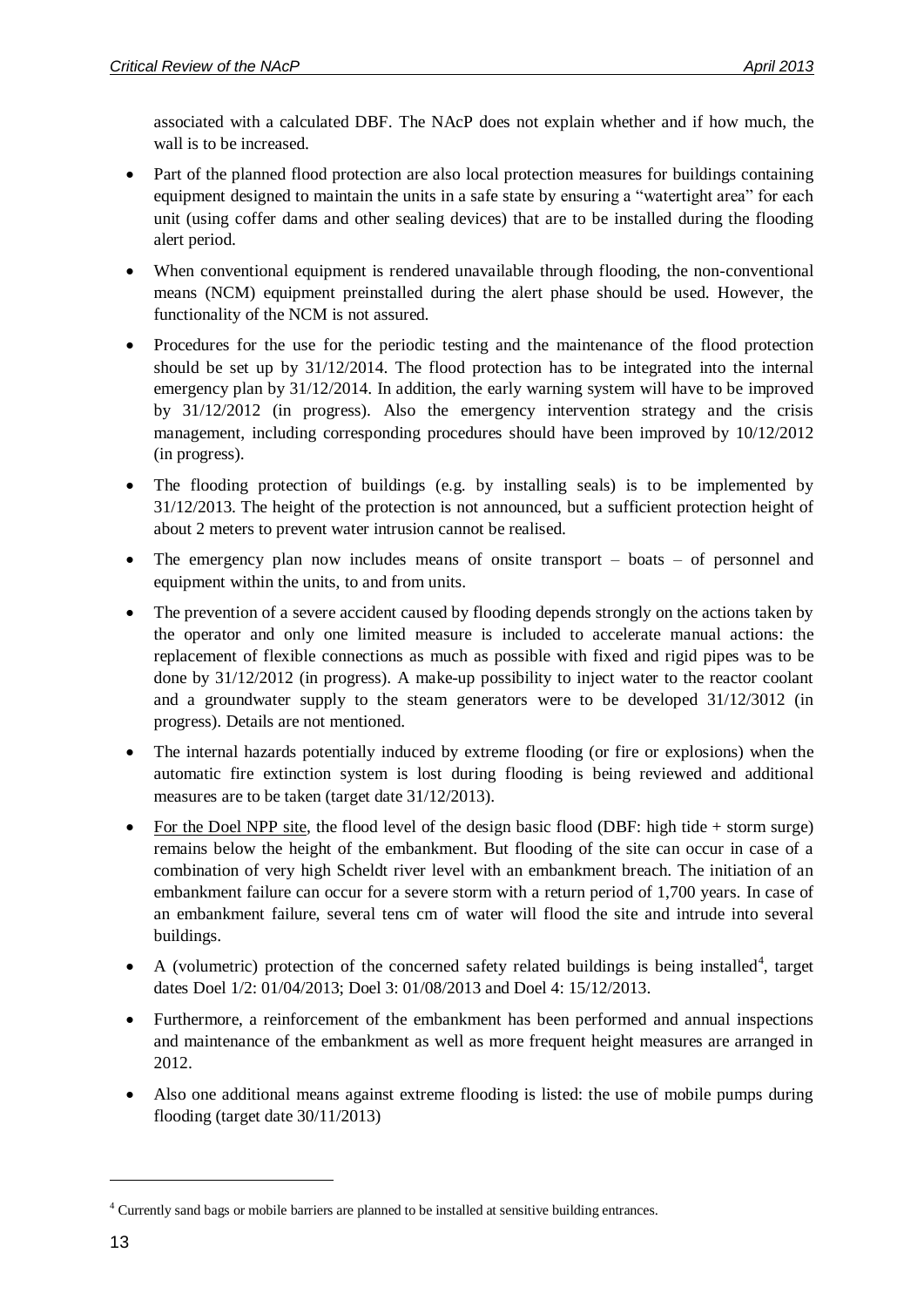- Up to now, the design parameters for extreme weather conditions for the Belgian NPPs are mainly based on historic data and therefore on a return period in the order of 100 years. ENSREG recommends the derivation of design basis parameters with 10,000 years return periods.
- Regarding heavy rainfalls, a reassessment of the capacity of the sewer system for return periods up to 100 years is in progress (target date Tihange: 31/12/2013; Doel: 01/11/2012). However, the above mentioned ENSREG recommendation is not applied. The consideration of extreme temperatures as recommended by the peer review team is also not included.
- The robustness of safety systems of Doel 1/2 and Tihange 1 in case of a beyond design tornado is to be evaluated (deadline 31/12/2013).
- In case of a total SBO and/or loss of ultimate heat sink, Electrabel plans to use new nonconventional means (i.e. mobile devices). However, the operability and practicability of the non conventional means (NCM) is not assured yet, necessary measures are among others:
- Determination of specific provisions for the additional equipment including the non conventional means (operation in adverse weather conditions, integration in the technical specifications, inspection and testing, maintenance...) was required until 30/06/2012, but is still in progress. Improvements or the purchase of new equipment is not mentioned.
- Buildings are able to withstand external hazards for the permanent storage of the mobile non‐conventional means are to be built by 31/12/2013.
- A feasibility study will be performed until 31/12/2013 to add a flanged connection to the outside of the nuclear auxiliary building to allow spraying into the reactor building using a mobile pump (to prevent build-up of overpressure in the containment).
- An alternative power supply (380V) for non-conventional and/or safety equipment (compressors, pumps, valves…) is to be installed by 31/12/2013.
- Procedures including the necessary non-conventional means and the intervention strategies<sup>5</sup> are to be provided for Tihange by 31/12/2013.
- Alternative make-up possibilities for safety-related water reservoirs, if necessary with additional connection points is to be implemented at Doel by 2013.
- Additional means to assure primary water supply $^6$  during increased reactor coolant pressure is to be implemented at Doel 1/2 by 30/11/2014.
- The alternative electric sources currently used to power the instrumentation and control systems and the emergency lighting are to be improved by 31/12/2012 (status: in progress).
- Several studies on different topics are to be performed; however the necessary backfittings are postponed, among others:
- A study for the installation of autonomous electrical generators to repower instrumentation is to be done for Tihange, by 31/12/2013.
- A study regarding the function of the feedwater pump endangered by the loss of room ventilation is to be performed (target date Doel 1/2, Tihange 1&2: 31/12/2013 Doel 3&4, Tihange: 3: 1/12/2014).

<sup>&</sup>lt;sup>5</sup> The interventions strategies included rapid depressurization of the primary system to limit damage to the primary pumps seals – instead of the backfitting of temperature resistant primary pump seals.

<sup>&</sup>lt;sup>6</sup> Backfitting with shut-off valves on the spray system lines to be able to continue injection with the spray system pumps to the shut -down coolant system circuit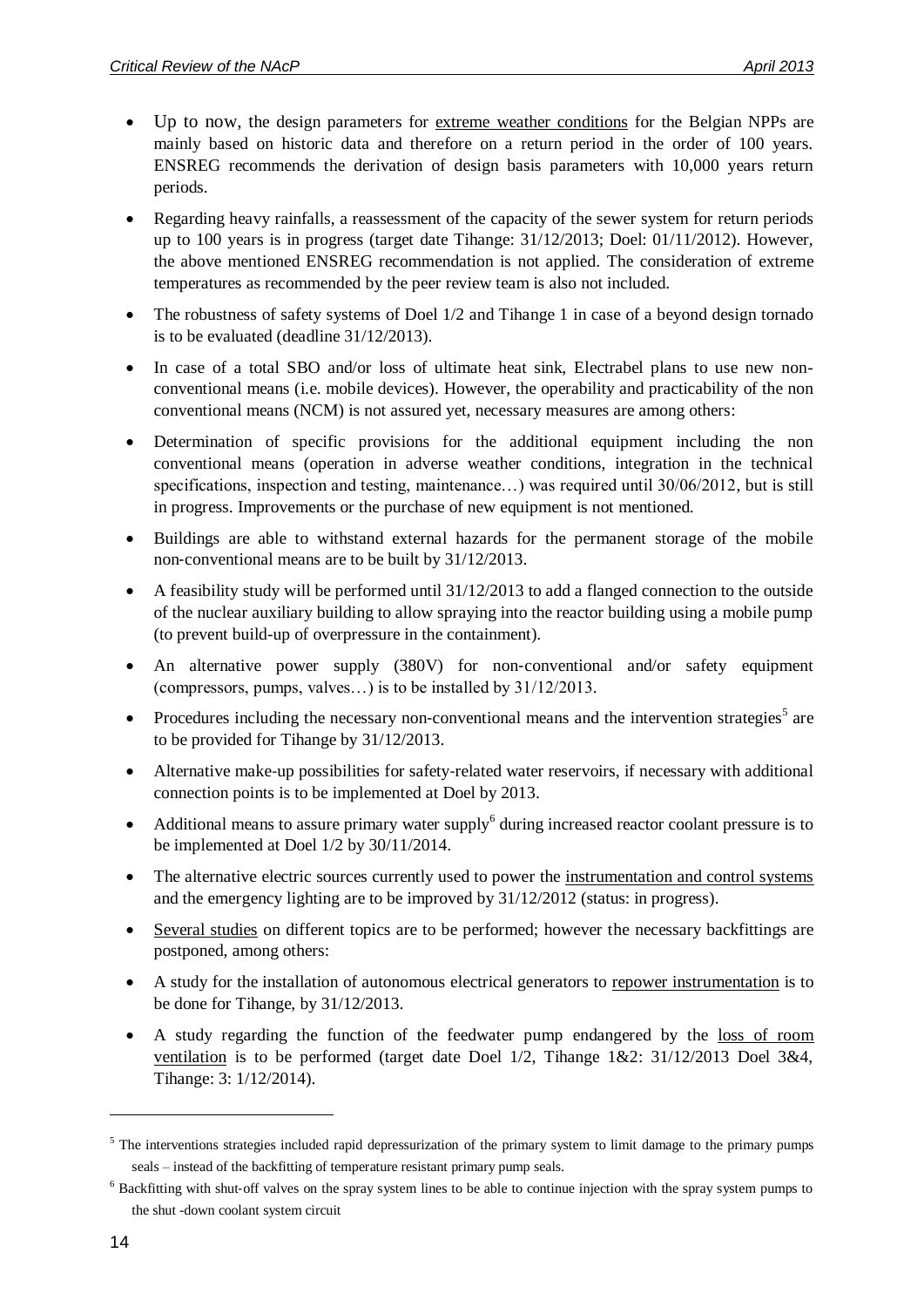- A study about additional strategies for the management of overpressure in the containment building for situations with an open primary circuit (during shut-down states) is to be performed by 30/06/2013.
- A study of the potential design problems with the siphon breakers in the spent fuel pools is required by 31/12/2013. In case of pipe rupture, an insufficient capacity of the siphon breakers may result in the rapid loss of the water covering the fuel.
- It is necessary to evaluate whether the water capacity is sufficient when all units are affected by the loss of the main ultimate heat sink to ensure cooling of the core and the spent fuel. If necessary, a strategy for the optimization of water consumption will be developed (target date Tihange: 31/12/2013; Doel: 01/07/2013). Furthermore, the organisation of the emergency plan and adapted logistics of multi-unit events are to be implemented by 31/12/2013.
- None of Belgian NPPs is equipped with a filtered venting system. ENSREG emphasizes its importance to protect containment integrity and recommended its urgent implementation. Nevertheless only a study of a filtered venting system is to be performed by 31/12/2012 (in progress). The target date for the implementation of the filtered vent systems is obviously not defined yet. The listed target date for Tihange 2, 3 and Doel 3, 4 is 31/12/2017. It is unclear whether the implementation itself or only the date is not fixed. For the oldest plant Tihange 1 and Doel 1/2 the stated target date is "LTO" which probably mean the implementation will only be done in case of LTO (Long Term Operation).
- The evaluation of the hydrogen risk of the spent fuel pools during a severe accident needs to perform by 31/12/2012 (status: in progress). The peer review team recommended, regardless of the outcome of this study, considering the installation of passive autocatalytic hydrogen recombiners (PARs). However, FANC did not explicitly require this until now.
- To ensure containment integrity during total SBO, checks need to find out whether all penetrations through the containment building can be closed in due time and whether the building isolating systems remain functional, in particular during reactor shutdown states (target date 31/12/2013).
- No measures to guarantee operability and habitability condition during SBO for main and emergency control room or a schedule for their implementation are listed. It is claimed that these measures are part of the not included action plan for man-made events.
- The implementation of the revised Westinghouse SAMGs is to be completed by  $31/12/2014$ .
- Treatment of potentially large volumes of contaminated water after an accident is to be developed by 31/12/2013.

#### <span id="page-14-0"></span>**3.3 Weaknesses the Belgian NAcP Ignored**

Doel-3 and Tihange-2 stopped operating in June and September 2012, respectively, after the discovery of **thousands of flaws in their reactor pressure vessels** (RPV). A new ultrasound measuring technique was used for the first time in June 2012 over the whole surface of the Doel 3 RPV, rather than just around the weld zones. Tihange 2 was stopped in August for a maintenance outage after examinations had found similar flaws as Doel 3 [WNN 2013a].

These flaws (Doel 3: about 8000, Tihange 2: about 2000) are thought to having originated from the casting and forging process when the vessels were manufactured. Both RPVs were produced by the same manufacturer (Rotterdam Drydock Company) in the late 1970s.

After having analyzed this issue, a nuclear material expert questions the assumption that the flaws originate from manufacture since no defects were found during the final tests after manufacturing while the flaws found 30 years later have extensions up to 24 mm wide and up to 100 mm deep and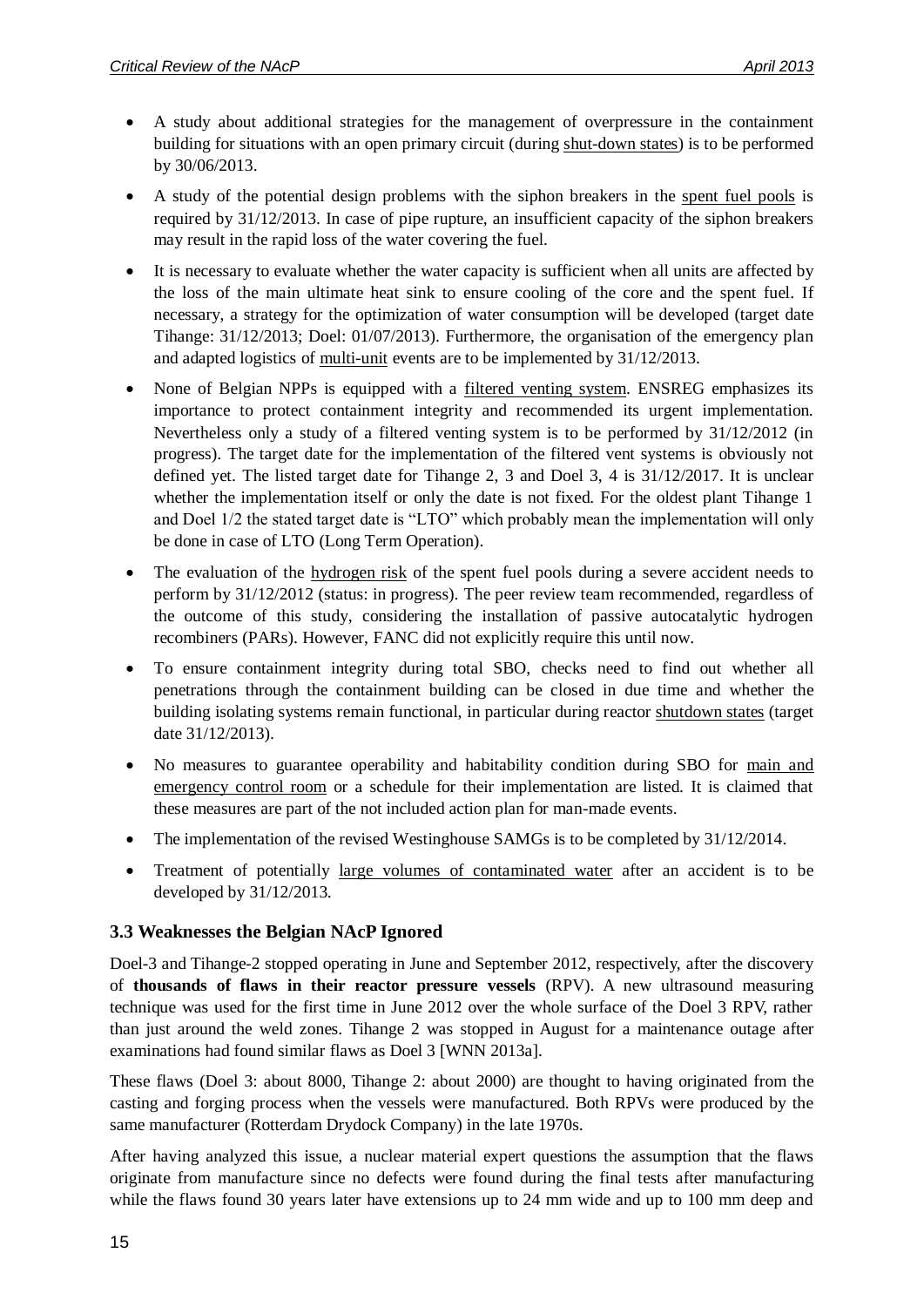exist in remarkable density. The real nature of the flaws is still unknown and can hardly be determined since sampling cannot be performed without destruction of the RPV. The assumed hydrogen flaking process has a considerable incubation time and is continued during operation. The influence of radiation effects and low-cycle fatigue on possibly manufacture-induced defects has not been considered by Electrabel although it is known the radiation embrittlement of the base metal is underestimated by the predictive curves. The eventual influence of MOX fuelling on radiation effects in the RPV wall has not been considered [TWEER 2013].

A possible failure of the reactor pressure vessels due to sudden crack growth in case of local thermal stresses cannot be excluded. The potential for RPV failure could lead to an uncontrollable loss of reactor coolant and possible melting of fuel rods [NW 17/01/2013]

Doel-3 and Tihange-2 are set to remain shut until at least the beginning of May 2013. In February 2013, FANC asked Electrabel for more information on the plants before it deemed the reactors safe to restart. FANC requested pressure tests in the primary circuit of the reactors and mechanical tests of reactor material. The results are to be submitted to FANC, and the federal government will take the final decision on whether the reactors can restart. The FANC Director pointed out earlier that the government can order the units shut on its own authority even if FANC would allow them to restart [NW 08/11/2012].

All Belgian reactors have been operating for about 30 years, **ageing of materials** being a major safety issue for the plants. This applies in particular to Tihange 1and Doel 1/2 that were in operation for nearly 40 years. Frequency of ageing related incidents will increase. Incidents could also indirectly be caused by ageing: If degraded components are replaced, defective mounting or other errors cannot be excluded.

Regarding separation and independence of safety systems, the NAcP called this a general design criterion. This is indeed not the case for the old units Doel 1/2 and Tihange 1. These old units have several significant **design deficits,** thus the prevention of accidents is not sufficient.

The reactor buildings of the oldest units (Doel 1/2, Tihange 1) are extremely vulnerable against an **aircraft crash** (accidental or intentional) that can seriously damage the external concrete structure, with the possibility of projectiles penetrating into the containment. The highly probable failure of the cooling system would result in a severe accident of the most hazardous category: core melt with an open containment. The radioactive releases would be very high and occur particularly early.

#### <span id="page-15-0"></span>**3.4 Conclusion**

Backfitting measures to reinforce the plants against earthquake will be finished in several years. However the seismic hazards assessment is ongoing and the earthquake resilience will probably turn out as being insufficient even after all measures have been implemented.

Today, in case of an extreme flooding the water level on the Tihange NPP site will reach nearly two meters, all safety systems of the three units would be flooded and not operational. The staff moving around on boats between the buildings would have to prevent severe accidents using mobile equipment.

Even after the implementation of the flood protections, actions by the staff (close openings, use mobile equipment and so on) are necessary to cope with such an external event. Although the flood hazard will obviously increase in the next decade, sufficient safety margins are probably not used for the protection wall. Thus, flooding will remain a dangerous hazard for the Tihange NPP.

Tihange 1, which would be hit by flooding first, is the least protected unit of the site. Material degradation and design weaknesses of the very old Tihange 1 can significantly aggravate the development of an accident caused by flooding or other external or internal events.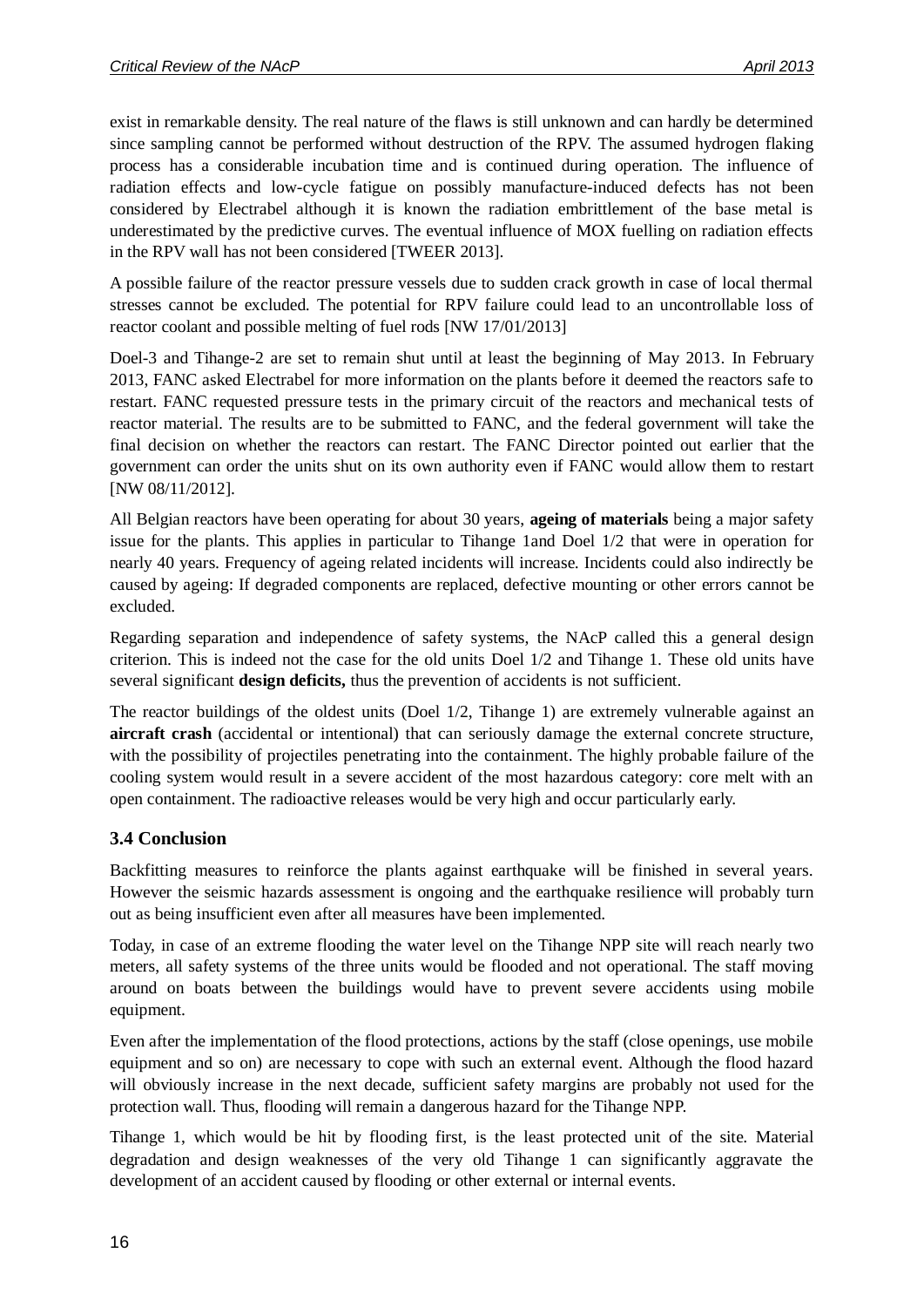Also the old units Doel 1/2 show several design weaknesses regarding the prevention of severe accident. Nevertheless, FANC announced, that it will not require necessary backfittings measures to protect the units against natural hazards and to improve the severe accidents management, because of its short operation time (2015); an utterly irresponsible approach.

A major weakness of Tihange 1 and Doel 1/2 are the vulnerability against aircraft crashes which can cause the most dangerous severe accident, a core melt accident with an open containment leading to early and large releases.

Obviously Electrabel has no intention of performing comprehensive technical backfitting measures. Electrabel aims to prevent or even postpone backfittings measures. The planned actions are limited to paperwork. Several actions are only feasibility studies or modifications of procedures. Thus the prevention of accidents depends strongly on actions performed by the staff during a severe accidents is developing.

Because several actions with target dates in 2012 are still in progress, a considerable delay of all actions has to be expected.

A major deficiency of all Belgian NPPs is the lack of a filtered venting system. ENSREG has emphasized its importance. The Belgium NAcP ignores this fact and does not mention if at all and when the installation of these systems will be required. Obviously all Belgian NPPs will be allowed to operate for a couple of more years without such systems.

Because of the lack of filtered venting, the probability of high radioactive release in case of a severe accident is very high. It should be kept in mind that Belgium is one of the most densely populated regions in the world. Tihange NPP is situated close to the centre of Liege; Doel NPP is situated close to the centre of Antwerp. In case of a severe accident, the evacuation of all the people on time (before the radioactive release) is impossible.

The flaws in the reactor pressure vessel at Tihange 2 and Doel 3, which can trigger or aggravate an accident combined with all other shortcomings, particular at Tihange 2, can only result in one decision, never start operation of these units again.

Considering all facts, we recommend also to shut down Tihange 1 and 2 as well as Doel 1/2 and 3 immediately.

Tihange 3 needs to be taken out of operation until all measures of flood protection are implemented. However because it is not justified regarding the flood hazards to rely on staff interventions we recommended to prepare the permanent shut down of Tihange 3.

Doel 4 needs to be taken out of operation until all measures of high priority (e.g. filtered venting) are implemented.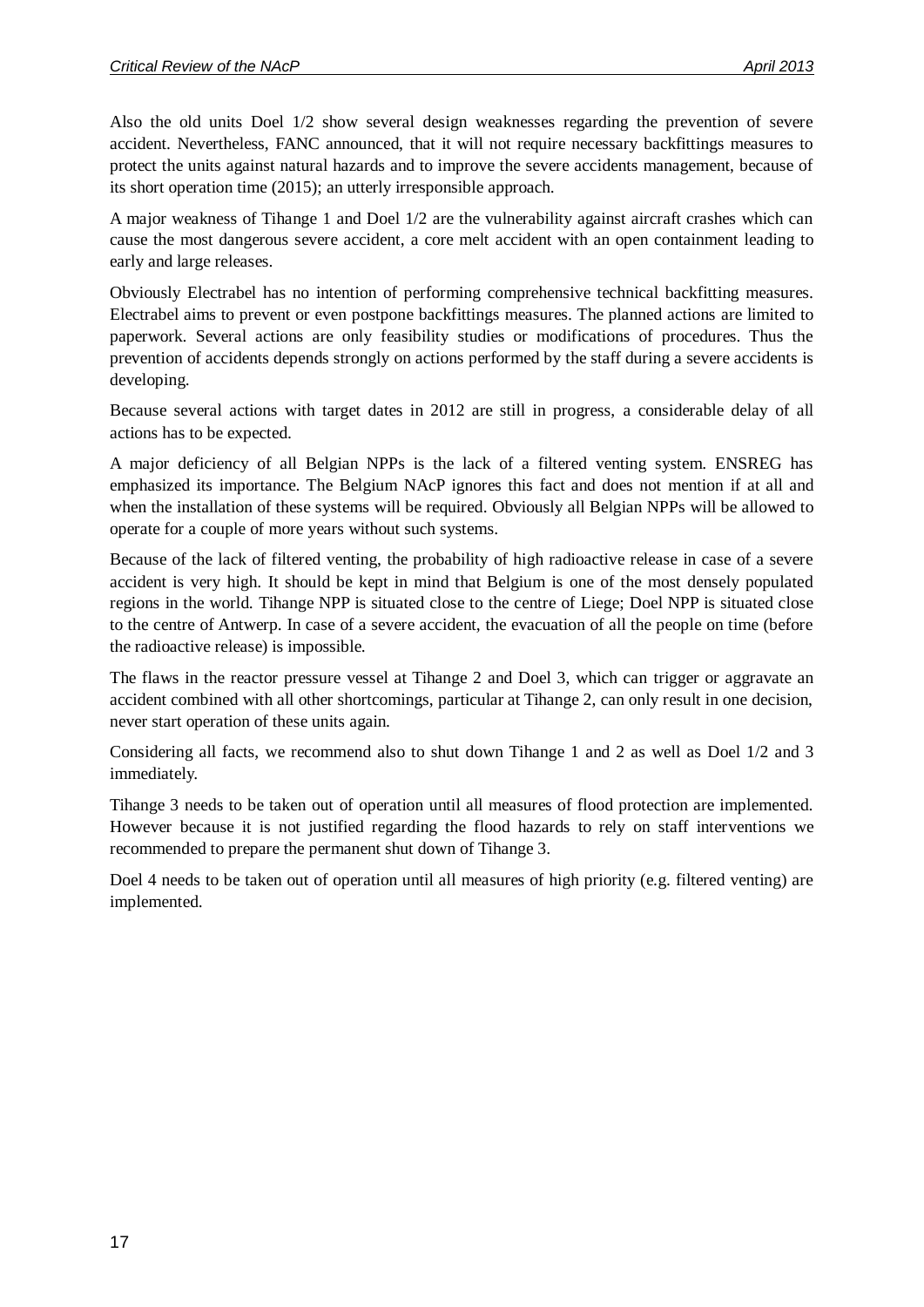### <span id="page-17-0"></span>**4 Fessenheim, Gravelines and Cattenom NPPs, France**

All 58 French nuclear power plants (NPPs) are owned and operated by Electricité de France (EDF) and equipped with two, four or even six pressurised water reactors (PWR). The 34 oldest reactors belong to the 900 MW class divided in the CP0, CP1 and CP2 series; 20 plants with 1300 MW reactors consist of P4 and P´4 series. The 1450 MW reactors, or N4 series, comprise four reactors.

*Fessenheim NPP* belongs to the 900 MW class, model CP0 and is the oldest operating reactor in France. It started commercial operation in 1978. The NPP is situated in a seismic area, near the German border; 30 km from the German city Freiburg.

*Gravelines NPP* is the biggest nuclear power plant in France and comprises six reactors. All units belong to the 900 MW class, model CP1. Units 1 – 4 started commercial operation in 1980/81, units 5 and 6 followed in 1985. The NPP is situated on the French coast of the British channel between Calais and Dunkirk.

*Cattenom NPP* comprises four reactors that belong to the 1300 MW class, model P4´. Commercial operation of the four units started successively in 1987, 1988, 1991 and 1992. The NPP is situated at the Mosel river and about 50 km south of the city of Luxemburg.

In July 2009, the Nuclear Safety Authority (ASN) approved EdF's safety case for 40-year operation of the 900 MWe units, based on generic assessment of the 34 reactors. Each individual unit will now be subject to inspection during their 30-year outage. ASN ruled in July 2011 that Fessenheim 1 can be operated for ten more years if it complies with nuclear safety requirements. Amongst these is a requirement to strengthen the concrete basemat, a task which must be completed before 30 June 2013.<sup>7</sup> In 2012, the government announced that both Fessenheim reactors would close by the end of 2016, for political reasons and regardless of safety evaluations [WNA 2013b], effectively over-ruling the prior decision by the ASN. A national debate is underway to discuss France's 'energy transition', the results of which will be used in formulating a new energy policy bill in mid-2013 [NW 14/02/2013].

In July 2010, EdF said that it was assessing the prospect of 60-year lifetimes for all its existing reactors [WNA 2013b].

### <span id="page-17-1"></span>**4.1 French National Action Plans (NAcP)**

In France, the stress test process fitted into a dual framework: firstly a European framework with the organisation of the stress tests, and secondly in a national framework with the performance of a safety audit of the French civilian nuclear facilities in the light of the Fukushima Daiichi accident, as demanded by the Prime Minister on 23rd March 2011.

In addition to the stress tests, French Nuclear Safety Authority, the Autorité de Sȗreté Nucléaire (ASN) conducted a campaign of inspections targeting topics related to the Fukushima Daiichi accident, during the summer of 2011. The results of these inspections were taken into account in the development of the NAcP.

Representatives of the French High Committee for Transparency and Information on Nuclear Security (HCTISN), the local information committees (CLI) and several safety regulatory bodies from abroad were invited to attend the technical meetings as observers and to take part in the targeted inspections carried out by ASN. Some observers provided input to the analysis of the reports submitted by EDF.

In comparison to the plans the other countries drew up, it is relatively easy to comprehend the French NAcP.

1

 $<sup>7</sup>$  The basemats are only 1.5 meters thick, which does not guarantee corium retention for 24 hours. EDF plans to thicken the</sup> basemat by 50cm, as well as to increase its surface area by allowing corium to flow from the reactor pit through a purpose-built channel into an adjacent room, the floor of which will also be thickened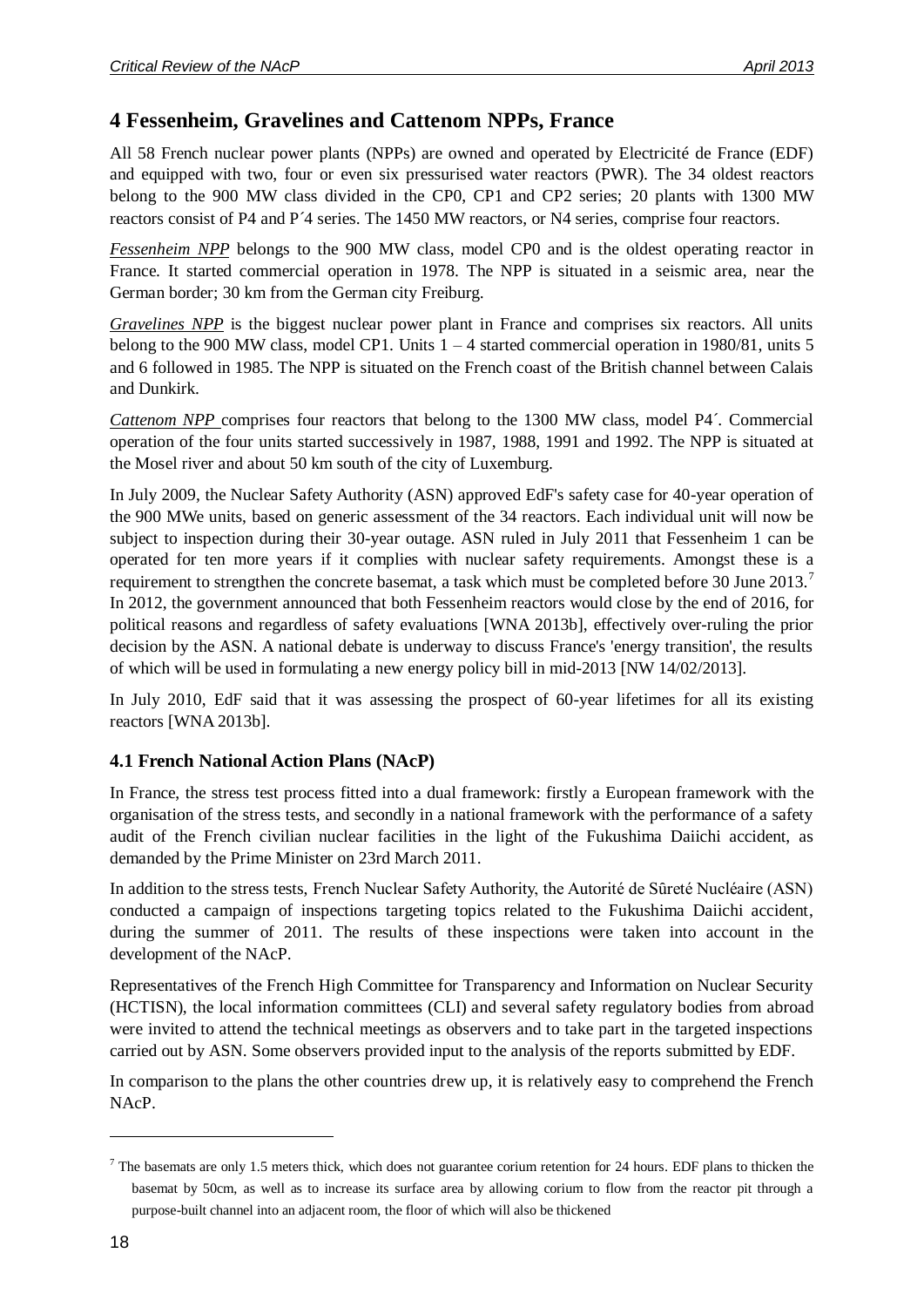#### <span id="page-18-0"></span>**4.2 Efforts to Remedy the Weaknesses the French Stress Tests Described**

- Until now France has not evaluated the design basis earthquake (DBE) using state of the art methods, but relied on a deterministic approach only. A probabilistic seismic hazard assessment (PSHA) as recommended by ENSREG is to be implemented in the framework of the forthcoming periodic safety reviews, i.e. taking take several years.
- ASN requested EDF to conduct a more in-depth seismic margin assessment (SMA), which was performed during the stress tests in a simplified way. The review of the equipment likely to suffer cliff-edge effects, and the initiating of the necessary corrective measures is to be done until mid-2014. No schedule for completion was set.
- A study to compare the seismic instrumentation currently used in France with that used internationally to determine the need of its replacement is to be performed by 31/12/2013.
- Necessary backfitting of fire-fighting systems (fire detection and fixed extinguishing systems) to withstand an earthquake is to be done by 31/12/2013.
- Necessary backfitting measures of the hydrogen systems, of the equipment that could damage lines carrying hydrogen as well as of hydrogen detectors and their shut-off valves (located outside the reactor building) to withstand a design basis earthquake are to be performed by 31/12/2013.
- *Gravelines*: A reassessment of the seismic hazard revealed the need for reinforcement measures. The work is scheduled to be completed by 2017.
- Earthquake induced flooding represents a hazard for *Fessenheim*: The seismic robustness of the Grand Canal d'Alsace embankments and other structures designed to protect the NPP against flooding and the possible consequences of a failure of these structures were not analysed. Such a study is to be conducted by 31/12/2013.
- For F*essenheim*, where the heat sink lies at a higher elevation than the site platform, there is also a risk of a water channel emptying onto the site. A study on preventing this hazard (improvement of the robustness of the shut-off valves up to a beyond-baseline level) is to be performed by 31/12/2013.
- Today it is not possible to compare the levels of design basis flood defined according to the French requirements with the methodologies used in other European countries. ASN will publish a new guide regarding the external flood risk which includes a probabilistic exceedance target of  $10^{-4}$  per year (as recommended by ENSREG) in 2013.
- *Gravelines:* Not all modifications and tasks resulting from the experience feedback approach after the flooding of the Blayais NPP in 1999 were implemented yet. These modifications (e.g. elevating and strengthening the wave protection, electrical back-up for the plant sewer system pumps) are to be carried out by 31/12/2014
- ASN requires strengthening the flood protection above of the current baseline safety requirements, because the studies performed by IRSN during the stress tests revealed cliff-edge effects close to review flood levels (DBF). The modifications to reach safety margins regarding flooding events are to be completed for Cattenom by 31/12/2015; for Fessenheim by 31/12/2016; for Gravelines by 31/12/2017.
- The peer review team emphasised the need for a systematic design basis and safety margin assessment with respect to extreme weather conditions. Analyses were performed on the possible impact of strong wind events and the resistance of the equipment against extreme hail loading and extreme lightning. The results were integrated in the required definition of the "hardened safety core".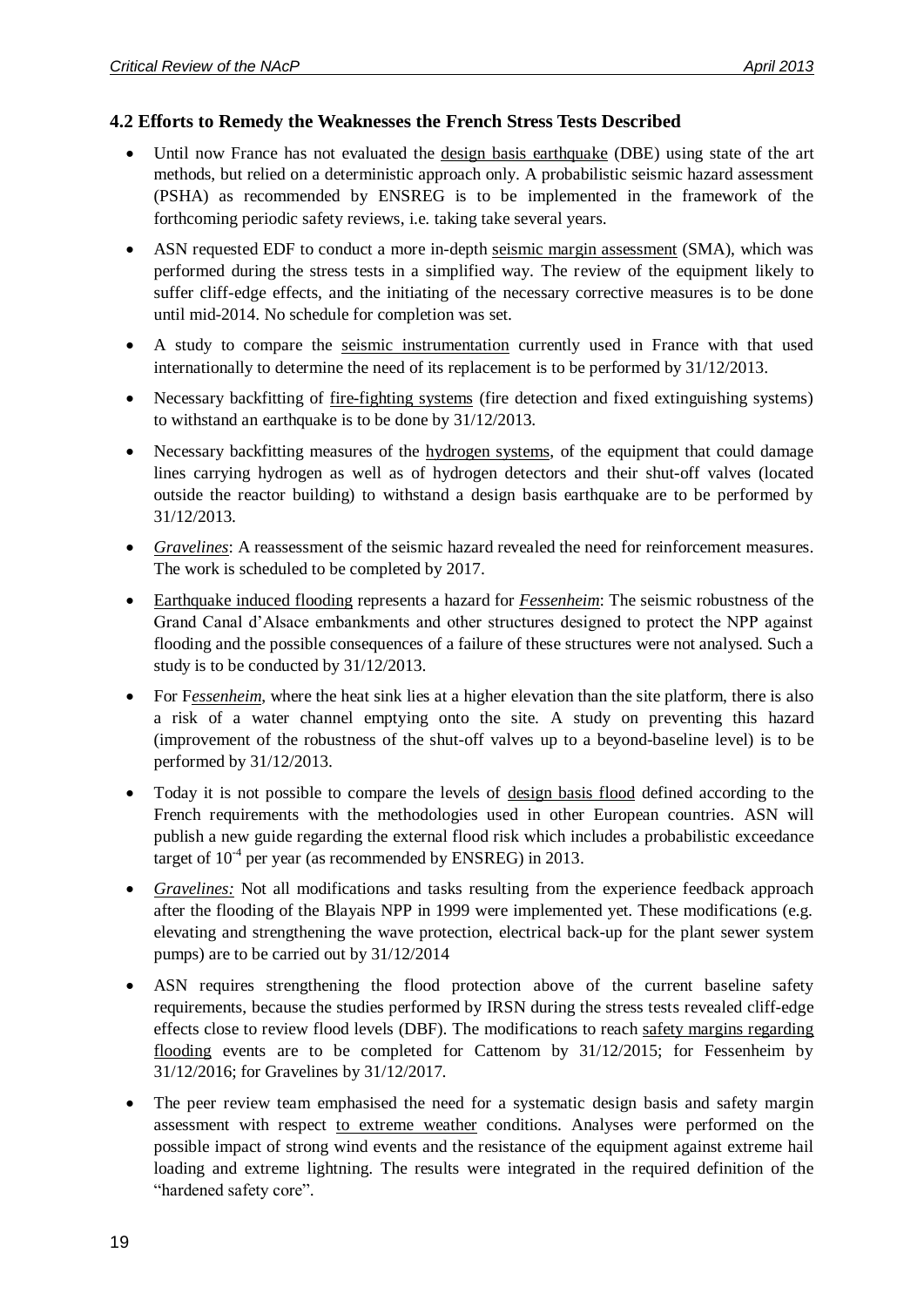- ASN asked EDF to propose a hardened safety core ("noyau dur" (ND) in French) of robust material and organisational measures designed in response to the extreme situations studied in the stress tests, by 30/06/2012. The hardened safety core includes systems that are independent and diversified with respect to the existing systems in order to limit common mode risks. The systems, structures and components (SSCs) shall be protected against on-site and external hazards. A specific meeting of the Advisory Committee of Experts for nuclear reactors was scheduled for 13 December 2012 to decide on the objectives associated with the hardened safety core.
- The advisory committee will in particular consider a difference of opinion between EDF and ASN's technical support organisation, IRSN, on what requirements for seismic risk assessments should underpin the last-resort measures. Installation of the hardened safety core will be finished by 2025 [NW 13/12/2012].
- None of the French reactors is equipped with an alternative ultimate heat sink, but recent events highlighted the vulnerability of the ultimate heat sinks. A situation with loss of UHS can be induced by a DBE or by flooding slightly beyond the DBF and will affect all units at a site. In those cases, the core could become uncovered in just a few hours. EDF started to reinforce the robustness of the UHS. An overall review of the design of the heat sink was to be submitted before the 30 June 2012. Analysis of this issue is in progress.
- With regard to total loss of heat sink situations, the means of ultimately restoring sustainable cooling of the reactors and pools are to be examined by 31/12/2013.
- For the *Gravelines site*, the retaining walls along the sides of the intake channel need to remain stable to prevent the loss of the ultimate heat sink. A study to evaluate the behaviour of this channel during beyond basis design earthquake was to be performed by 31/12/2012.
- EDF presented the planned modifications for installing technical backup devices for long-term heat removal from the reactor and the spent fuel pool in the event of loss of UHS (emergency water supply resources). These devices must meet the requirements on the hardened safety core.<sup>8</sup> No schedule for implementation was set.
- Are proposal for an emergency water make-up for the injection of borated water into the reactor core when it is open during station black out (SBO) situations, and the decision concerning whether this will be included in the hardened safety core is to be submitted by 30/06/2013.
- One additional electrical power supply<sup>9</sup> for each reactor on the site capable of supplying the systems and components of the hardened safety core during SBO situations is to be installed by 31/12/2018. In the meantime, a temporary system at each reactor for supplying the I&C (Instrumentation and Control) system and the control room lighting is to be installed by 30/06/2013.
- The battery discharge time, which is in the range of 1 hour, has been identified as the cliff edge effect for all reactors (loss of information in the control room and of the instrumentation and control). However, increasing battery autonomy is not an immediate task, only to be completed until 2014.

<sup>&</sup>lt;sup>8</sup> This backup ultimate heat sink would be achieved by installing hardened motor-driven pumps to pump water from a dedicated well, except for a few sites where this is not possible and a special reservoir would be created instead [NW 13/12/2012].

<sup>9</sup> These systems must meet the requirements concerning the hardened safety core per requirement.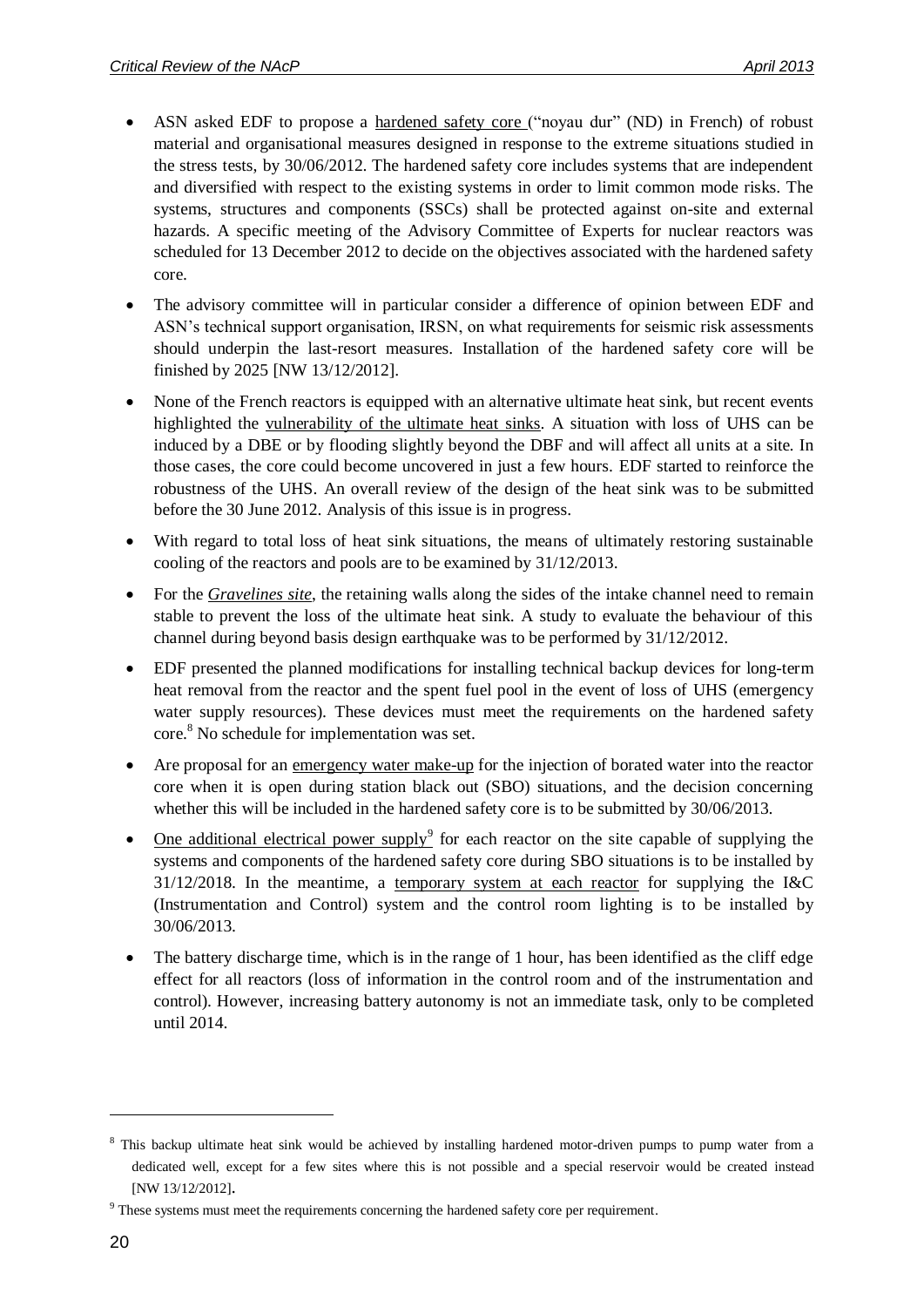- $\bullet$  The fuel building<sup>10</sup> is not designed to contain steam generated by the boiling of the water of the spent fuel pools (SFP) during events with a pressure increase. A study of behaviour of the fuel and the water present in the SFP under loss of cooling and loss of water situations (in particular the radiological ambient atmosphere in a pool boiling situation, along with the hydrogen concentrations that could be reached in situations involving a loss of ventilation in the fuel building) including measures to be taken was to be performed by 31/12/2012. No schedule was set for the implementation of these measures.
- To prevent accidental rapid draining of the SFP, measures to prevent complete and rapid siphon emptying of the pool in the event of a break of a connected pipe is to be performed before end of March 2014. Furthermore, automatic isolation of the cooling system intake line is to be implemented by 31/12/2016.
- Devices to measure the temperature and water level of the spent fuel pool as well as the radiation level in the fuel building during SBO are to be implemented by 31/12/2013.
- A new on-site emergency plan baseline was issued for all sites since 15 November 2012. It takes into account accident situations simultaneously affecting several facilities on a given site. The integration of the new provisions for handling the extreme situations (affecting several reactors on the same site, and for all operating states) into the accident operations procedures and the severe accident management guidelines (SAMGs) is to be completed by 2015.
- A Nuclear Rapid Response Force (FARN), i.e. specialised teams capable of relieving the shift teams and deploying emergency response resources in less than 24 hours, with operations starting on the site within 12 hours following their mobilisation, was to be deployable to intervene on one reactor of a site by 31/12/2012; for intervening simultaneously on all the reactors of a given sites by 31/12/2014, only for Gravelines by 31/12/2015.
- The mobile equipment necessary for emergency management was not managed satisfactorily; the storage conditions did not guarantee permanent availability, particularly in the event of external hazards. These mobile devices necessary for emergency management need to be stored in appropriate premises or zones able to withstand the earthquake and flooding – to be completed by 30 June 2013.
- Habitability and accessibility of the main and emergency control room in the case of filtered venting is not guaranteed. Therefore EDF is planning to reinforce the electrical back-up of main control room ventilation and filtration by an ultimate backup diesel generator. Before this modification is implemented, the Nuclear Rapid Response Force (FARN) is intended to deploy means to ensure the electrical back-up of these equipment items for the damaged reactor. The long-term planning will make the emergency management rooms, the availability of parameters used to diagnose the status of the facility, the communication means necessary for emergency management, and the meteorological and environmental measurements part of the hardened safety core.
- The installed filtered venting systems are not resistant against earthquakes; also, the filters are not designed to retain iodine which is mainly responsible for exposure of people living in the NPP vicinity. A detailed study of the possible improvements to the venting-filtration system, taking into account the existing deficiencies (resistance to hazards, limitation of hydrogen combustion risks, efficiency of filtration in the case of simultaneous use on two reactors, improved filtration of fission products, in particular iodines, radiological consequences of opening the device for the site and the control room) is to be performed by 31 December 2013. However, no schedule was set up for the necessary back-fitting measures.

 $10$  It consists of a metal cladding roof and a thin concrete wall (about 30 cm).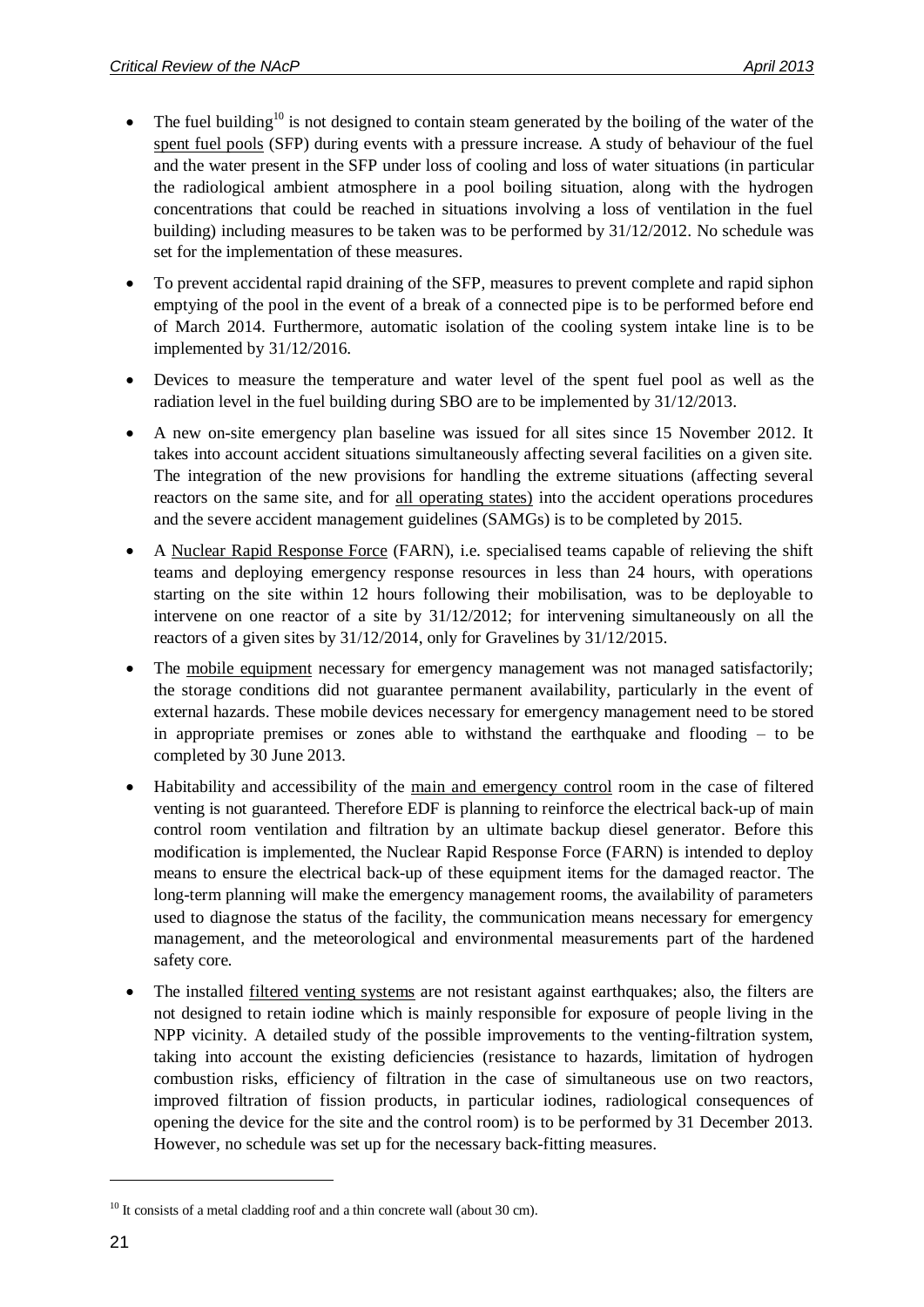- Redundant means to detect vessel melt-through and hydrogen in the containment are to be installed for Fessenheim, Gravelines by 31/12/2016 and for Cattenom by 31/12/2017:
- A feasibility study for the installation or renovation of a geotechnical containment or equivalent technical measures to prevent the transfer of radioactive contamination to groundwater and, by means of underground flow, to the surface waters, in the event of a severe accident leading to corium melt-through of the vessel was planned to having been performed by 31 December 2012.
- Gravelines: A leak of toxic gas at nearby industrial facilities (port of Dunkirk) could make it impossible for the operators to stay inside the reactor, because it is not protected against such accidents. Any modifications to be made to the NPP itself or the operating procedures as a result of a study assessing the risk posed by nearby industry facilities during extreme situations was to be proposed for Gravelines by 31/12/2012 (and are to be proposed for Fessenheim and Cattenom by 31/12/2013). No implementation date for these measures was scheduled.
- The management of large volumes of contaminated water is to be considered in 2013.

#### <span id="page-21-0"></span>**4.3 Weaknesses the French NAcP Ignored**

- Conditions concerning the use of **outside contractors** were assessed during the complementary safety assessment (CSA) outside the scope of the European stress tests. ASN commented the results by stating that EDF has not adequately demonstrated that the scope of the activities subcontracted is compatible with the licensee's prime responsibility for safety. Regarding the envisaged back-fitting measures, this is a very important issue.
- In December 2011, Greenpeace activists trespassed on two EDF nuclear reactor sites to highlight the **security issue**. Design weaknesses of the old reactors increase the "success" of a terror attack. To implement more stringent measures of passive protection (alarm systems, fences, and video surveillance) at nuclear sites cannot compensate these facts.
- *Fessenheim and Gravelines*: High vulnerability against external events because the reactors are protected only with a single-walled containment structure.
- The double-walled containment of the Cattenom NPP was designed to provide better resistance to external initiating events. But the absence of an inner metallic liner has made the reactor more vulnerable to disruption from internal threats such as hydrogen explosions [MAKHIJANI 2012].
- **Ageing** is a major safety issue of the old French NPPs (900 MW class including Fessenheim and Gravelines). Faults caused by ageing of material have the potential to aggravate or even trigger an accident. An example for a safety relevant ageing fault is the occurrence of micro cracks in a bottom-mounted instrumentation penetration nozzle on the reactor vessel of Gravelines-1. The cracks were detected with non-destructive examinations conducted during the reactor's 30th-year outage in summer 2011.
- All six units of Gravelines are authorized to use **MOX fuel**. The consequences of a severe accident are more serious than those involving only uranium dioxide fuel.
- On 18 January 2012, EDF notified ASN that the absence of a siphon breaker on the fuel storage pools of Cattenom 2 and 3 had been detected during an inspection carried out as part of the complementary safety assessments (CSA). In the event of an incident, the injection pipe could extract the water from the pool through a siphon effect instead of injecting it, which would lead to a drop in the water level. A significant drop would lead to the damage of the fuel assemblies. Owing to its potential consequences, this event was rated level 2 on the INES scale. The absence of a siphon breaker is on no account the first non-conformance the inspections in the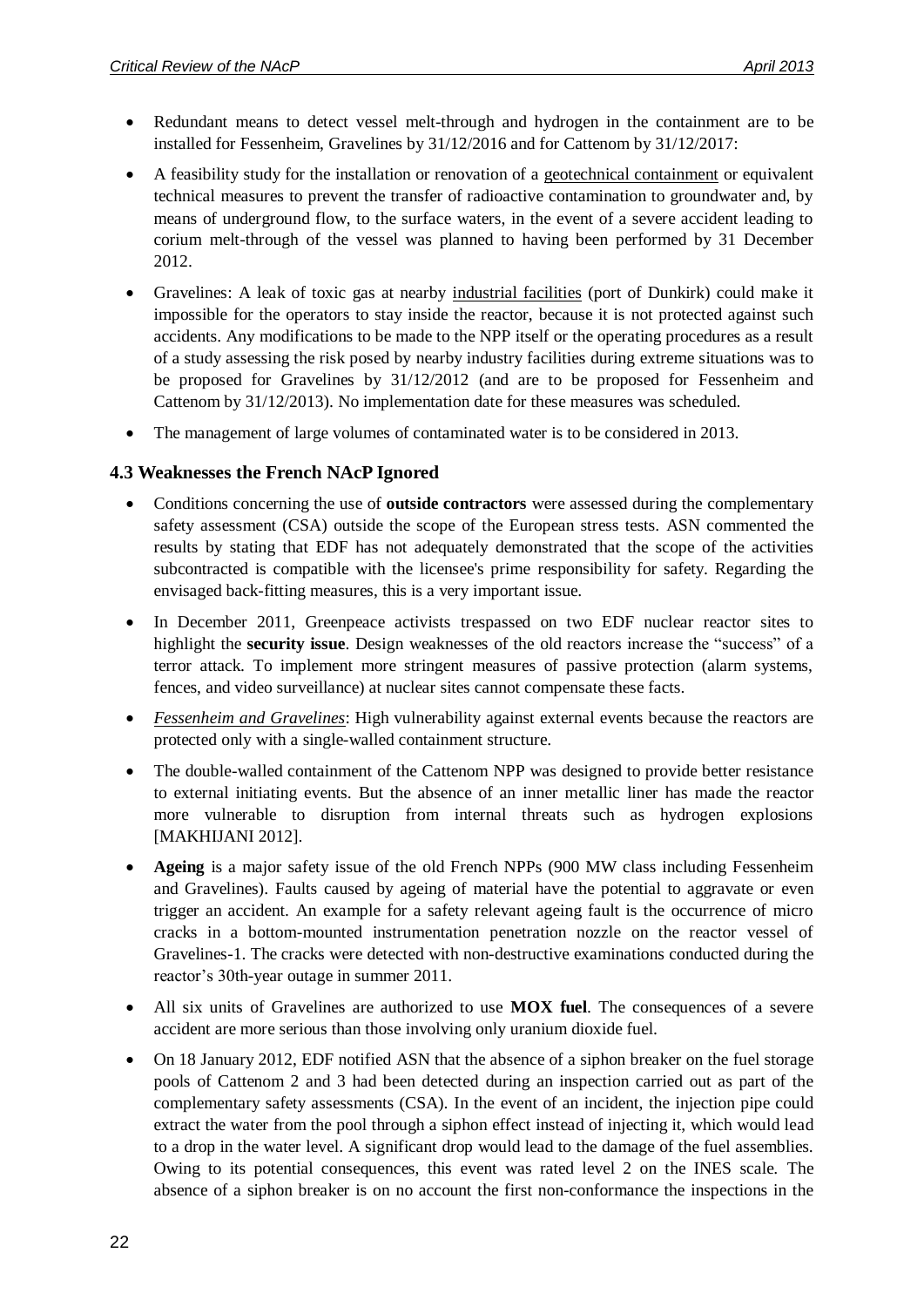frame of the CSA revealed. During the conformance checks conducted in August 2011, ASN observed 35 non-conformances during spot test. This high figure and their safety relevance indicate the operator´s insufficient **safety culture**.

 According to a recent study published by the Institute for Radiation Protection and Nuclear Safety (IRSN), for France alone the costs of a major accident with an uncontrolled release of radiation could exceed 430 billion Euro (\$548 billion), requiring long-term evacuation of more than 100,000 people [NW 14/02/2013].

#### <span id="page-22-0"></span>**4.4. Conclusion**

The French NPP belonging to the 900 MW and 1300 MW class show considerable deficiencies. Safety important equipment, in particular the filtered venting system, but also the fire fighter system lack seismic qualification.

EDF and the nuclear authority ASN try to direct attention to the future protection level which will be reached by the "hardened safety core". But this will not be the case before 2025. However, to assess the hazard, the current situation needs to be considered: regardless of its low probability, an earthquake, flooding or another hazard can occur any day from now on over the period of the next twelve years.

The evaluations of the natural hazards including safety margins were not sufficiently reliable, thus the definition of appropriate site specific requirements for the hardened safety core will take years. The operator EDF and nuclear oversight ASN, respectively IRSN as its technical support organisation (TSO) already started a "tug of war" about these requirements.

But there is another point to consider even if the hardened safety core will really be implemented in 2025: Some of the back-fitting measures required as a result of the stress tests, EDF was already planning in the framework of the utility's plan to receive the permit for 60-year reactor operation. Life time extension for the old dangerous plants means ageing becomes an increasing safety issue for the very old plants, faults cause by ageing could trigger accidents which are not incorporated in the scope of the hardened safety core. Furthermore there are design weaknesses that cannot be remedied, e.g. the low protection against terror attacks.

The old *Fessenheim NPP* is the most vulnerable plant, and at the same time threatened by earthquake as well by flooding induced by an earthquake. Analyses are on-going, but remedy measures, if they are possible at all, are not scheduled for implementation.

*Gravelines NPP* comprises six units: located at the coastal site, but with insufficient flood protection, suffering ageing related problems, plus using MOX fuel which increases the consequences during potential severe accidents. The only solution for this safety risk: ASN issues the order for shut down.

The inspections related to the CSA including the INES 2 event at Cattenom NPP revealed the shortcomings in the safety culture. Thus, *Cattenom NPP* has to stop power operation, at least until all envisaged backfittings are completed and additionally the complete plant has been properly checked.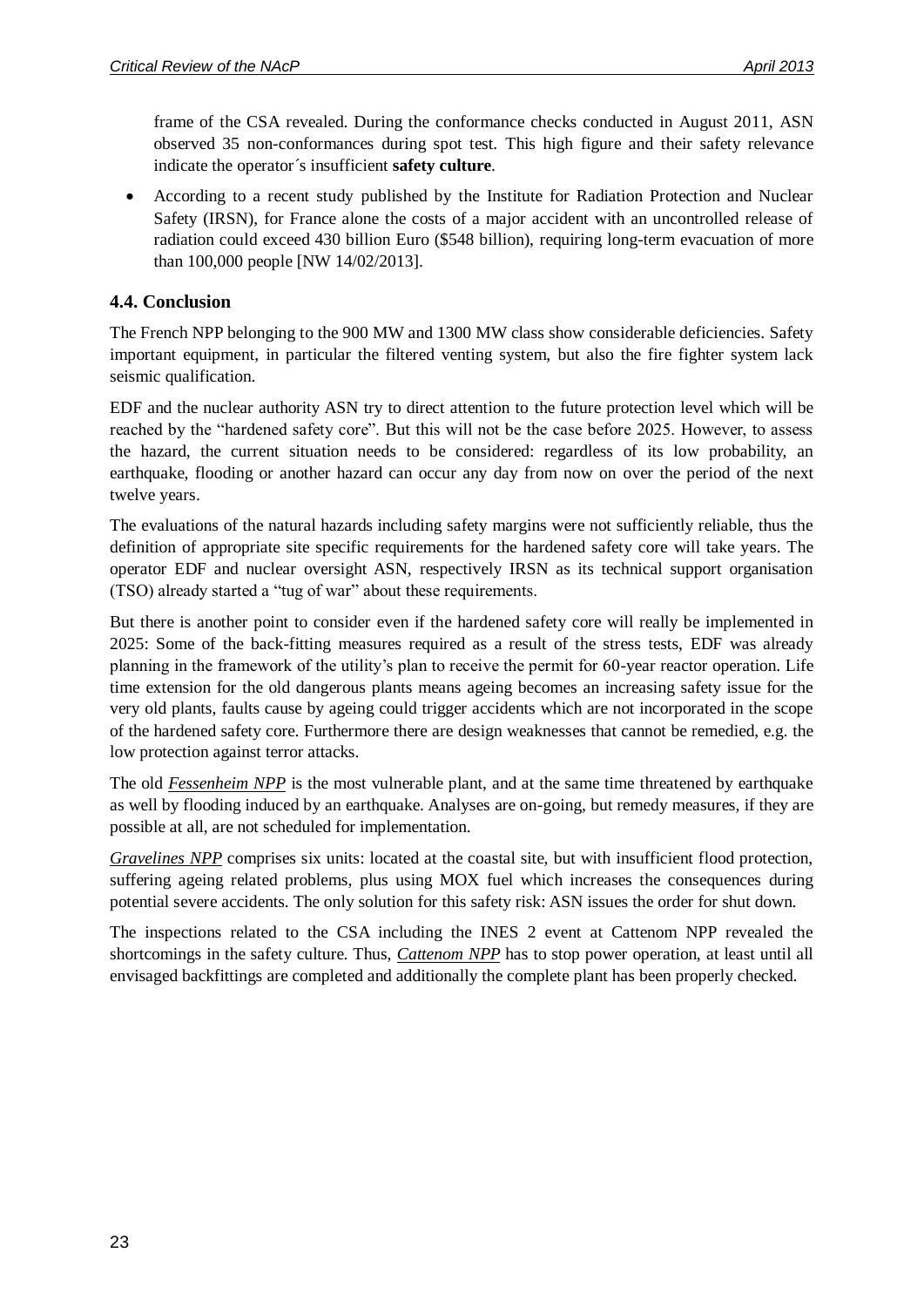# <span id="page-23-0"></span>**5 Gundremmingen NPP, Germany**

Gundremmingen NPP consists of two boiling water reactors (BWR) of the German construction line 72 with relatively high power output: net capacity per unit 1284 MWe, 1288 MWe respectively. Commercial operation started in 1984/1985. The site is located at the Danube River about 90 km northwest of Munich; distance to Austria is around 100 km.

Right after the Fukushima accident, German NPPs were subjected to a two-month safety review by the Reactor Safety Commission (RSK).<sup>11</sup> Furthermore an Ethics Commission "Secure Energy Supply" reassessed the risks associated with the use of nuclear energy. These projects resulted in an amendment of the Atomic Energy Act (August 6, 2011): The operational licences for the seven oldest NPP (commissioning before 1980) and the incident-prone Krümmel NPP were declared expired. The licences for the operating NPPs will expire on a step-by-step basis between 2015 and 2022. Gundremmingen B has to stop power operation in 2017, Gundremmingen C in 2021. Gundremmingen A was shut-down after the largest accident in Germany in 1977.

### <span id="page-23-1"></span>**5.1 German National Action Plan (NAcP)**

The above mentioned RSK safety review included, in particular, natural hazards and postulated unavailabilities of safety and emergency systems. To assess the robustness of the plants, three respective topic-specifically defined degrees of protection were introduced.<sup>12</sup>

In its statement of 16 May 2011, the RSK made first recommendations on the robustness of the German nuclear power plants. On the basis of further consultations, the RSK supplemented its recommendation on 26 and 27 September 2012. RSK also took into account the peer review process recommendations of the ENSREG stress tests for preparing their own recommendations. Also  $GRS<sup>13</sup>$ prepared recommendations by order of the national regulator on the conclusions drawn from the Fukushima Dai-ichi accident for German NPPs to improve control of beyond-design-basis events. Both recommendations are compiled to the NAcP [BMU 2012].

The NAcP comprises 23 actions which are explained in some detail and refer to all related ENSREG recommendations. A comparison between the NAcP and the European recommendations is quite complicated. The specific action plan for Gundremmingen NPP only announced 13 very general measures without descriptions of any details.

#### <span id="page-23-2"></span>**5.2 Efforts to Remedy the Weaknesses the German Stress Tests Described**

The last re-evaluation of the seismic hazard of the Gundremmingen NPP site is twenty years old (from 1993) and thus completely outdated. The margins as well as the cliff edge effects for seismic events have not been determined. Nevertheless, the NAcP does not require any analysis concerning earthquake resistance. Performing a seismic probabilistic safety analysis (PSA) to identify deficiencies is also not required yet.

The water level of the calculated design basis flood (DBF) is 33 centimetres higher than the grade elevation. Thus, some parts of the plant would already be flooded in this case. Protection of safety relevant safety systems is only assured by protection of the buildings (e.g. cable penetrations are sealed). Experiences with flooding events in other NPPs showed that these protections measures can fail. Furthermore the area surrounding the site is completely flooded.

The NAcP requires that the flood protection of German NPPs need to fulfil at least Level 1 of the criteria specified in the RSK safety review, which is not the case for Gundremmingen B/C. The safety

1

<sup>11</sup> During the safety review, the operators had to shut down the operating NPPs commissioned prior to 1980.

 $12$  Man-made hazards were also examined, such as aircraft crash and blast waves, but the discussions are not finished yet.

<sup>&</sup>lt;sup>13</sup> Gesellschaft für Anlagen- und Reaktorsicherheit, leading German technical support organisation (TSO)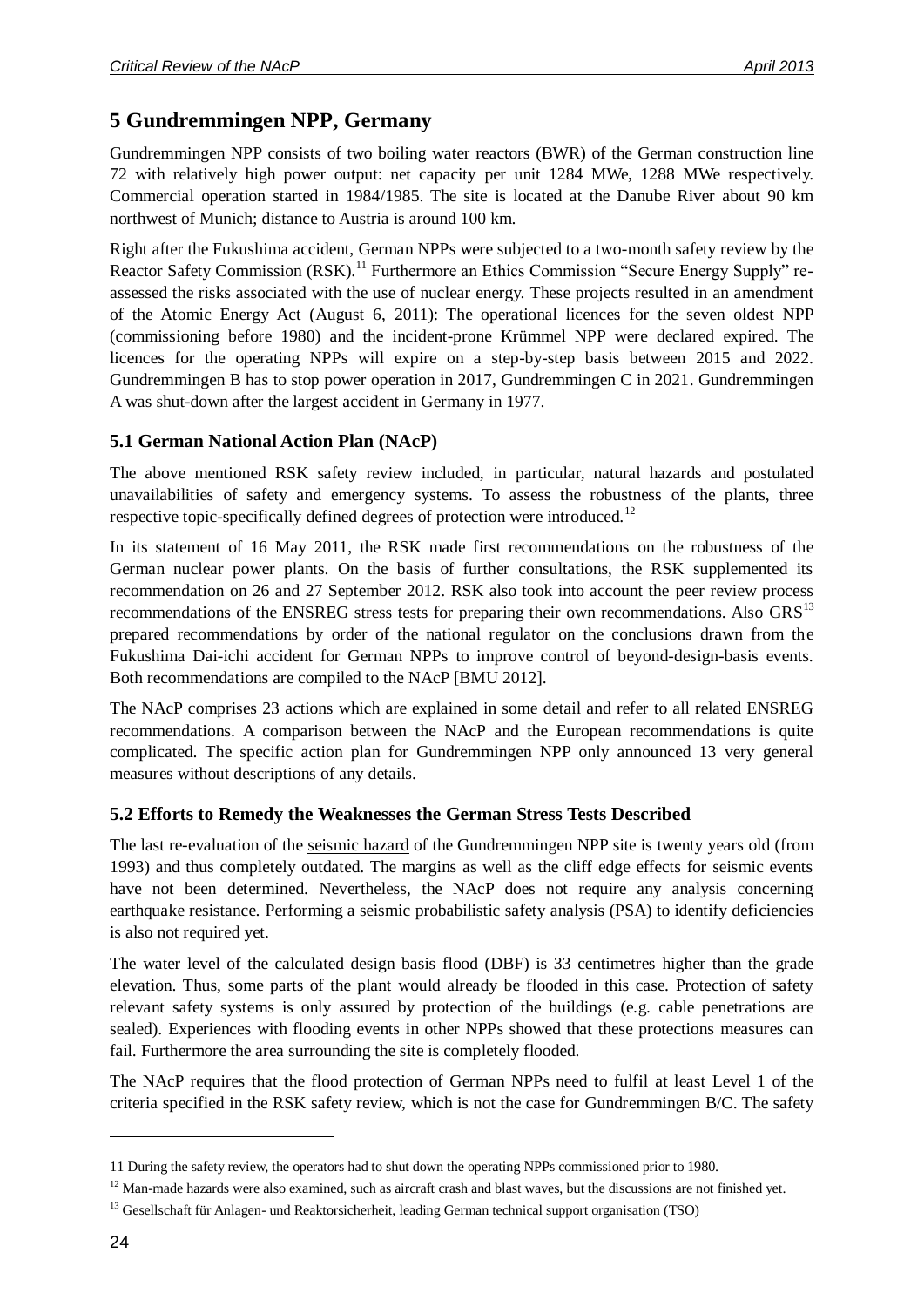can be demonstrated only by applying probabilistic considerations:" Alternatively, it may be demonstrated on the basis of site-specific conditions that a postulated discharge quantity, which is determined by extrapolation of existing probabilistic curves to an occurrence frequency of  $10^{-5}/a$ , will not result in the loss of vital safety function. In this respect, the uplift resistance of canals and buildings is to be considered."

Review and improvement of flood protection was performed for Gundremmingen B/C in 2012, but no information about the results is available whether the review calls for improvements of the flood protection and if so, which deadline for back-fitting was set. The ENSREG recommendation to use a protected volume approach to demonstrate flood protection for identified rooms or spaces is only partly taken up in the NAcP; BMU claimed that further discussions with regard to beyond design basis flooding are on-going.

This leads to the assumption that Gundremmingen NPP flood protection was a paper exercise conducted to demonstrate the low probability of flood events.

Regarding flooding margins, the NAcP requires a systematic analysis to prove that the safety is ensured in case of beyond design flooding. The only result of this analysis for Gundremmingen NPP so far: to improve accessibility of the plant grounds in a flood, boats were purchased in 2012.

German regulator did not care to integrate all ENSREG recommendations when compiling the NAcP. For example: The peer review team recommended considering the assessment of margins with respect to extreme weather conditions. Because studies and discussions of the RSK on this topic are not finished, Germany has not included specific requirements regarding extreme weather conditions in the NAcP. The NAcP did not bother to take up the suggestion to require the implementation of advanced warning systems for deteriorating weather. Extreme weather conditions could aggravate flooding events for the Gundremmingen NPP.

In case of a total station black-out (SBO) and loss of ultimate heat sink (UHS), accident management (AM) measures have to ensure heat removal from the spent fuel pool, located outside the containment. The heat removal takes place by evaporation. The evaporation losses of water can be made up only by mobile pump(s). The permanently installed injection path into the spent fuel pool that is accessible from outside the reactor building is to be installed in 2013.

Currently, no severe accident management (SAM) measures for the mitigation of radioactive releases or preventing hydrogen explosions after severe damage of spent fuel in the pools are available. The backfitting of hydrogen recombiners in the area of the spent fuel pool is planned (deadline 2014).

The demonstration of integrity for spent fuel pools when the temperature rises to 100  $^{\circ}$ C is to be finalised by 2013. If any backfitting measures are necessary, these will be done later.

Obtaining and providing a mobile emergency power generator and connections points protected against external hazards for the supply of the accident overview measuring systems and for reactor pressure vessel (RPV) feeding is in progress (deadline 2013).

The introduction of improved accident management measures to prevent core melt is required by 2013. This action aims to increase a) the pressure, at which RPV injection via mobile pumps is possible and b) furthermore to get an additional option of being able to use fire engines as mobile pumps for RPV injection.

Based on the results of the plant-specific safety review of German NPPs in the light of the events in Fukushima, the RSK concluded that the successful use of accident management measures under longterm SBO conditions and severe accidents condition is not assured.

The peer review team pointed out in most cases detailed qualitative descriptions of the measures that would be undertaken in case of various severe accident scenarios are presented without comments regarding their adequacy also under extreme conditions.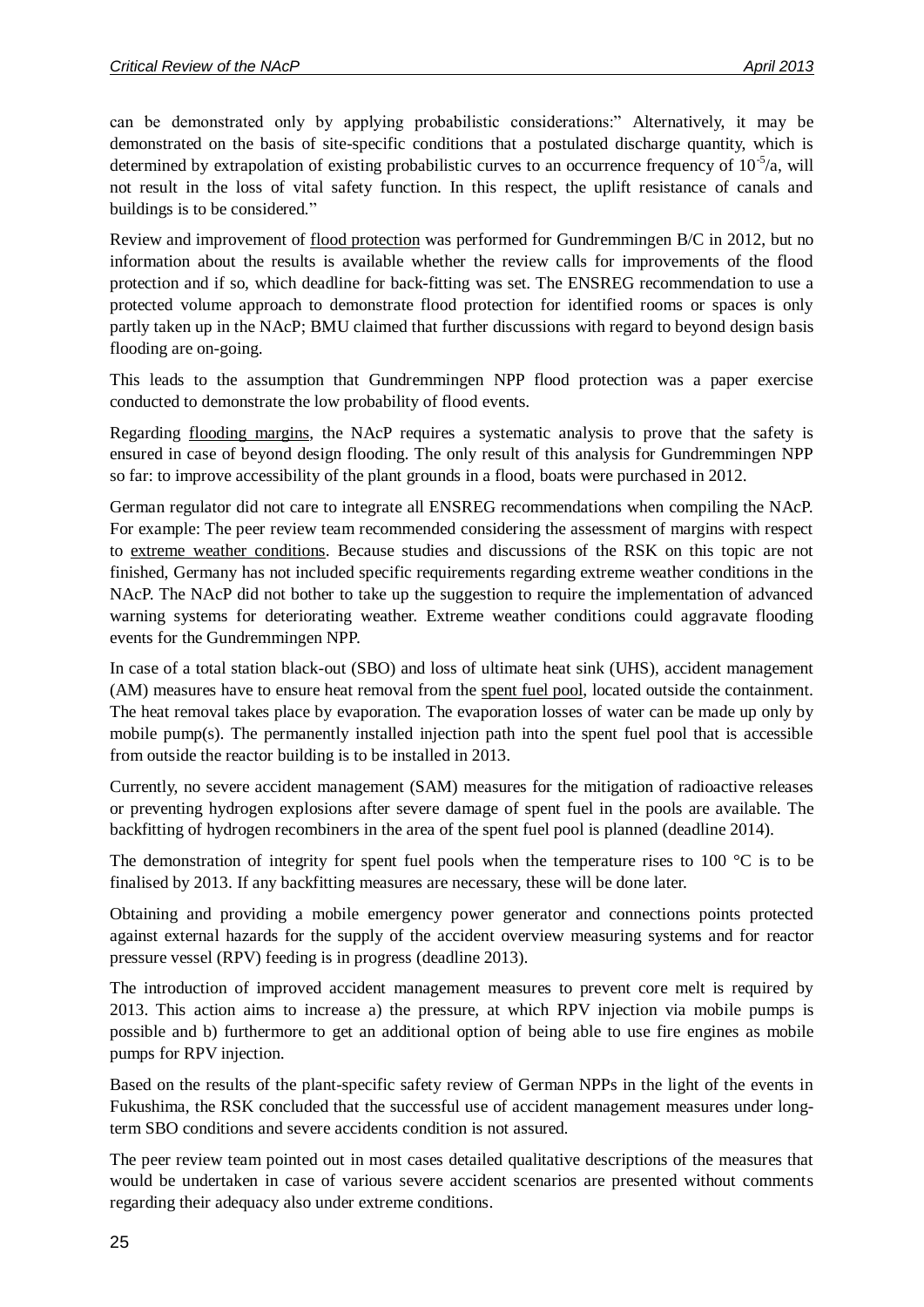In general the feasibility and operability of accident management measures (e. g. injection possibilities for the cooling of fuel assemblies) under adverse conditions is not proven.

However the systematic review of the robustness of accident measures with consideration of external hazards is scheduled for completion by the end of 2013. The implementation of further improvements is expected to be necessary; i.e. that current accident management measures are not expected to prevent core melt accidents with large radioactive releases after an earthquake or flooding event.

Severe Accident Management Guides (SAMGs) to cover beyond design basis accident scenarios are not established yet. Development and preparation of Severe Accident Management Guidelines (SAMG), as well as introduction and instruction at the plant is to be finalised by 2013.

Review of the availability of the emergency control room (remote shutdown and control station) during and after an external hazard, and if necessary its re-location is required (deadline 2014).

### <span id="page-25-0"></span>**5.3 Weaknesses the German NAcP Ignored**

- The vulnerability against a deliberate aircraft crash is not mentioned: According to a study on behalf of the national regulator (BMU), a crash of a Boeing 737 against the reactor building can cause a severe accident. In case of (1) a major destruction of the reactor building or (2) a damage of the control room by fire and debris combined with leakages in the cooling system, a severe accident could occur.
- The spent fuel pools are located inside the reactor building, but above and outside the containment (like in the Fukushima Daiichi NPP). In case of a severe accident, there is no barrier to the environment. Thus, the vulnerability against a terror attack is relatively high. In case of a damage of its structures and the loss of cooling water, a severe accident with a major radioactive release will occur. The stored MOX fuel increases the potential exposure by inhalation.<sup>14</sup> In total, 3219 spent fuel assemblies could be stored in the spent fuel pool of each unit. This is about four times more than is placed in the reactor cores (784 assemblies).
- The operator intends to conduct a power-uprate of both units which decreases safety margins for accident management measures and increases the radioactive release in case of an accident [NORDB 2013].
- After having visited the Gundremmingen NPP, the ENSREG fact-finding team voiced concerns about the scope of back-fitting measures: A challenge may exist in implementing improvement measures for plants with (legally) limited operational time. For complex measures requiring long lead times for analysis and implementation, a plant might be closing in on its scheduled shutdown at the time an improvement measure would be in place finally. Regardless of this circumstance, nuclear safety is an overriding priority and has to be maintained at high level up to the end of the operation time [ENSREG GE 2012].
- The regulatory body in Germany is composed of authorities of the Federal Government (BMU<sup>15</sup>) and authorities of the Länder governments. Licensing and supervision, inspection and enforcement as well as plant specific safety assessments and reviews of nuclear power plants are executed by the Länder. The NAcP is defined by the national regulator BMU, but the plant specific actions are defined by the Länder. This double layered system takes time and results in insecurities concerning competencies and sometimes resulting in a decrease of safety requirements.

1

<sup>&</sup>lt;sup>14</sup> Last year the operator announced not to use MOX anymore, but it will be stored are stored in the spent fuel pool for several years [GF BAYERN 2012].

<sup>&</sup>lt;sup>15</sup> Federal Ministry for the Environment, Nature Conservation and Nuclear Safety (BMU)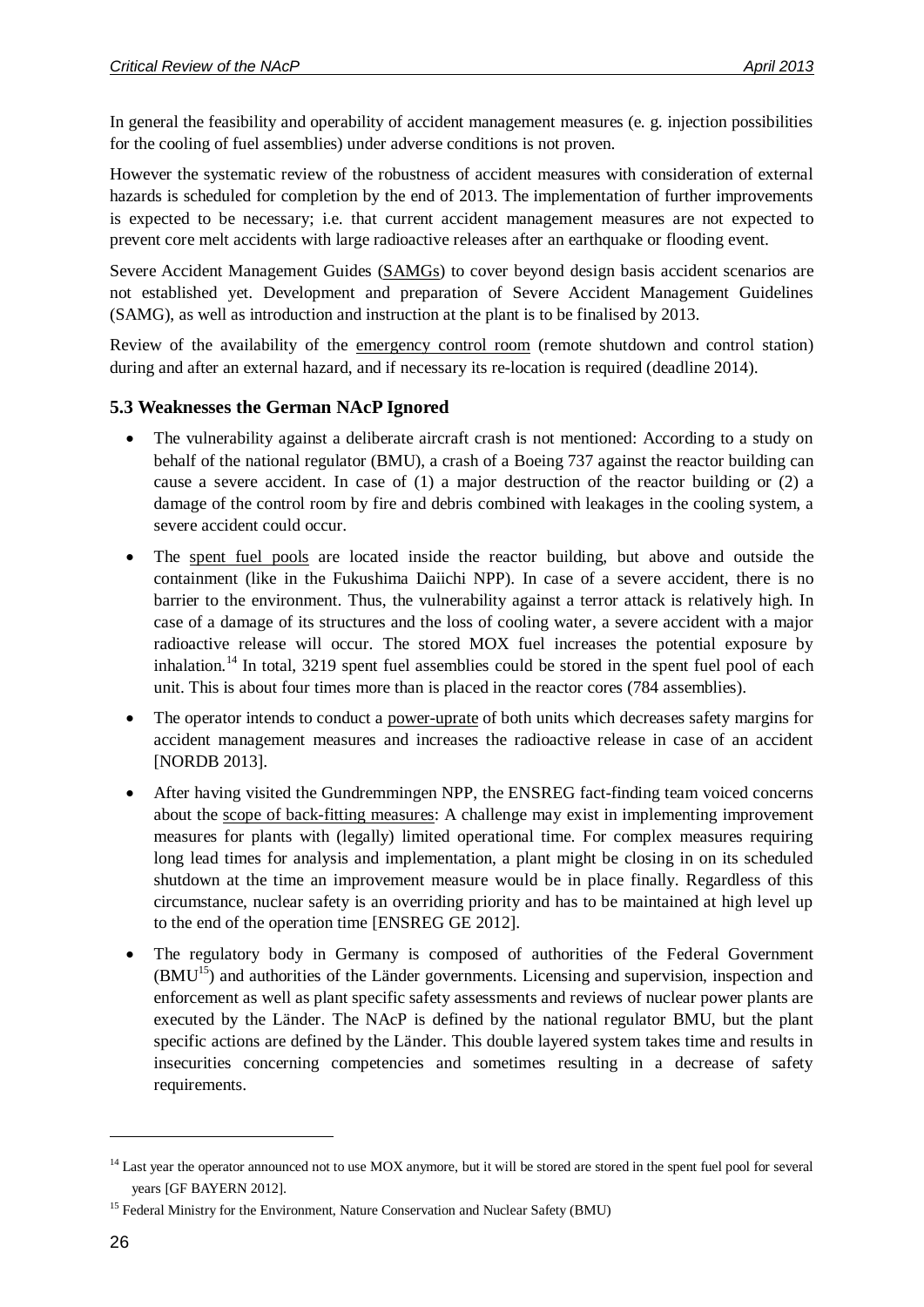### <span id="page-26-0"></span>**5.4 Conclusion**

The evaluation of the design basis earthquake (DBE) was not done adequately; existence of a safety margin was not demonstrated. The NAcP does not include analysis concerning seismic hazards yet. In case of a design basis flood (DBF), the site will be flooded. The only response to this issue: the NPP purchased boats.

Besides earthquake and flooding, also terror attacks could cause a severe accident. A large amount of radioactivity can be released not only from the reactor core but also from the spent fuel pool that is located outside the containment.

However, the prevention of severe accidents at Gundremmingen NPP relies on outdated accident management measures unable to respond to external hazard conditions or the need of long-term heat removal. Only the latter weakness will be remedied next year. The operability of accident management measures during and after an earthquake or flooding has to be reviewed. The time schedule for resulting improvements and the scope of taking external hazards into account are not defined yet.

The German Regulatory body needs to follow the ENSREG advice *that nuclear safety is an overriding priority and has to be maintained at high level up to the end of the operation time* and deliver the list of measures needed or rather the safety goals to be achieved to the operator RWE/EON; the decision whether the investment still makes sense lies fully with the operator, responsibility with safety with the regulator. In the current condition, the units are not safe and should be shut down.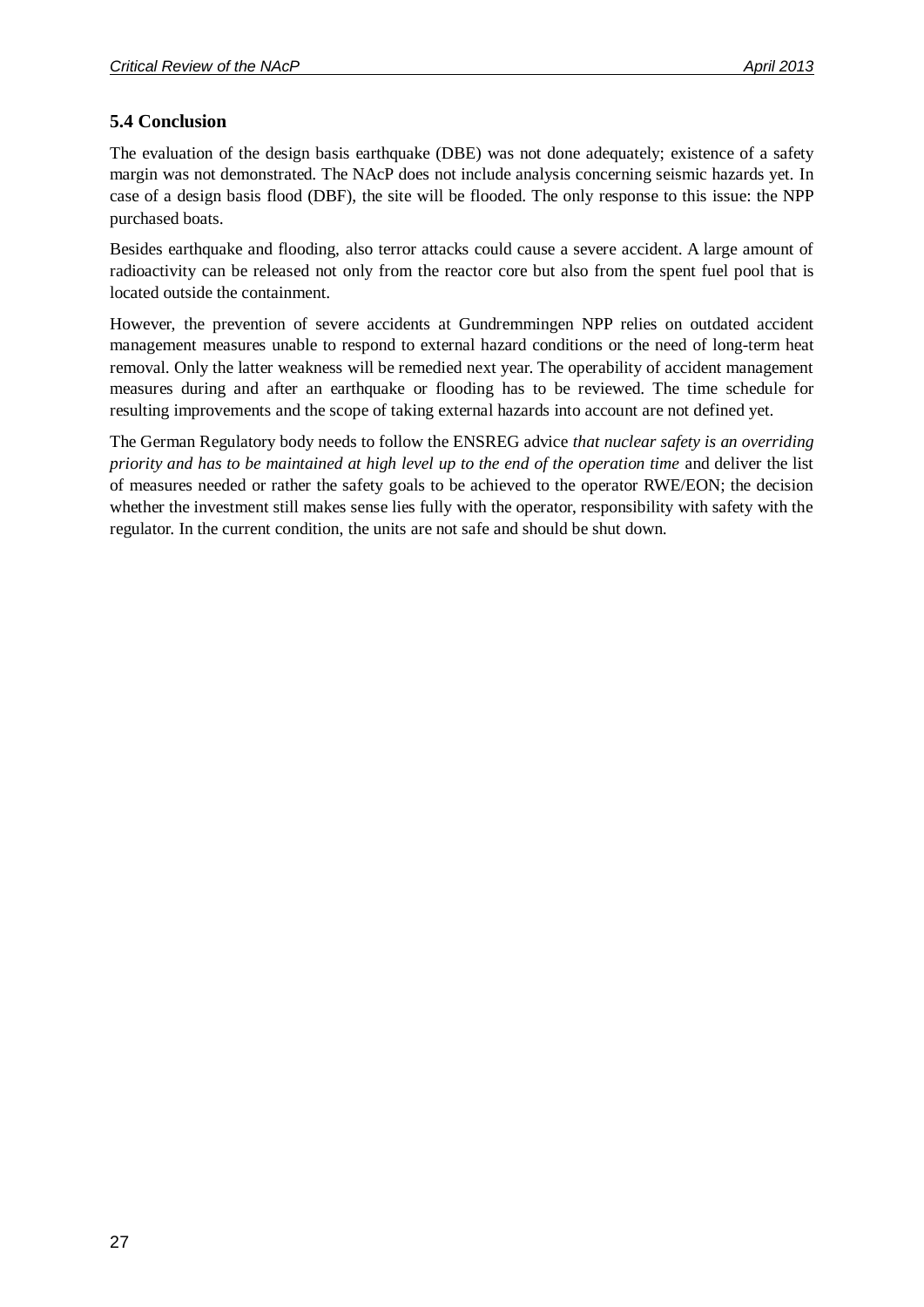# <span id="page-27-0"></span>**6 Krško NPP, Slovenia**

Krško NPP is a 2-loop Westinghouse PWR with a net capacity of 688 MWe operating since 1983. Krško NPP is located on a site prone to flooding and in a seismically active region. Within the 25 km radius around the NPP, 55,000 people live in Slovenia and 147,700 people in Croatia.

Currently, a lifetime extension process is ongoing. The operator envisages a life extension for additional 20 years.

### <span id="page-27-1"></span>**6.1 Slovenian National Action Plan (NAcP)**

The core of the NAcP and post-Fukushima improvements represents the planned Safety Upgrade Program (SUP) which was ordered, reviewed and approved by the Slovenian Nuclear Safety Administration (SNSA). This upgrading program was already envisioned in the Slovenian legislation from 2009. It required from the plant to upgrade its systems, structures and components (SSCs) to cope with severe accidents in the period after plant lifetime extension will have been completed [SNSA 2012].

In response to the Fukushima accident and the progress made in the licensing process for lifetime extension, the SNSA decided to speed up the implementation of severe accident management measures. Thus in September 2011 the SNSA issued a decision requiring the plant operator to reassess the severe accident management strategy, existing design measures and procedures and implement necessary safety improvements for prevention of severe accidents and mitigation of its consequences. This evaluation was finished in January 2012. The action plan was reviewed and approved by the SNSA and according to the schedule will be fully implemented within the Safety Upgrade Program (SUP) by 2016.

The Nuclear Authority SNSA underlined that the implementation of SUP reduces the core damage risk at Krško NPP by half and the risk of radioactive releases in case of a severe accident will be reduced by 70%.

All measures of the NAcP are given in a table including the related ENSREG recommendations.

#### <span id="page-27-2"></span>**6.2 Efforts to Remedy the Weaknesses the Slovenian Stress Tests Described**

The Krško NPP is located in a seismically active region. The national stress tests report refers to several active faults which were identified in the immediate region of Krško. Analyses included paleoseismic investigations, concluding that no relevant paleoseismic tracks were found

In line with US NRC nuclear regulation and standards the peak ground acceleration (PGA) of 0.3 g was used for the safe shutdown earthquake (SSE). Seismic hazard assessments in 1994 and 2004 led to raising the PGA values for the SSE: In 1994 to PGA= 0.42g and in 2004 to PGA= 0.56g, which is nearly twice the original PGA.

Nevertheless today Krško NPP complies only with current requirements for the original design basis of 0.3g. But the additional systems, structures and components (SSCs) which will be implemented within the SUP, will be designed and structured in accordance with the design extension conditions (DEC) requirements specific for the Krško NPP design and site location. However the extended design condition seismic value is 0.6 g PGA. This value offers nearly no seismic safety margin (0.04g) regarding the current value of the SSE.

SNSA claims that in case of an earthquake with a PGA over 0.6 g, core cooling can be assured by alternative means, but pointed out that implementation of alternative means requires that manual actions are performed in relatively short time.

An earthquake with a PGA in the range of 0.8 g or higher would be likely to cause core damage. Mechanical damage could disturb the reactor core geometry and thus the insertion of the control rods.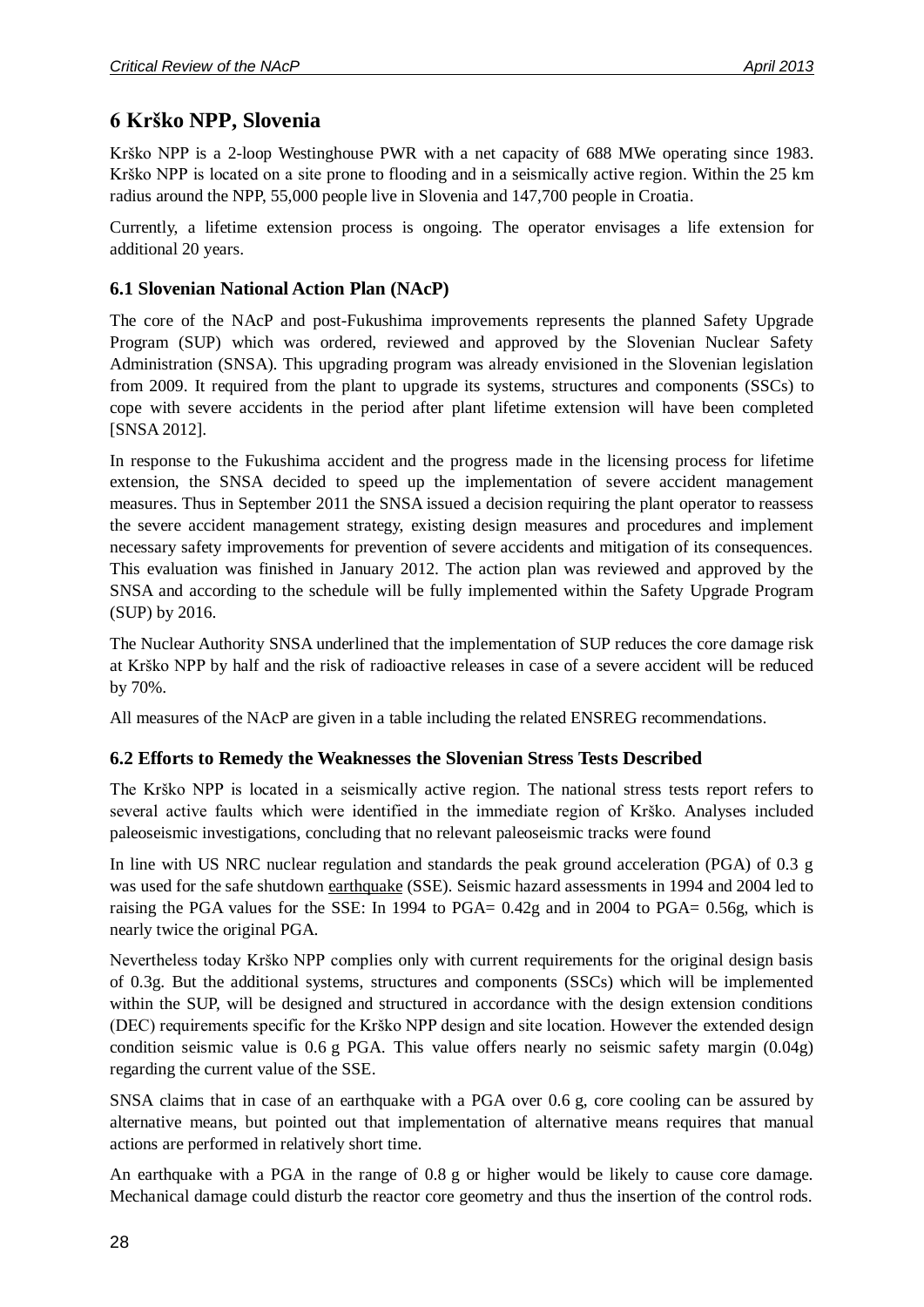Radioactive releases cannot be excluded. A recurrence period of 50,000 years was estimated for seismic events with a PGA of 0.8 g.

The plant is located in an area prone to flooding. The average altitude of surrounding area is about 154.5 meters above sea level. The plant itself is located at 155.20 m on a plain, which is 0.69 m below the water level of the probable maximum flood (155.89 m). Thus flood protection has to be assured by dikes around the site. Currently the dike is only 0.15 meter higher than the probable maximum flood. Increasing the dike height upstream from the plant is in progress. The improved flood protection dikes are designed to ensure seismic resistance to safety shutdown earthquake without safety margins.

Another flood protection upgrade is in progress until 2015: The nuclear island and the newly installed equipment will be additionally flood protected against the failure of flood protection dikes or high river flows exceeding flood protection dikes by 0.4 m.

SNSA plans to include in its legislation requirements regarding both the use of advanced deteriorating weather warning systems and the use of <u>seismic monitoring systems</u> by 2014. Implementation of these systems in the NPP which is recommended by ENSREG) is not scheduled yet.

To prevent total station-black out (SBO), the SUP includes a comprehensive safety upgrade of AC power (deadline 2015). Regarding DC power supplies, the plant has in place several mobile diesel generators for recharging the batteries; improvement for the connection between diesel generators and charging buses is planned, as well as installation of additional train of batteries.

To prevent the loss of ultimate heat sink (UHS), an alternate UHS is to be installed (deadline 2015). The alternate UHS is to be seismically qualified and independent from the ultimate heat sink (Sava River).

To assure containment integrity during a severe accident, the safety upgrades program (SUP) includes the implementation of containment filtered venting systems and passive auto-catalytic recombiners (PARs) to avoid hydrogen explosion:

- The filtered venting system is scheduled for implementation by 2013.
- The installation of PARs in the containment is to be done by 2013. The topic "presence of hydrogen in unexpected places" is intended to be covered with the analysis that will represent basis for the installation of PARs within the SUP. It is not explicitly stated if the installation is to be done also by 2013.

To assure core cooling in case of SBO and/or UHS, the installation of additional high pressure pump for feeding steam generators (SGs) is scheduled by 2015. Furthermore additional pumps (low and high pressure, as well as a special pump for seal injection<sup>16</sup>) will be implemented by 2015. The pumps will be installed in the separated bunkered building with dedicated source of water for 8 hours and with provisions to refill by mobile equipment from different water sources.

Dedicated beyond design basis accident (BDBA) I&C capable of monitoring and controlling from the existing as well as the new emergency control room is to be installed by 2016.

The spent fuel pool (SFP) robustness will be enhanced within the safety upgrade program (SUP): The installation of fixed spray system around the SFP with provisions for quick connection from different sources of water and providing of mobile heat exchanger with provisions to quickly connect to SFP, containment sump or reactor coolant system (deadline 2015).

However the installation of dedicated I&C for the SFP is not scheduled yet. It is only mentioned that SNSA need amend its legislation to include requirements for BDBA I&C for SFP by 2014. To include

<sup>&</sup>lt;sup>16</sup> The Krško NPP has considered installing temperature resistant reactor pump seals, but decided not to install them. Instead additional the above mentioned charging pump will be installed within the SUP.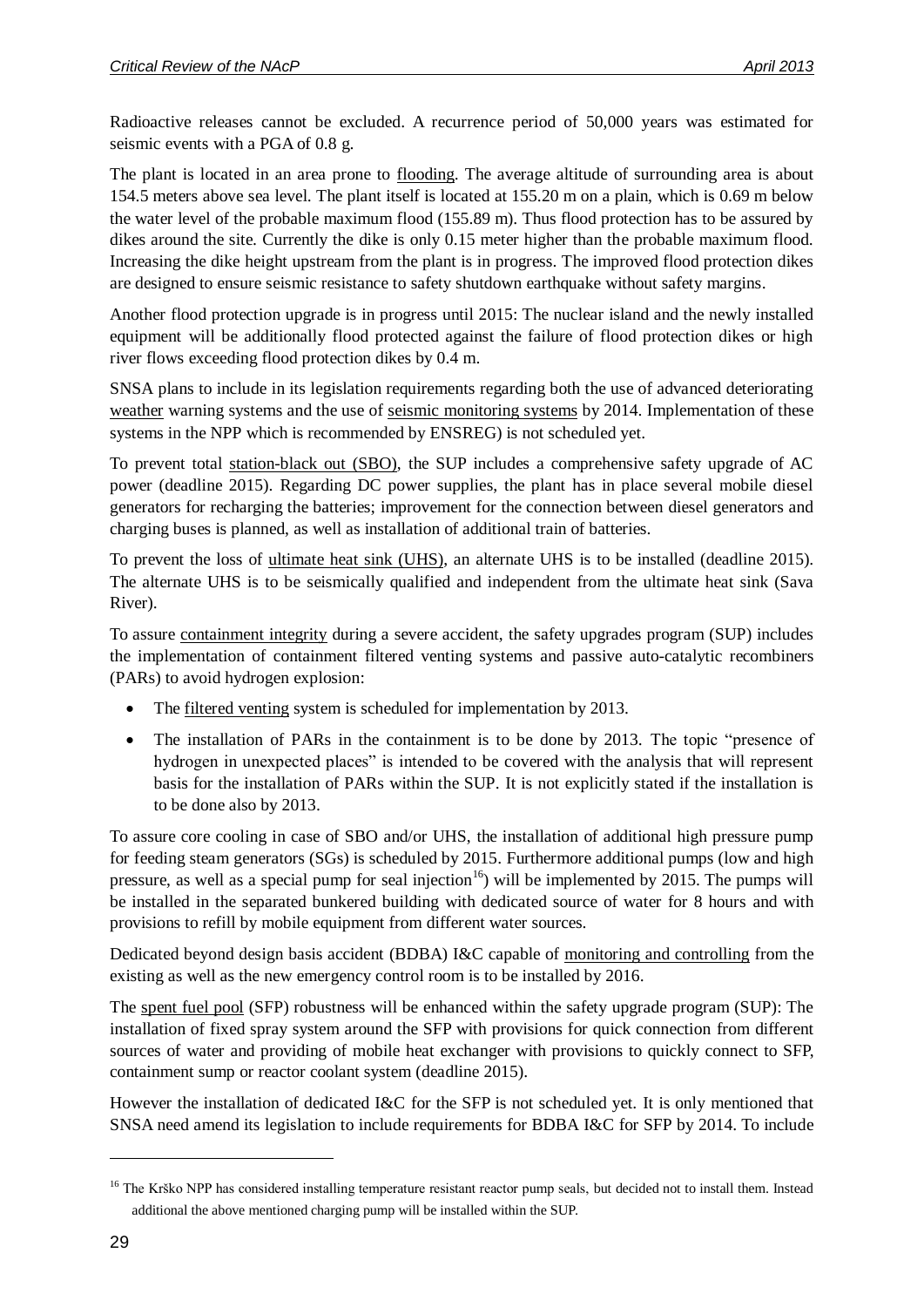spent fuel pool accidents in the PSA 2 is not planned, which is not in compliance with the state of the art.

The Krško NPP has in place a probabilistic safety analysis (PSA) Level 2, including all external hazards, but only for full power modes. A full scope PSA Level 1 and 2 for low power and shutdown modes events shall be implemented by the end of 2015. The SUP includes increasing shutdown safety by installing an additional BDBA safety train.

A new emergency control room (including expansion of existing remote shutdown panels) in the above mentioned separate bunkered building is to be installed by 2016.

The establishment of new technical support centre and upgrade of existing operational support centre (emergency operating facilities) is to be finished by 2015.

An especially noteworthy characteristic of the Slovenian SAM organization is the validation of the SAMG using a full-scope simulator.

SNSA plans to assign dedicated inspections to verify the external hazard protection equipment and to systematically review and inspect SAM equipment, SAMGs, test and maintenance procedures, as well as full scale training events at the Krško NPP by 2014.

SNSA plans to consider preparing a national strategy (also amending legislation if needed) in regard to the handling of large volumes of contaminated water after and during a severe accident.

The Krško NPP also prepared an analysis of the impacts of aircraft crashes on the plant. While this report is confidential and was not part of the peer review process, the national regulator states that the plant is well prepared even for such events. However, there is no proof to underpin this statement. It can not be assumed that this reactor type would withstand a crash of an airliner.

### <span id="page-29-0"></span>**6.3 Weaknesses the Slovenian NAcP Ignored**

- The Japanese Nuclear Regulation Authority (NRA) is currently considering to refuse issuing the restart permission for NPPs which are located in regions with active seismic faults. Since the Fukushima accident in March 2011, only two of the 50 NPPs are in operation [NATURE 2013].
- The EC staff working document recommended completing the severe accident management (SAM) upgrading measures as soon as possible [EC 2012]. This statement means translated into "normal language": the current situation is dangerous.
- Even after implementation of all upgrading measures both the calculated core damage frequency (CDF) of 8.46 $*10^{-5}$ /year and the large early release frequency of  $2.5*10^{-6}$  /year remain relatively high.

#### <span id="page-29-1"></span>**6.4 Conclusion**

Krško NPP, in operation for 30 years, is situated in an area highly inadequate for an NPP because it is prone to earthquakes and flooding. Nevertheless, currently the means of the severe accident management are not sufficient to prevent severe accidents or even to mitigate their consequences.

In conjunction to the ongoing lifetime extension process (for additional 20 years), the comprehensive safety upgrading program (SUP) is to be finished by 2016. For some safety relevant equipment (e.g. spent fuel pools instrumentation and seismic monitoring systems), the deadline for implementation is not scheduled thus implementation will be probably later than 2016.

But the key issue will remain: Despite the Nuclear safety authority SNSA and the operator being fully aware that Krško NPP is situated in a seismic active region, obviously insufficient measures are taken. Even after implementation of the SUP, the resistance against earthquakes will not have reached the necessary level. The plant operates and will continue operating for two more decades with an almost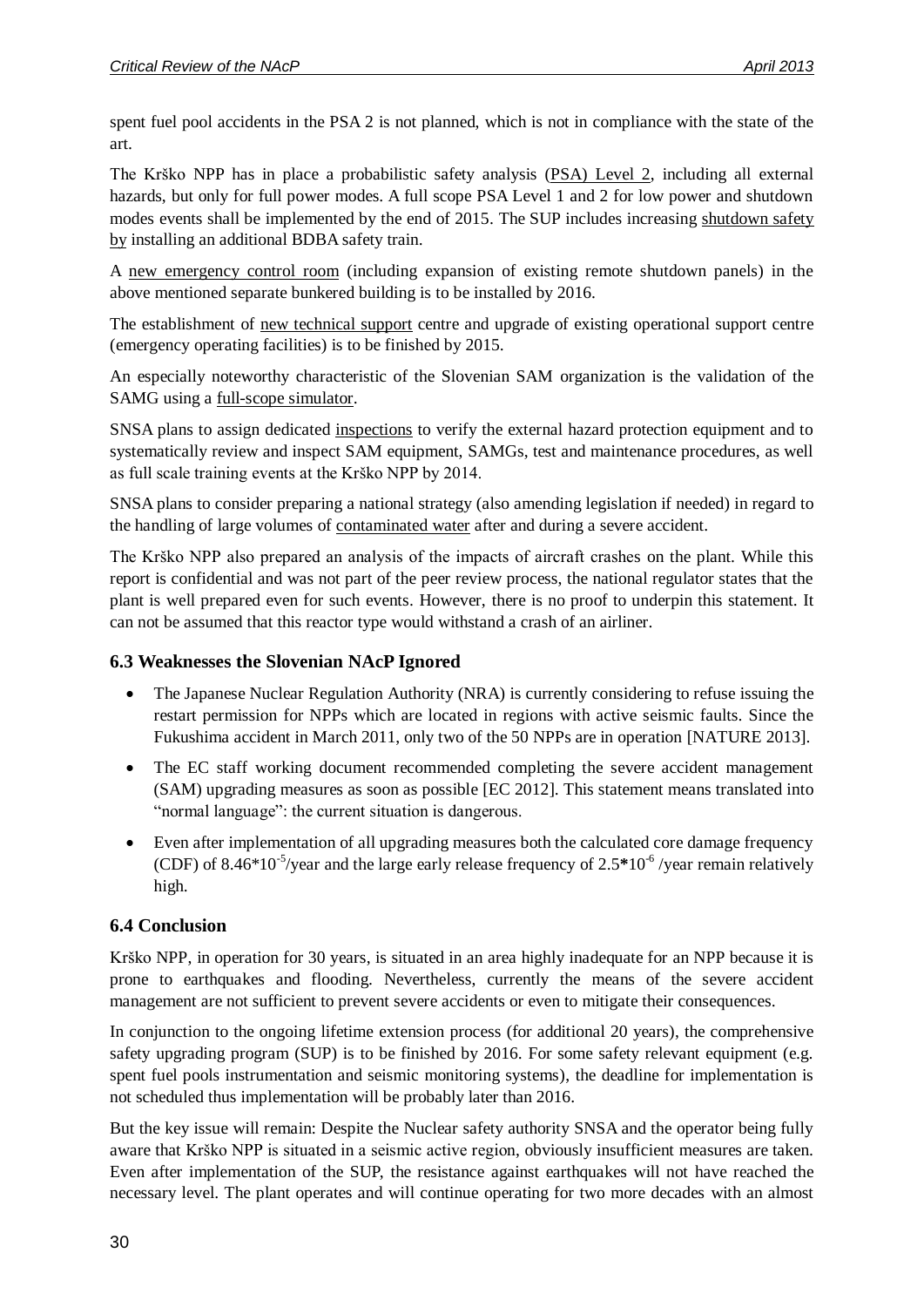zero seismic margin.

Furthermore, a beyond design earthquake could also cause a dam break and a consequential flooding of the site.

Both operator and regulator SNSA claimed that the plant and the operator are able to cope with manual action with the consequences of a beyond design accident to a certain degree and prevent major radioactive releases. After having assessed all facts, this claim cannot be upheld. But even if the operator were right with this assumption, a severe accident caused by beyond design earthquake, flood or combination of both cannot be excluded solely arguing the low probability of occurrence.

It certainly was a good decision to postpone issuing the permission for life time extension to after the implementation of the safety upgrade program (SUP) will be completed. However accelerating the implementation of the limited safety upgrade cannot contribute much to the safety of the people and the environment.

Due to the undoubtedly high seismic hazards and the inadequate scope of the safety upgrade program we recommend to permanently shut-down Krško NPP as soon as possible.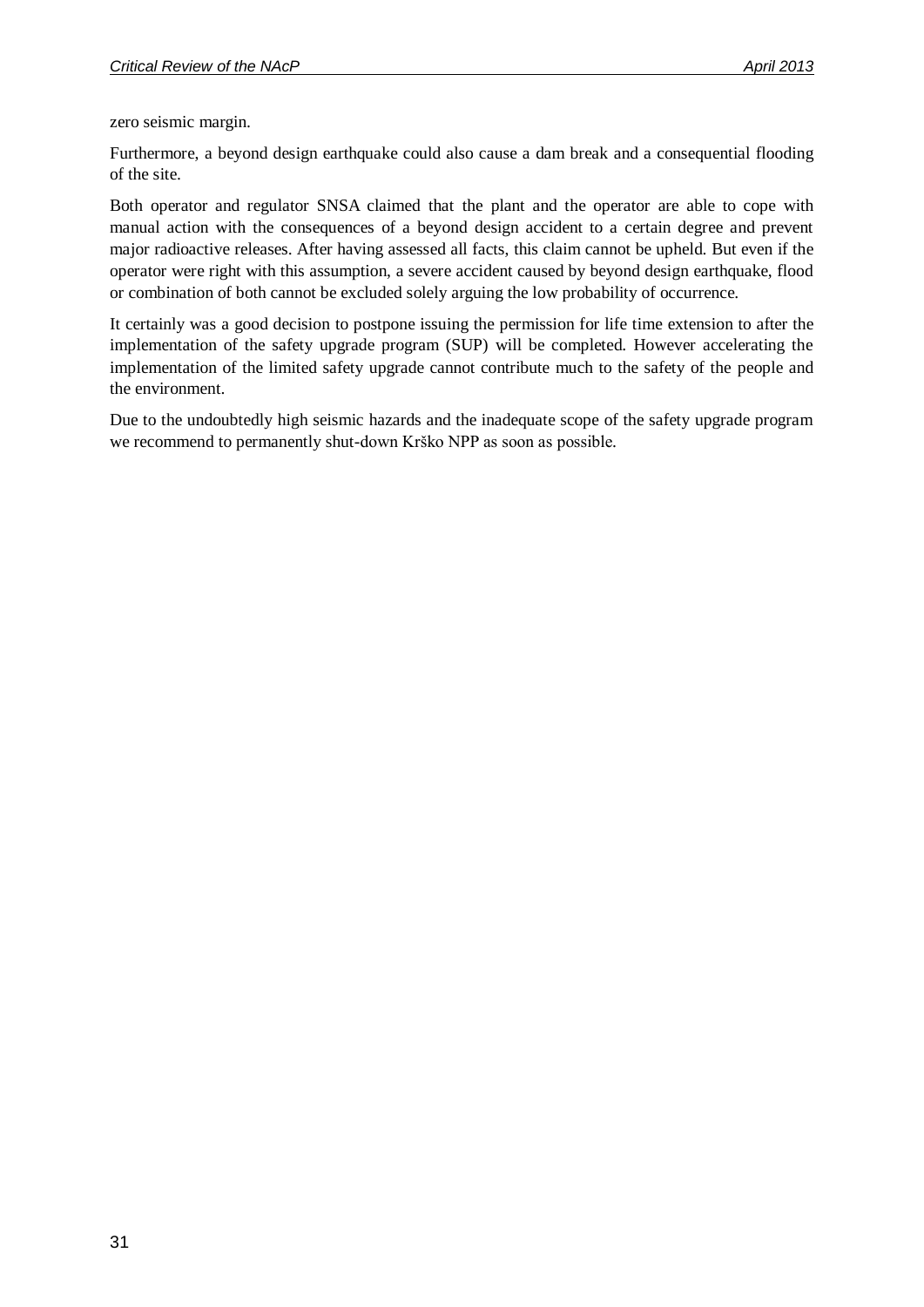# <span id="page-31-0"></span>**7 Mochovce NPP, Slovak Republic**

The construction of the Mochovce NPP started in 1981. In 1996, a "Mochovce NPP Nuclear Safety Improvement Programme" was developed in the frame of unit 1 and 2 completion project. Today, Mochovce NPP comprises two pressurised water reactor (PWR) units VVER 440/V213, operating since 1998 and 2000 respectively, and two units VVER 440/V213 under construction. Due to construction delays, start-up is currently expected in 2014 and 2015. The plant is situated 90 km northeast of Bratislava.

The latest Periodic Safety Review (PSR) of Mochovce 1 and 2 (EMO 1/2) was completed in 2009. Based on the results the Nuclear Regulatory Authority (ÚJD SR) issued the operational permit for subsequent 10 years of operation. The permits are associated with approval of safety upgrading program aimed at closer compliance of the safety level with contemporary safety standards. The program includes also implementation of comprehensive severe accident mitigation measures [UJD 2012].

### <span id="page-31-1"></span>**7.1 Slovak National Action Plan (NAcP)**

The majority of tasks resulting from the NAcP are covered by ÚJD SR decisions issued in the past and in particular after completion of the PSRs. According to these decisions, the operator will report annually to ÚJD SR on the course and the results of the implementation. The measures of the NAcP are divided into three groups: short-term (to be finished by 31/12/2013); medium-term (to be finished by 31/12/2015) and additional measures, which may result from analyses, defined by medium-term measures and will be implemented after 2015 [UJD 2012].

The NAcP contains a comprehensible presentation of the envisaged actions in response to the recommendation of EC staffing waring document and ENSREG.

#### <span id="page-31-2"></span>**7.2 Efforts to Remedy the Weaknesses the Slovakian Stress Tests Described**

Concerning seismic hazard, a value of the peak ground acceleration (PGA) of 0.1 g was used for the plant construction. During a reassessment in 2003, the value was increased to 0.143 g. ÚJD SR decision No. 100/2011 ordered the implement seismic resistance to a new value of 0.15 g by December 31, 2018.

The ENSREG peer review team recommended considering prioritization of the seismic upgrading measures. The NAcP includes the recommendation and requires implementing the seismic reinforcement of relevant systems, structure and components (SSCs) based on the valid UJD SR decision No 100/2011, taking into account the set order. The seismic reinforcement of structures with the highest priority is planned to be finished by 31/12/2015.

However, no analysis of the resilience of this equipment under beyond design earthquake conditions is available yet. Therefore cliff edge effects cannot be excluded. The NAcP requires analysing seismic margins of selected SSCs by 31/12/2013.

The protection against the design basic flood (DBF) is adequate mainly due to the relatively high difference in altitude between the site and the closest rivers. To assess safety margins at Mochovce, analysis of the maximum potential water levels on the basis of 10,000 annual values is required; places where water accumulates are to be identified. Immediate implementation of temporary solutions and the proposal of a final solution are scheduled to be finished by 31/12/2013.

Concerning extreme weather events, precise quantitative specification on the cliff-edges is not available yet. Evaluation is required of the resistance of selected SSCs against extreme weather events (floods caused by heavy rain, high and low external temperatures, direct wind and other relevant events) on the basis of updated new studies on meteorological conditions, and to consider events with intensity corresponding to the probability of occurrence once per 10,000 years or less. The plan for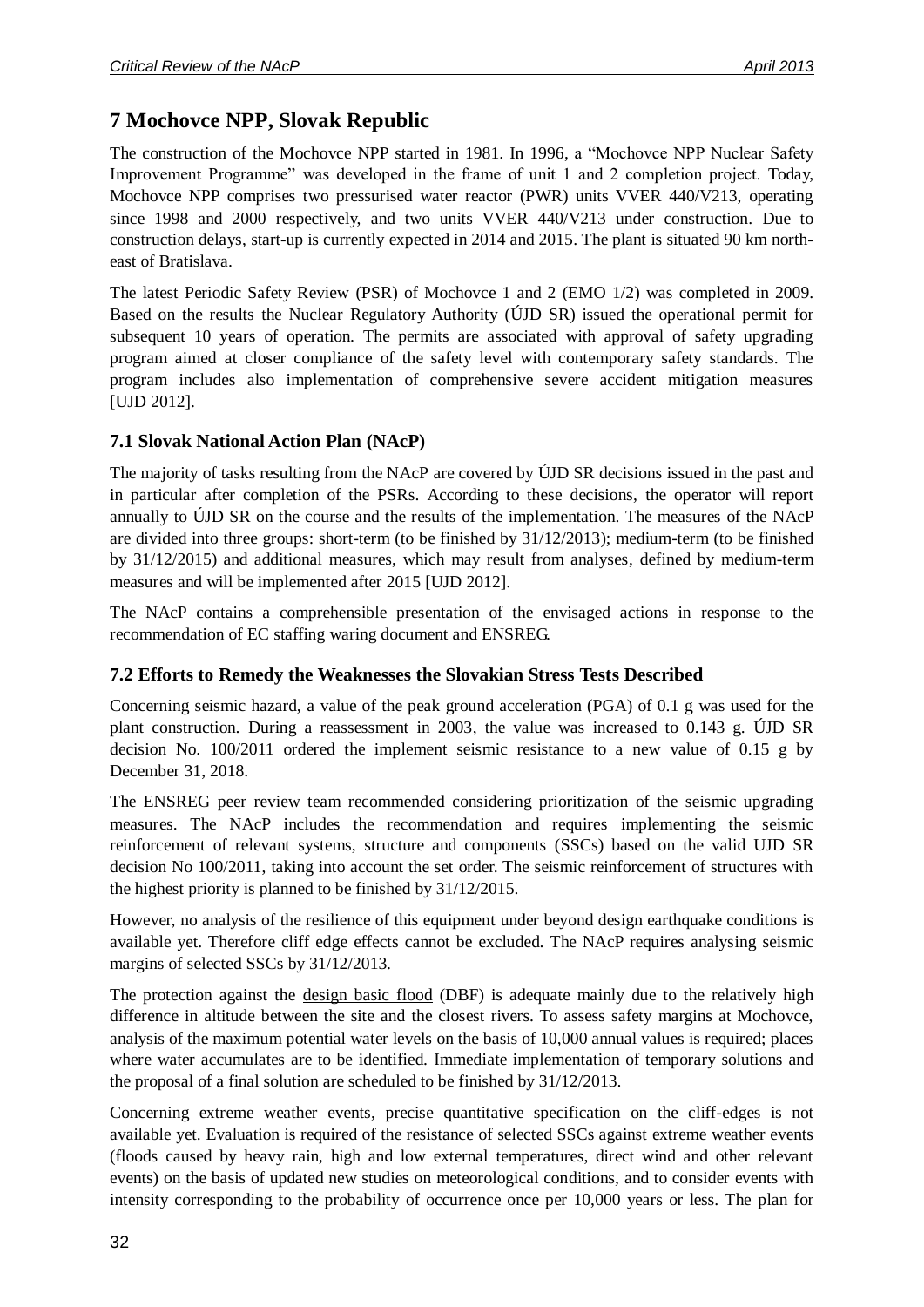implementing these measures needs to be prepared by 31/12/2013.

Furthermore the NAcP requires the implementation of the warning and notification system in case of deteriorating weather and of the procedures for NPP operating staff response by 31/12/2013; and the preparation of regulations to address qualified plant walkdowns with regard to natural risks<sup>17</sup> by 31/12/2015.

To prevent total station black-out (SBO), it is planned to install a 400 kV circuit breaker in the local substation to enable disconnection of units from the power grid and thus to enable operation in the home consumption mode in the case of damaged transmission lines; however deadline is not scheduled yet. Furthermore emergency power sources are to be diversified by deploying mobile diesel generators (DG) that can also charge the accumulator batteries; to be finished by 31/12/2013.

Prevention of the loss of the ultimate heat sink (UHS) with the help of an independent diversified alternate UHS does not exist nor is it planned. The following back-fitting measures are envisaged regarding alternative cooling and heat sink:

- To diversify the emergency feedwater source to steam generators (SG) by assurance of mobile high-pressure sources by 31/12/2013
- To review physical availability of technology needed for gravity filling of SG from feedwater tanks in case of SBO by 31/12/2013
- To finish required modifications of existing equipment for connection of diverse mobile feedwater and power sources resistant to external events by 31/12/2015
- To analyse and if needed to ensure means for cooling water make up from in-site and off-site water sources in the case of lack of cooling water, incl. preparation of respective procedures by 31/12/2013.

The severe accident management (SAM) implementation project, initiated in 2009, was accelerated after the Fukushima accident, with the new deadline being 2015. The measures being implemented include dedicated means for the primary circuit depressurization, hydrogen management using passive autocatalytic recombiners (PARs), in-vessel corium retention by strengthening of the reactor cavity and providing for its flooding, dedicated large external tanks (with the boric acid solution) including dedicated power source and pump aimed at possible spent fuel flooding, and serving as a supplementary source of coolant for the reactor cavity flooding, modifications enabling coolant makeup to the reactor cavity, spent fuel pool and external source tanks using mobile source connected to the external connection point on walls of the reactor and auxiliary building, and associated I&C.

According to ÚJD SR, large part of the required plant modifications has been already implemented (e. g. installation of PARs). However the SAM project being currently implemented is based on originally defined scope (before Fukushima accident) with assumptions for occurrence of a severe accident on only one of two units. The analysis and the modification of the SAM project from the viewpoint of severe accident management at both units are necessary. The plan of implementation of additional measures shall be prepared by 31/12/2014.

It seems that the implementation of a filtered venting system is not envisaged because the NAcP only requires analysing the need for filtered containment venting and other potential technical measures for long-term heat removal from the containment by 31/12/2015. In this regard ÚJD SR points out activities in this area at other operators of VVER-440/V213 NPP types are taking into account for the decision. (To install a filtered venting system is not planned at the four VVER-440/V213 units at the Paks NPP.)

 $17$  to provide a more systematic search for non-conformities and correct them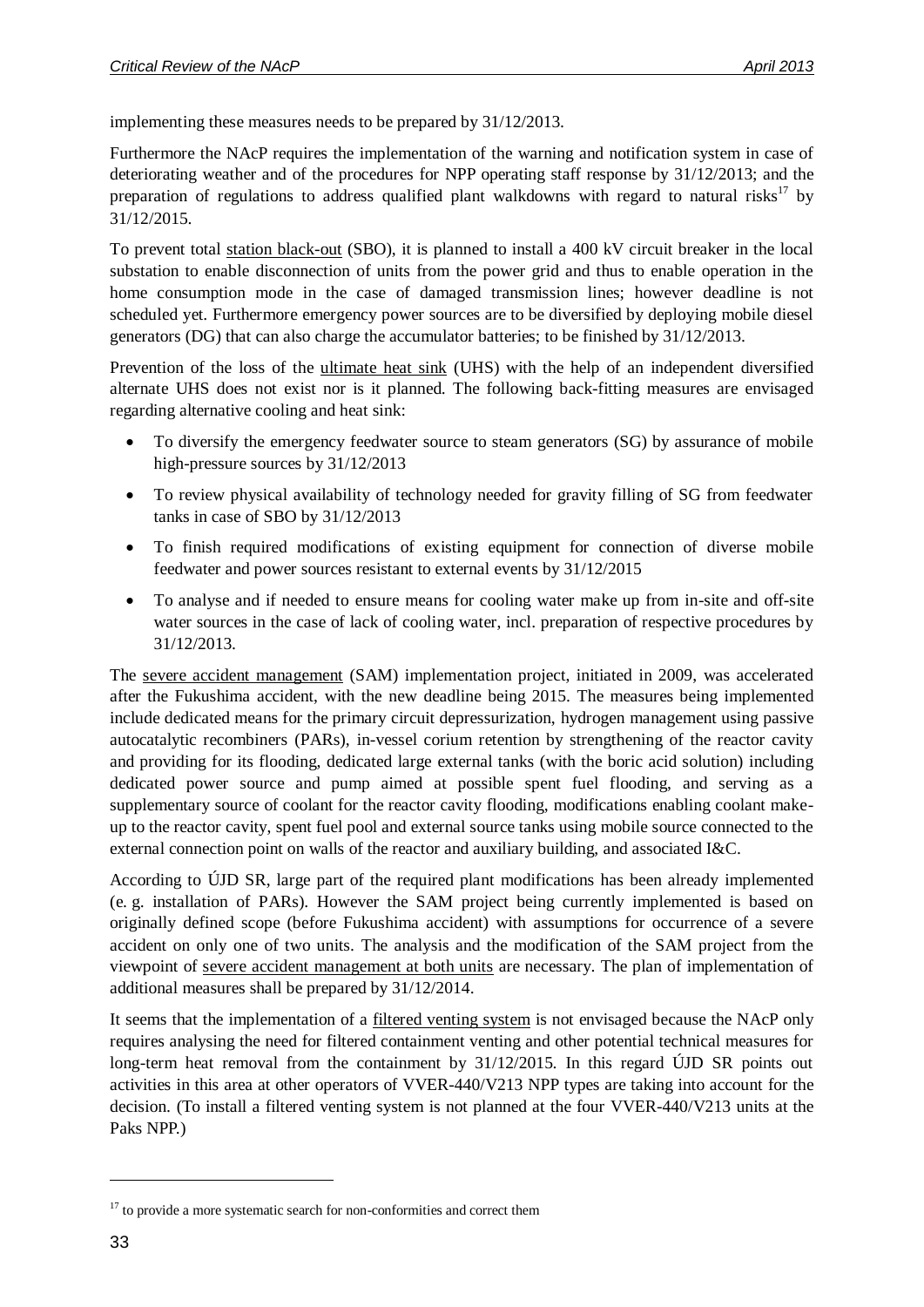The update of the severe accident management guidelines (SAMG) with regard to potential damage of infrastructure, including long-term accidents and accidents with an impact on several units and neighbouring industrial facilities is necessary; however only an analysis and plan of implementation of additional measures is scheduled to be conducted by 31/12/2015.

Regarding SAM exercises until 31/12/2014 the conditions for cooperation in emergency response control during external events and severe accidents with selected external organisations will be prepared: by in parallel the review of the national emergency arrangements based on the outcomes of the "HAVRAN exercise" undertaken until 31/12/2014.

In the area of severe accident prevention and consequence mitigation, the following measures were announced:

- To analyse the availability of important parameters, and if needed, to ensure mobile measuring units which can use stabile sensors also without standard power supply by 31/12/2015.
- To prepare operating regulations and implementation of training programmes for operators of mobile devices by 31/12/2015.
- To analyse the conditions of the environment of rooms with safety relevant equipment during long-term station blackout (SBO), loss of ultimate heat sink (UHS) and severe accidents. However, the schedule is not ambitious, the plan of the required measures is due by 31/12/2015 only; no schedule was set for necessary back-fitting measures.
- To obtain data documenting seals of reactor coolant pumps at long-term failure of cooling and to prepare a plan of potential necessary measures by 31/12/2013. The backfitting of temperature resistant seals are not mentioned.
- To analyse the SAM project from the viewpoint of resistance of seals and penetrations of the containment under severe accident conditions and of potential migration of hydrogen to other places by 31/12/2015
- To prepare solutions for treatment of large volumes of contaminated water after an accident at a study level from the conceptual viewpoint by 31/12/2015.

In addition to the actions recommended by ENSREG, preparing a concept of large area fire control, including fire control documentation, analysing the equipment and training of the staff is taking place until 31/12/2015.

#### <span id="page-33-0"></span>**7.3 Weaknesses the Slovakian NAcP Ignored**

One of the most important modifications concerning the prevention of major radioactive releases during accidents is the external cooling of the reactor pressure vessel (RPV). This so-called in-vessel retention (IVR) concept aims to ensure the integrity of the RPV during a severe accident. Proof that this concept fulfils all the functions intended was until now delivered only with limited experimental analyses. Therefore the peer review team recommended considering a failure of the reactor pressure vessel (RPV), despite the fact this is claimed to be very unlikely. However, consequences of RPV failure are not evaluated in the NAcP.

The reactor buildings do not provide sufficient protection to the plant against external impacts like airplane crashes or explosions. The spent fuel pool (SFP) is located outside the containment barrier in the reactor hall. Taking into account the existing risk of terrorism, it is irresponsible to operate a nuclear power plant with such a high vulnerability to external attacks.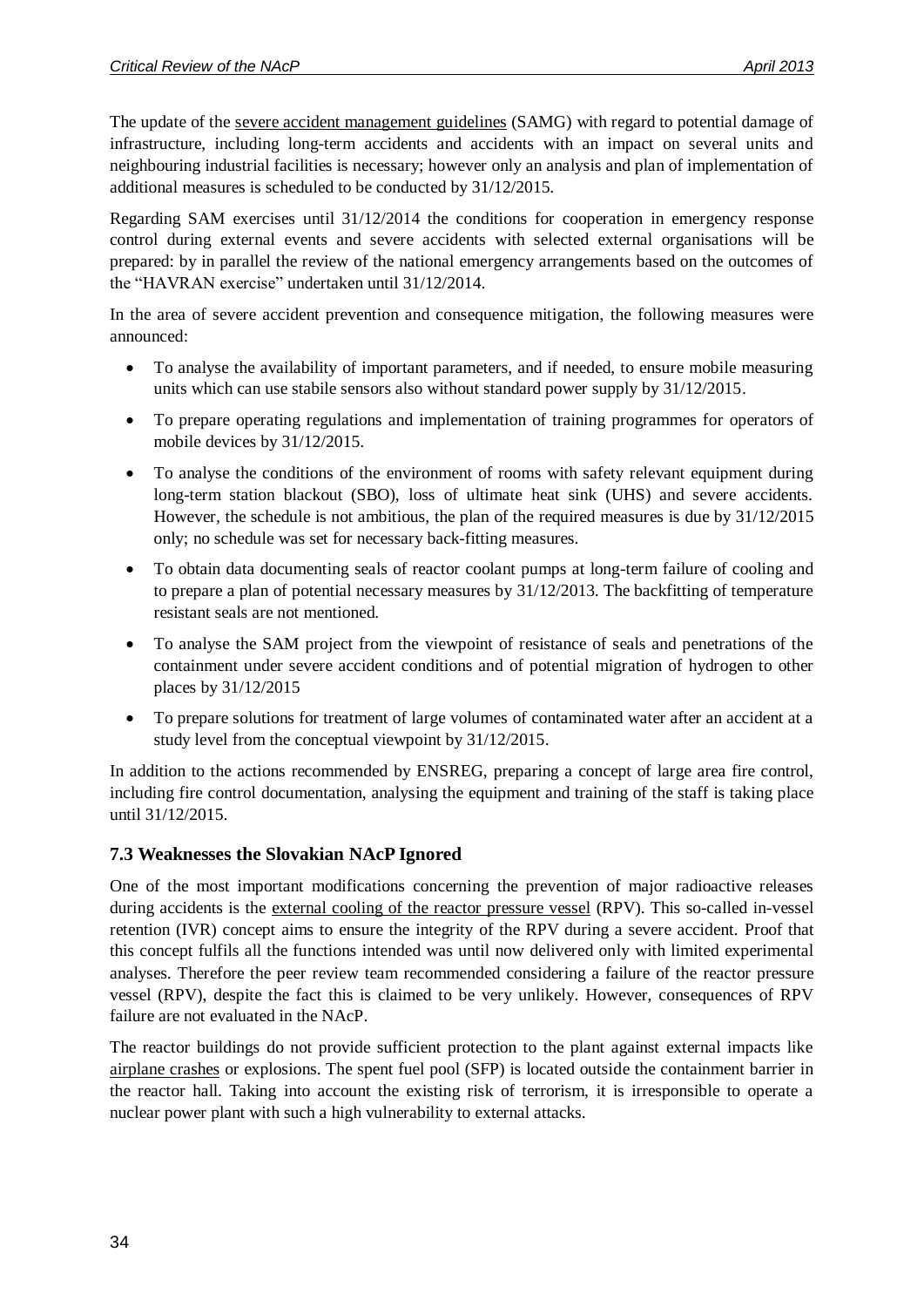#### <span id="page-34-0"></span>**7.4 Conclusion**

Earthquake is a major hazard for Mochovce NPP, comprehensive upgrades are envisaged. But the necessary back-fitting program will take several years: Measures of high priority are scheduled for completion by 2015, other measures even later  $-2018$ . Furthermore after the completion of the seismic margin assessment, further back-fittings measures need to be performed. In total it will take probably over six years to achieve the planned level of resilience against earthquakes.

Establishing protection against external flooding and severe weather events will take also several years.

Severe accident management measures will not be implemented before 31/12/2015. Some indispensable measures will be performed even later; after that the issue of severe accidents will still be open because there are no guarantees that these modifications can definitely prevent major radioactive releases.

Obviously the original design of Mochovce NPP has a number of safety deficits; the idea of the Slovak Nuclear Authority ÚJD and the operator ENEL being that upgrades would compensate for those deficits. However, this goal cannot be achieved. On the one hand the VVER 440/V213 reactors have safety deficits which cannot be upgraded, e.g. thickness of the confinement walls. On the other hand the high number of upgrading measures significantly increases the enormous complexity of the nuclear power plant. Both mutual interactions between these modifications and installation failures need to be taken into account, which can cause the unavailability of necessary safety systems during accident sequences.

Under these circumstances it is hard to recognise nuclear safety as being the guiding principle of the Slovak Authority: ÚJD accepts that seismic measures will not be ready in the next six years. Those measures which might be the key in case of an earthquake the NPP cannot fully resist – Severe Accident Measures – are not due before 2015 and currently there are no guarantees that these modifications can definitely prevent major radioactive releases.

In general the NAcP analysis showed that planned back-fittings are not going to cover the whole extent of what is technically possible. A measure commonly installed to prevent major radioactive releases in case of a severe accident – a filtered containment venting system will not be implemented at Mochovce 1 and 2, but the plant is supposed to keep operating for another 10 years.

The picture we see here, Mochovce 1 and 2 being a nuclear power plant with severe design deficiencies and no intention to use all technical means to reach a higher nuclear safety level only allows to recommend permanent shut-down.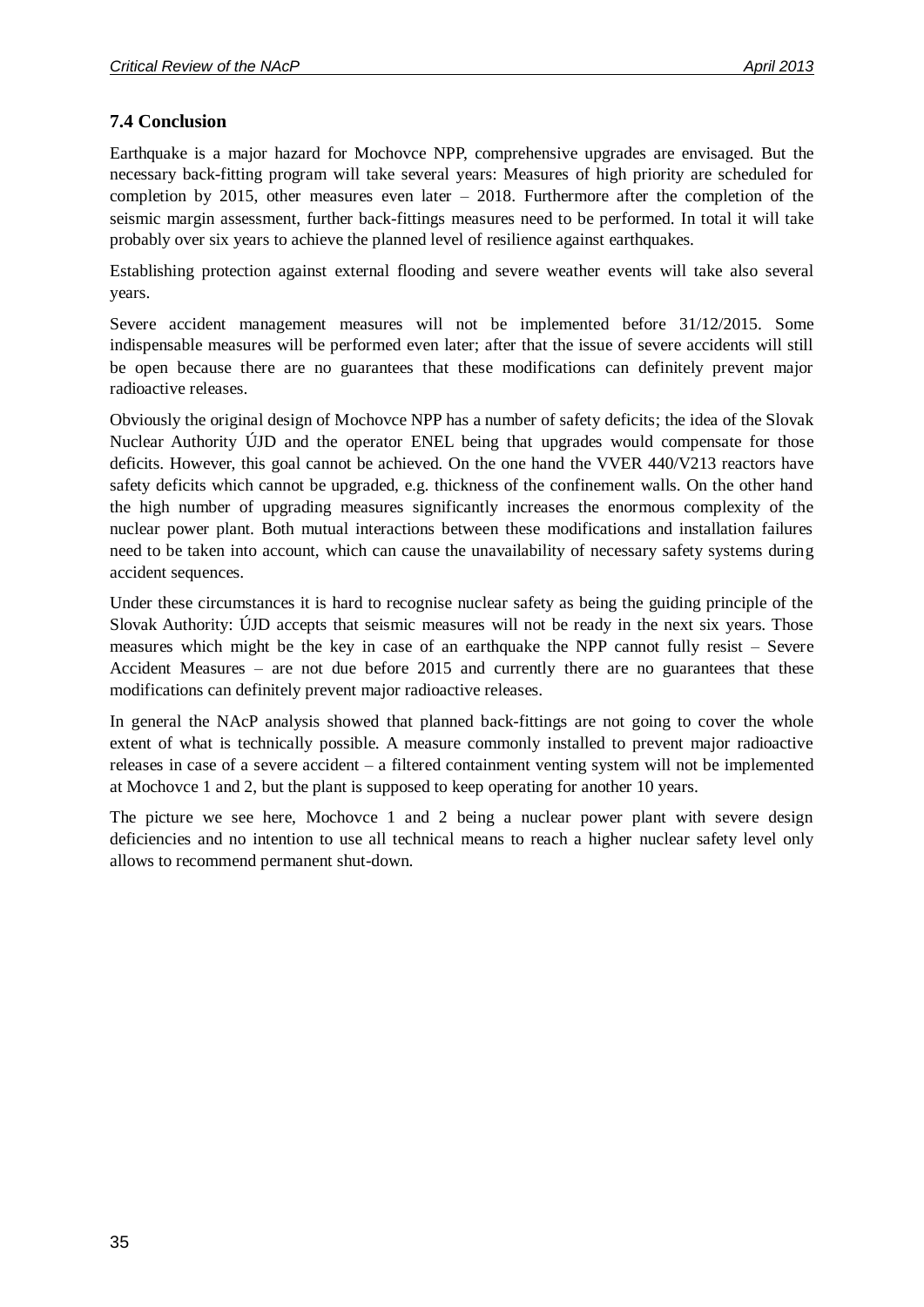# <span id="page-35-0"></span>**8 Muehleberg NPP, Switzerland**

Muehleberg NPP (373 MWe), in operation since 1972, is a General Electric Boiling Water Reactor (BWR/4) with a Mark I containment, which is the same type as unit 2-4 at Fukushima-Daiichi. The plant is located at the Aare River, only 14 km west of the city of Bern with 125,000 inhibitants.

In 2009, the Swiss environment ministry issued an unlimited-duration operating licence to the Muehleberg NPP. This decision, however, was overturned in March 2012 by the country's Federal Administrative Court (FAC), which decided the NPP can only operate until 28 June 2013 [WNA 2013a]. Operator BKW has lodged an appeal against the FAC's ruling. On 28 March 2013, the Federal Court overturned the decision by the FAC and thus Muehleberg NPP is holding an open-ended operating licence [SWISS 2013].

### <span id="page-35-1"></span>**8.1 Swiss National Action Plan (NAcP)**

In the Swiss NAcP prepared by the Swiss Federal Nuclear Safety Inspectorate (ENSI), a clearly arranged table of all required and planned actions is missing.

ENSI has set the goal of investigating the identified issues and implement the derived measures by 2017. ENSI will update the "Action Plan Fukushima" annually and will report on the status of implementation [ENSI 2012].

### <span id="page-35-2"></span>**8.2 Efforts to Remedy the Weaknesses the Swiss Stress Tests Described**

An earthquake exceeding the design basis can possibly occur at the Muehleberg site. The seismic hazard assessment of the PEGASOS project (2004) indicates that the current design maximum PGA of 0.15g for safety significant buildings and systems could be exceeded at a frequency of approx. 6 x  $10^{-4}$ per year, which is not extremely rare. In order to reduce the uncertainty of the PEGASOS results, the PEGASOS Refinement Project (PRP) was initiated. The PRP project is expected to be completed in 2013 and the final report will be submitted to ENSI. ENSI will conduct a follow-up regulatory review of the new hazard assumptions and the operators have to submit updated proof that each NPP can cope with the seismic load expected at the site.

The potential failure of the Wohlensee dam located 1 km upstream is a serious seismic hazard for the Muehleberg NPP. The dam is very old and might break in case of a severe earthquake. After the dam break, clogging of the NPP cooling water intakes has to be expected, potentially causing the reactor cooling to fail. To evaluate this hazard, new studies were prepared and the goal of proving the seismic robustness of the Wohlensee dam was achieved; however, some open issues remain. The Muehleberg NPP provided the required answers, which are currently under review by ENSI.

Regarding seismic robustness of the containment and primary circuit, ENSI will complete the reviews for all the NPPs by issuing evaluation reports in the course of 2013. Possible further actions will be decided upon in 2013.

In 2013, ENSI will set up a working group to investigate the necessity to implement automatic scrams triggered by seismic instrumentation. However, international practice should also be taken into account as a basis for the decision‐making process. Once the information is collected and structured, ENSI will issue an evaluation report. Based on these results a backfitting demand could be sent to the licensees, if considered necessary.

ENSI will follow up on the impacts of a total debris blockage of hydraulic engineering installations at the Beznau, Gösgen and Muehleberg NPP. A statement on the licensees' reports will be issued by ENSI in the course of 2013. If the statements do not prove sufficient safety, further actions will be decided.

Margins for extreme weather events (besides winds and tornadoes) and combinations thereof were not considered. In 2012 ENSI defined specifications for analyses on the protection against extreme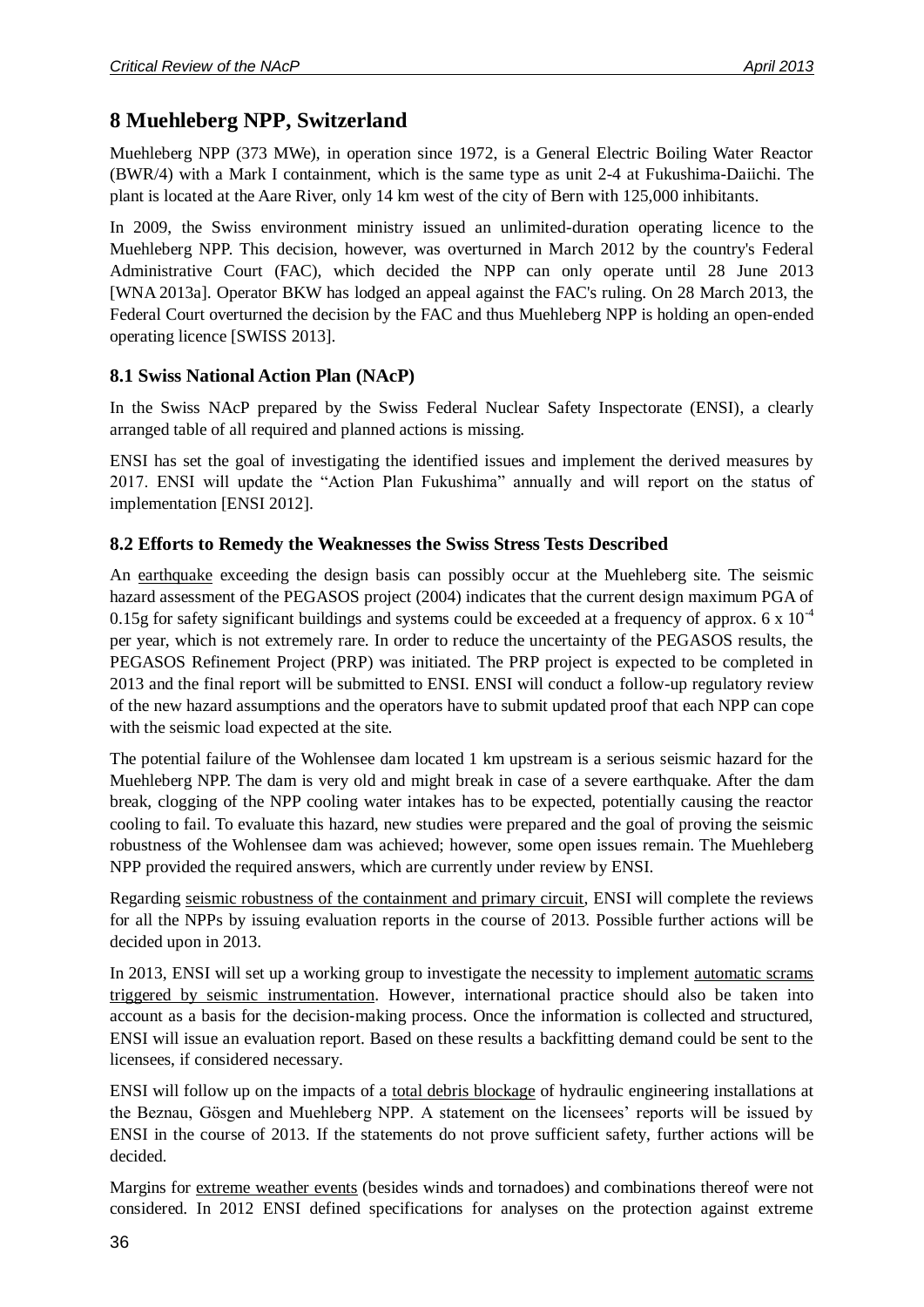weather conditions, including combinations thereof, to be performed by the licensees. The probabilistic hazard analyses, as well as the proof of sufficient protection of the NPPs against these hazards, have to be submitted by the end of 2013, including submission of the existing margins. Subsequently ENSI will evaluate the licensees' reports in 2014.

In addition to the normal heat sinks, at all Swiss NPP core cooling and residual heat removal can also be achieved by use of well water as an alternate ultimate heat sink, the only exception being Muehleberg NPP. Because of the lack of sufficient ground water on site, an alternate or diversified ultimate heat sink does not exist yet. In order to assure core cooling and residual heat removal in case of loss of the ultimate heat sink, ENSI ordered the Muehleberg NPP to implement a diversified heat sink that is independent from the Aare river by the end of 2017 (project DIWANAS). Muehleberg NPP will fulfill this order by providing alternate cooling water to the special emergency system SUSAN from a protected well that is fed by another river (Saane River).

The peer review team stated that hardware provisions for severe accident management seem to be adequate and robustly designed, resulting in significant safety margins, however the above mentioned OSART Team observed shortcomings regarding the use of the provisions:

- The instructions provided by AM / SAMG procedures, the information on priorities and on rules of usage provided for effective implementation during emergency situations and the assessment of negative impacts are not always provided in detail.
- The use of the containment venting system under all expected conditions and the link to the use of the containment spray system are not clearly described in relevant documents: operating procedure, AM and SAMG.

Furthermore, there is no comprehensive evaluation of the instrumentation required in order to initiate and implement the individual severe accident management measures (prior to a containment integrity failure). Possible improvements of the SAM instrumentation will be analysed.

On venting strategies, ENSI has received recommendations about the use of passive means for hydrogen control as well as on the issue of inertisation of the filtered containment venting system piping as a result of the country peer review. As a consequence, ENSI has started discussing the boundary conditions for further analyses to be conducted by the licensees. The need for passive autocatalytic recombiners has also been studied. ENSI will issue a request to all Swiss licensees for additional studies and possibly backfitting measures. After evaluation of the licensees reports a decision on hardware resp. procedural measures will be taken.

Within its action plan for 2013, ENSI will request the NPPs to investigate systematically the issue of migration of hydrogen. This investigation will also cover the ingress of hydrogen into adjacent rooms in the plant.

For Severe Accident Management mobile equipment plays an important role, which is stored on-site. In addition to the on-site stored mobile equipment, a flood-proof and earthquake-resistant external storage facility is in place (at Reitnau) since June 2011. It contains various operational resources, in particular mobile motor-driven pumps, mobile emergency power generators, hoses and cables, radiation protection suits, tools, diesel fuel and boration agents. The storage facility is accessible by road or by helicopter.

In 2012, ENSI conducted inspections at all Swiss NPPs regarding the habitability of communication in emergency control rooms. The final assessments of these inspections are not yet available, as the operators were to submit the concepts for assuring emergency control room habitability to ENSI in February 2013.

ENSI reassessed the spent fuel pool (SFP) cooling, integrity, and instrumentation in the light of the Fukushima events and required the following back‐fitting measures to be implemented: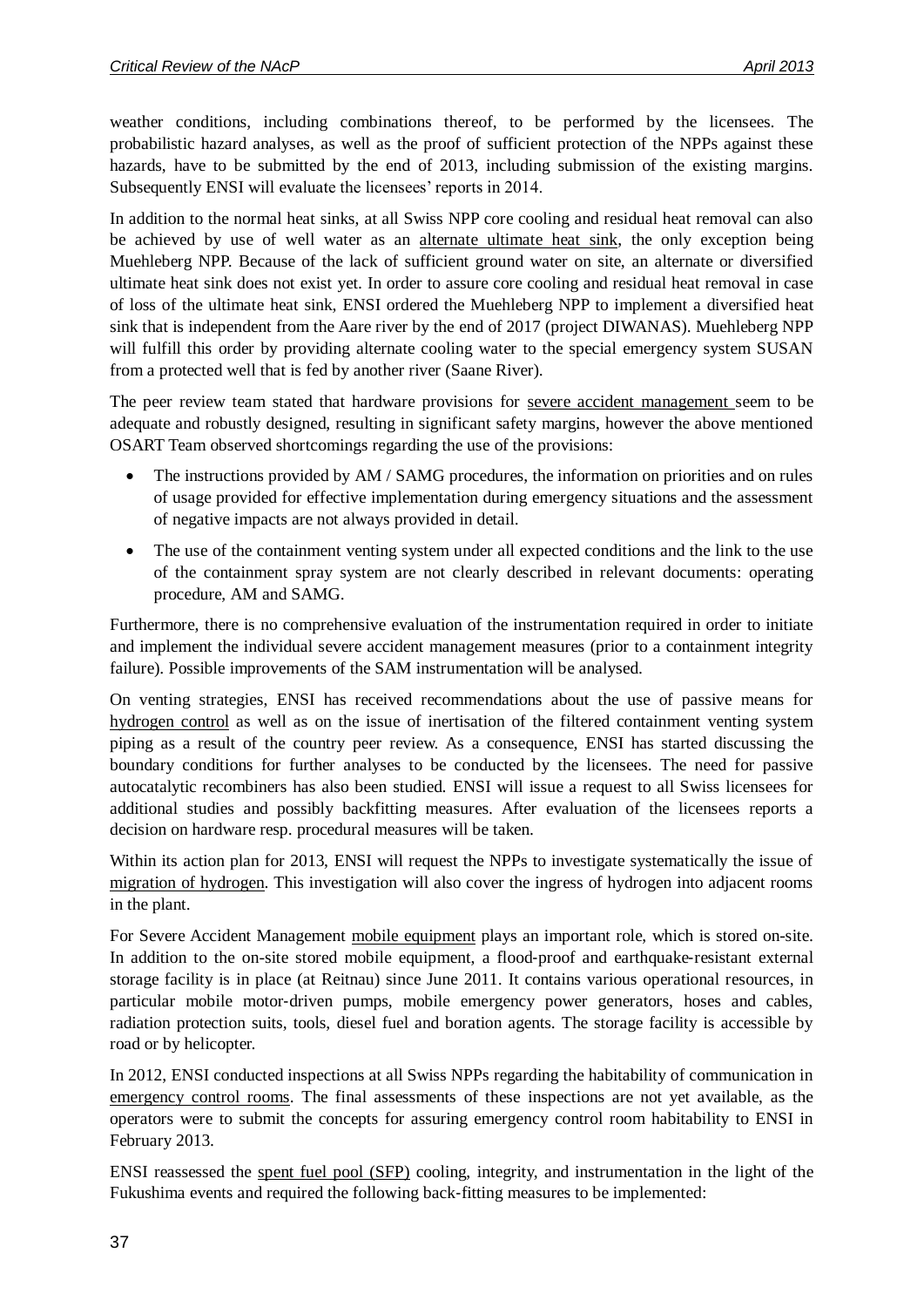- Two additional feed lines for SFP cooling without the need for entering the SFP buildings or rooms as an AMM (by 2012)
- Accident-proof SFP level and temperature measurement instrumentation (by 2014)
- A new SFP cooling system that is qualified as safety system (by 2015)
- A diversified heat sink which also serves for SFP cooling (by 2017)

Muehleberg NPP is an old reactor and does not fulfil the Swiss nuclear regulator's requirement of strict physical separation of redundant safety systems. At the lowest elevation of the reactor building (in the annulus space), several components including pumps and heat exchangers for the emergency core cooling are installed without physical separation. In case of internal flooding, several systems could be affected simultaneously, possibly resulting in a cliff edge effect. ENSI required the implementation of measures that reduce the internal flooding hazard. However, the scope of the backfitting measures (e.g. installation of additional valves in lines) is limited because there is not enough space to construct additional walls to achieve physical seperation.

Regarding SAM Training, a revised regulatory guideline (ENSI‐B11) will give ENSI the possibility to require staff exercises lasting up to 24 hours. Exercise scenarios integrating an increased deployment of equipment stored at the external storage facility are being considered.

In February 2013, ENSI will publish its action plan "Fukushima 2013" which will require an investigation of the handling of radioactive water in case of a severe accident.

In 2012, ENSI required a long term operation concept after a core damage accident with large release for each NPP. In 2013, ENSI will assess these concepts with regard to the existing emergency facilities and international standards.

#### <span id="page-37-0"></span>**8.3 Weaknesses the Swiss NAcP Ignored**

- The very old Muehleberg NPP has obvious design weaknesses which cannot be eliminated: The generic assessment for BWR-4 / Mark I containments estimated that the end cap could lift, resulting in containment failure at pressures and temperatures of appr. 0.6 MPa and/or 370ºC – occurring easily during severe accidents. This happened in the case of the Fukushima accident in 2011.
- Muehleberg NPP has been in operation for 40 years, thus ageing of components and equipment is an important issue. Small failures could develop into breaks (pipes and tanks), pumps, valves and other equipment could fail. To limit ageing related failure at least to a certain degree, a comprehensive ageing management program (AMP) is necessary. But the AMP shows shortcomings because it does not contain all generic IAEA AMP attributes. Furthermore the ageing management review for some systems, structures and components (SSCs) for Long Term Operation (LTO) is incomplete [IAEA 2012]. These are two of several issues the IAEA Operational Safety Review Team (OSART) observed during the Muehleberg NPP mission from 8 to 25 October 2012. The OSART mission is designed to review operating practices.
- The OSART team pointed out another issue of importance regarding ageing related problems and accident prevention: Analysis of events is not performed in a timely manner and applying sufficient level of detail. Root causes, human factor and corrective actions are not always defined in a specific and measurable way.
- An important shortcoming regarding the expected backfitting measure the OSART Team observed: The modification programme is not tracked in sufficient detail to ensure that modifications are identified and finished a timely manner. A backlog exists on closing modifications and there is no tracking indicator on implemented modifications remaining open. Forty-four modifications implemented since 2009 have not been finished.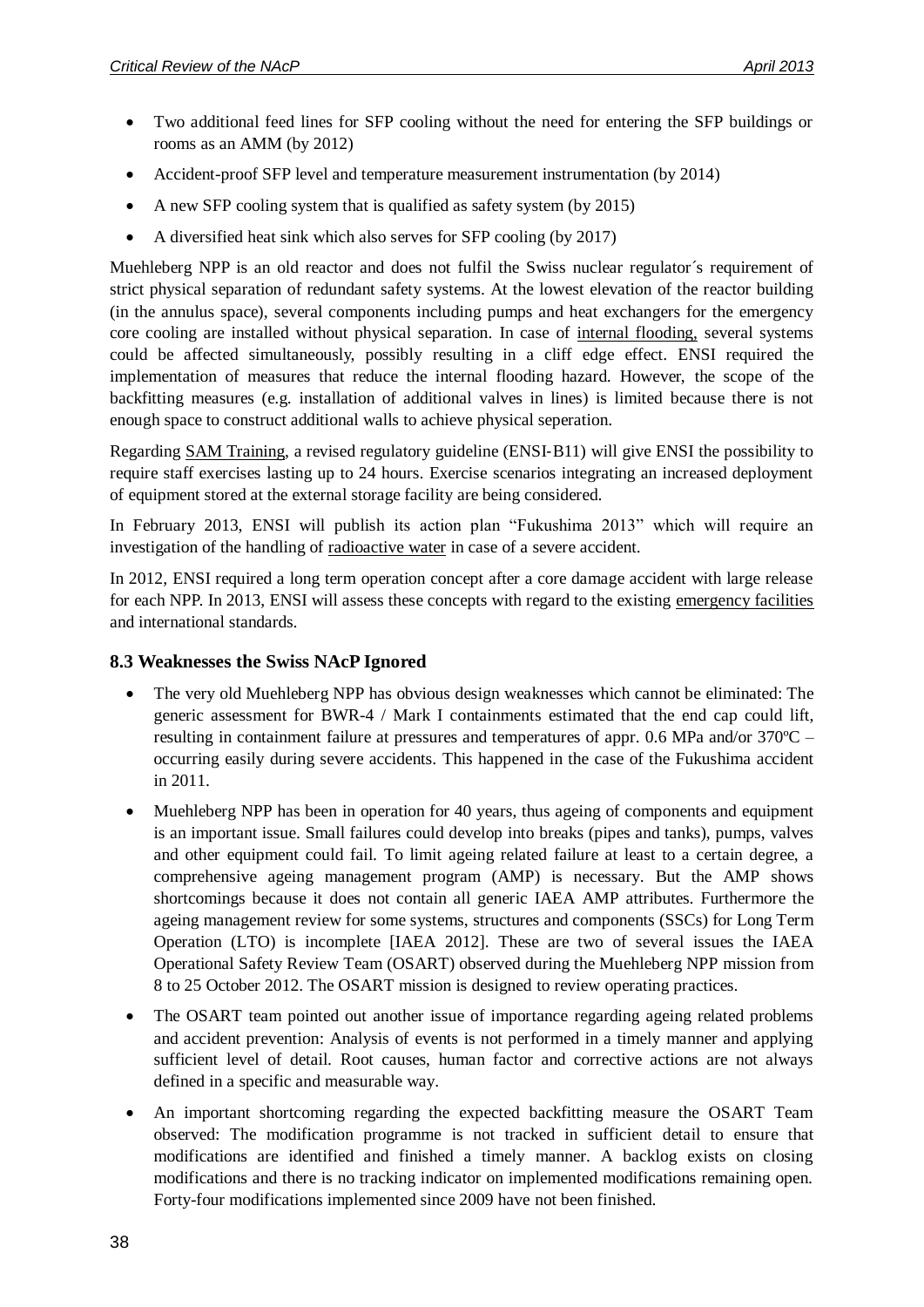An important safety issue has been left unsolved for years, but tolerated by ENSI: During a routine inspection in 1990, fissures were detected on the core shroud. The core shroud does not function as a barrier to contain radioactivity, however, it is important for the safe reactor shut down.. The fissures increased in length in the past years. In 2000, the operator changed the chemistry of the reactor water to inhibit the growth of the fissures, but the growth of the fissures was not stopped only reduced. So-called anchor bolts has been installed on the core shroud as a precautionary measure, but expert assessment (TÜV Nord 2007) commissioned by ENSI came to the conclusion that the implemented measures are not adequate for the long-term operation of Muehleberg. ENSI only requested the operator to submit a revised solution proposal for longterm operation, which was submitted by the end of 2010 [ENSI 2013]. This is now under review, but this NPP is still in operation.

#### <span id="page-38-0"></span>**8.4 Conclusion**

Although the probability of an earthquake exceeding the plant's design limit is low, the possibility of a severe earthquake persists, which could trigger a severe accident. The hazard of flooding endangering the NPP cannot be excluded in case of an earthquake induced break of the Wohlensee dam. The key issue – the possible earthquake intensity – remains open. It could turn out that the current protection against earthquakes is utterly insufficient.

Backfitting measures of the spent fuel pool and the installation of an alternative ultimate heat sink is to be completed in 2017. Therefore the protection against external hazards is not secured for the next five years. Regarding the observed backlog of modifications, completing all backfitting measure is likely to take even longer.

Another serious deficiency, the issue of preventing hydrogen explosions in the containment, remains unsolved for the time being and no plans concerning backfitting were announced. The hydrogen issue was also highlighted by the ENSREG peer review team.

The SAM provision will be quite useless when the staff is not able to use these provisions appropriately as the IAEA OSART team pointed out.

Muehleberg NPP, one of the oldest operating NPP in Europe, has design weaknesses that cannot be eliminated (e.g. containment, lack of physical separation of emergency cooling systems). Furthermore ageing is an increasing issue of the 40 year old plant. Particularly negative effects of ageing will not be eliminated by the inadequate ageing management program.

Muehleberg NPP combines a high number of serious safety issues: seismic hazard both for the plant and the close-by dam is high, fissures on the core shroud, severe design shortcomings of an old reactor plus operational weaknesses and an inefficient ageing management allow for only one recommendation: immediate shut-down.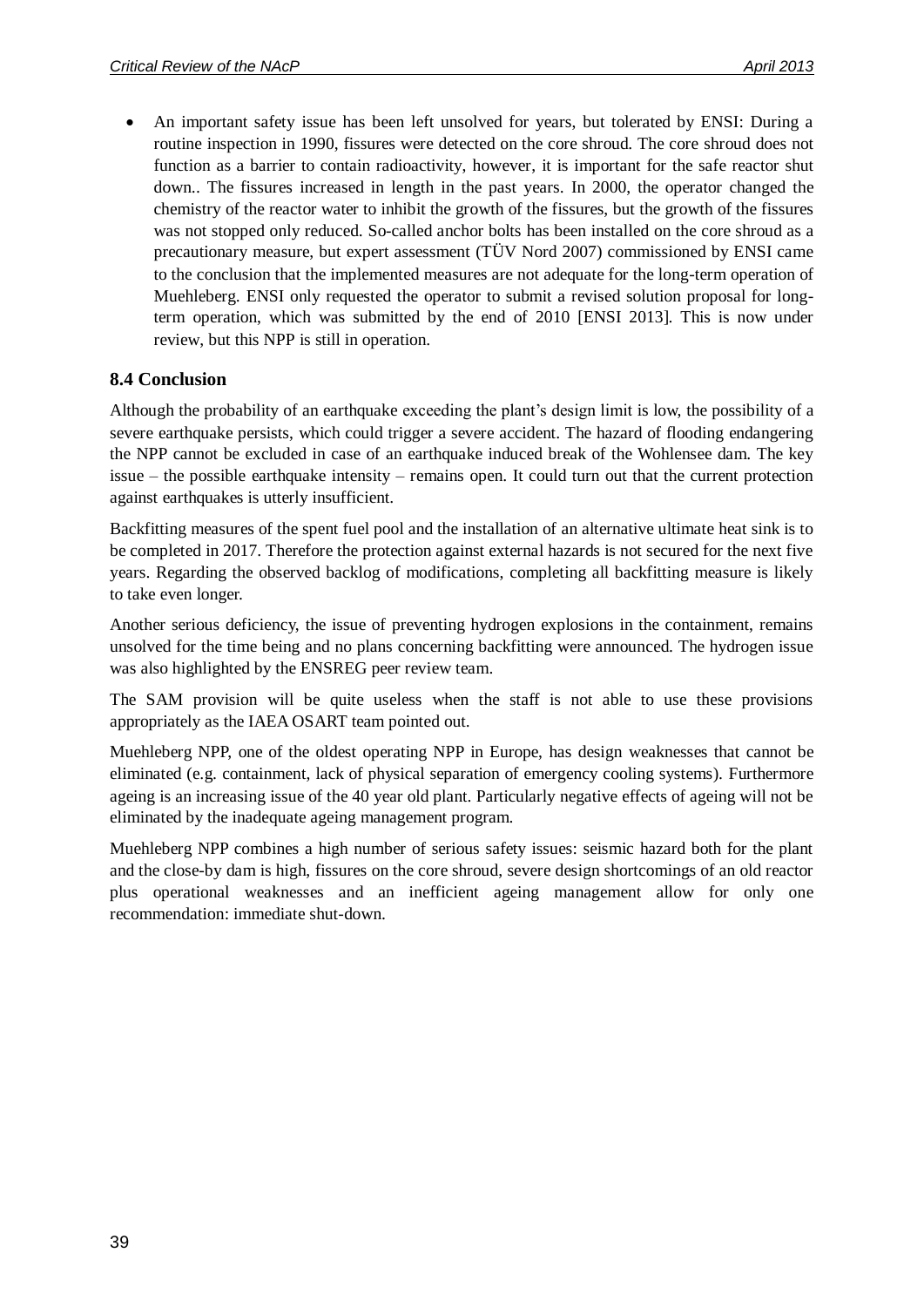# <span id="page-39-0"></span>**9 Ringhals NPP, Sweden**

The Ringhals NPP is situated on the west coast of Sweden about 60 km south of Gothenburg. With a total net capacity of 3747 MWe, it is the largest nuclear power plant in Sweden. The plant comprises four reactors: Ringhals 1 is a boiling water reactor (BWR), in operation since 1976. Ringhals units 2, 3 and 4 are pressurised water reactors (PWR), in operation since 1975, 1981 and 1983 respectively.

#### <span id="page-39-1"></span>**9.1 Swedish National Action Plan (NAcP)**

The Swedish NAcP listed the measures in three different categories – 2013, 2014 and 2015 – according to the year when the measures have to be completed [SSM 2012]. However, the Swedish Radiation Safety Authority (SSM) explained that measures consisting of investigations are considered completed when the report of this investigation is submitted by the deadline given. All necessary actions resulting from the investigations are to be fully implemented before the end of 2020.

Site-specific action plans form the basis of the Swedish NAcP, although not each individual site or unit-specific measures have been reviewed yet.

The NAcP does not present a systematic comparison of the ENSREG recommendation and the actions to be taken. Plant specific actions are not mentioned at all, which makes the understanding of the Post-Fukushima plant´s safety very difficult.

After having visited Ringhals NPP in September 2012, the ENSREG fact-finding team concluded: The plant is advised to update the action plan taking into account the full set of ENSREG recommendations. The plant and SSM should establish the processes to ensure that the plan is implemented in accordance with the established schedule, and in particular that the important safety modifications will be implemented in the near future [ENSREG SE 2012].

### <span id="page-39-2"></span>**9.2 Efforts to Remedy the Weaknesses the Swedisch Stress Tests Described**

The original design of the Ringhals units did not take into consideration protection against earthquakes. Ringhals became subject to general requirements imposed on resilience against earthquakes when the new Swedish regulations entered into force in 2005. The deadline for taking measures was determined to be 2013 to allow licensees sufficient time to fulfil the requirements. Work is currently on-going at all units in order to fulfil the regulation regarding design basis earthquake (DBE). Identified deficiencies are for example the spent fuel cooling systems, the roof of the reactor building at Ringhals-1; anchors at Ringhals-2, -3 and -4; control room ceiling at Ringhals-3 and -4*.*

In April 2012, the ENSREG peer review team recommended to the Nuclear Authority SSM to consider a more timely manner for the implementation of seismic flooding related back-fittings. However the NAcP does not mention that SSM would have required speeding up of the back-fittings.

The protection against earthquake-induced flooding of damaged water storage tanks is not sufficient yet. The NAcP demands investigations regarding these secondary effects of earthquakes by 2014. The utilities are also obliged to review the procedures and training program for seismic monitoring, followed by implementing them by 2014.

The peer review revealed that the methodology used for seismic hazard assessment (SHA) is not fully compliant with current international standards and research results. Therefore, SSM will start a research project concerning the influence of paleoseismological data on the existing model regarding frequency and strength of the ground response spectra in 2013.

The analysis of the maximum earthquake severity which the plant still can withstand without loss of fundamental safety functions or severe damage to the fuel becoming unavoidable was not performed yet. The NAcP asked for an investigation of seismic margins; an evaluation of structures, systems and components (SSCs) against ground motions exceeding DBE is to be performed by 2015.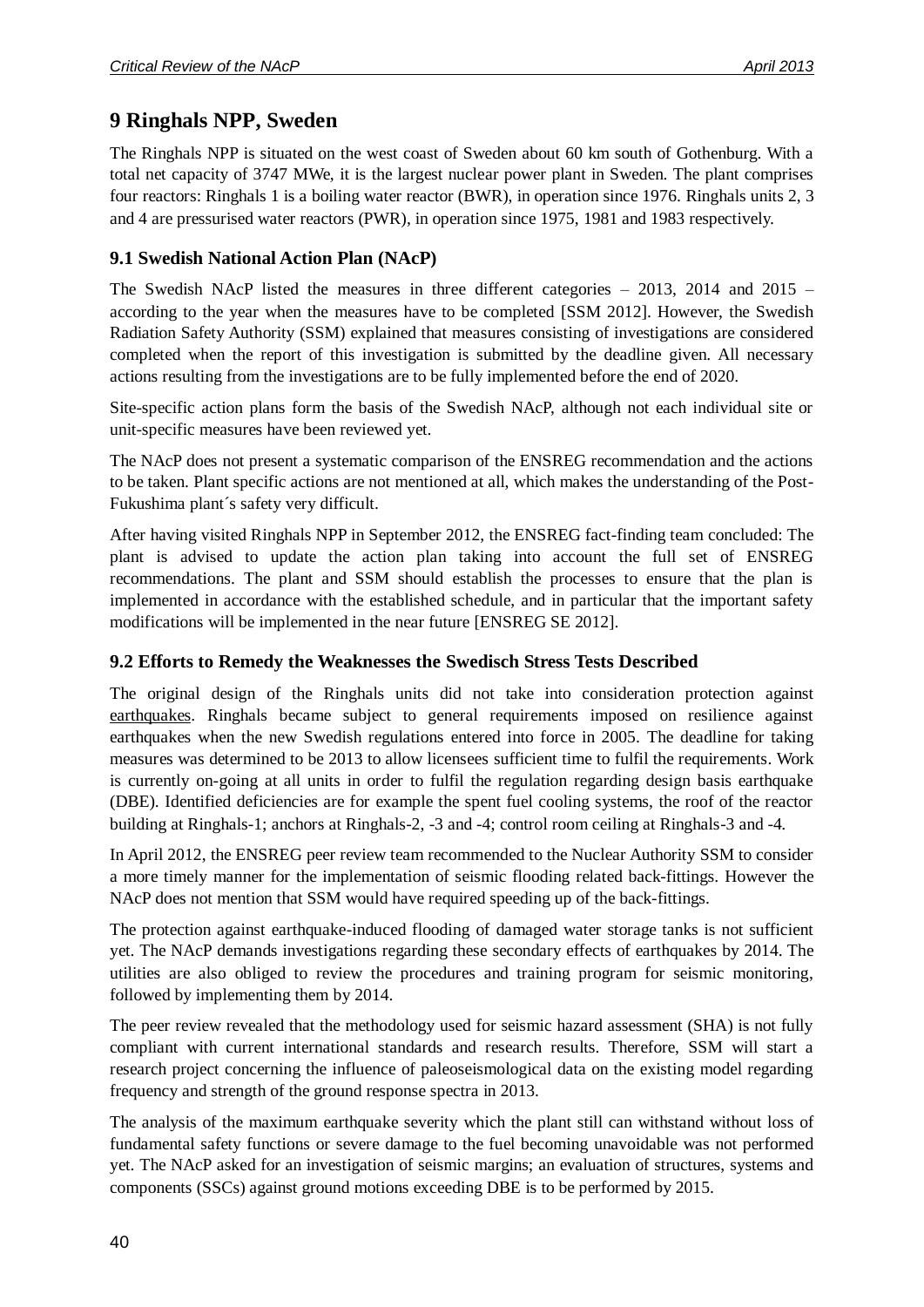The Ringhals units are located near the sea and thus they can be significantly affected by extreme flood events. The full compliance for protection against external flooding in accordance with the current Swedish requirements (2005) is expected to be reached in 2013.

A new evaluation of the protection against flooding as recommended by ENSREG (volumetric approach) and scheduled for completion by 2014. This study serves to identify critical areas and spaces regarding flooding of the sites and consider the need of further protection of the buildings containing safety related equipment located in rooms at or below ground level.

The site ground elevation is only 35 cm above the seawater level of the calculated design basis flood (DBF), but this water level does not include possible waves. Once the seawater level (including waves) rises higher than 65 cm, large amounts of water will enter the units through various openings; fuel damage is possible.

An analysis of the combined effects of waves and high water including potential dynamic effects is scheduled for completion by 2015*.* SSM underlined the fact that historically extreme sea water levels in Scandinavia have always been accompanied by very high wind speeds.

EC staff working document recommended analysing the combination of high sea water level and other external phenomena [EC 2012]. The NAcP required the analysis of a combination of high sea water and strong wind. Combination with swell and organic materials is not mentioned.

The NAcP requires a flooding margin assessment by 2014 as the initial ENSREG specification for the stress tests laid down: Conducting an analysis showing step by step increased flood levels beyond the design basis and identification of potential improvements.

In conjunction with the recommendation regarding flooding margin assessments, a formal assessment of margins for all external hazards (including seismic, flooding and severe weather), plus identification of potential improvements is to be performed by 2015.

After having visited the plant, the ENSREG fact-finding team concluded: The definition of high sea level for assessment of the margin against flooding remains an issue to be further considered since the site platform is at about 3 m level in comparison with the high sea level 2.65 m, which could be a concern regarding adequacy of the margin. Specification of the protection against flooding over 3 m will be considered in the long term actions for beyond design basis improvements. In connection with this issue the team visited the on-site emergency control centre (ECC) and underlined the importance of re-assessing the vulnerability of the ECC [ENSREG SE 2012].

The current Swedish regulation addresses extreme weather without quantification of the loads. An investigation of plant characteristics in extreme weather conditions is required to be performed by 2015. This investigation will assess plant robustness against extreme weather combined with events such as ice storms and heavy snow load on structures. Some shortcomings were already identified (e.g. vulnerability of the reactor building of unit 1 against tornado and heavy snow load) but it is likely that further analyses will identify additional deficiencies.

SSM is obliged to initiate a study with the target of a more precise assessment of extreme weather conditions in 2013. The study will be performed as a research project in cooperation with industry.

In case of loss of off-site and emergency power (Station Black-out (SBO)), various mobile units can be used. If these devices are unavailable, under current conditions fuel damage becomes unavoidable after approximately 16 hours for Ringhals-1 and after approximately 9 hours for Ringhals-2, -3 and -4.

To prevent SBO situations, the reassessment of the AC and DC power supplies and distribution systems is required by 2014.

Furthermore the fundamental design principles of an independent core cooling system for injection of water to the reactor pressure vessel to handle SBO should be defined by 2013; however, no schedule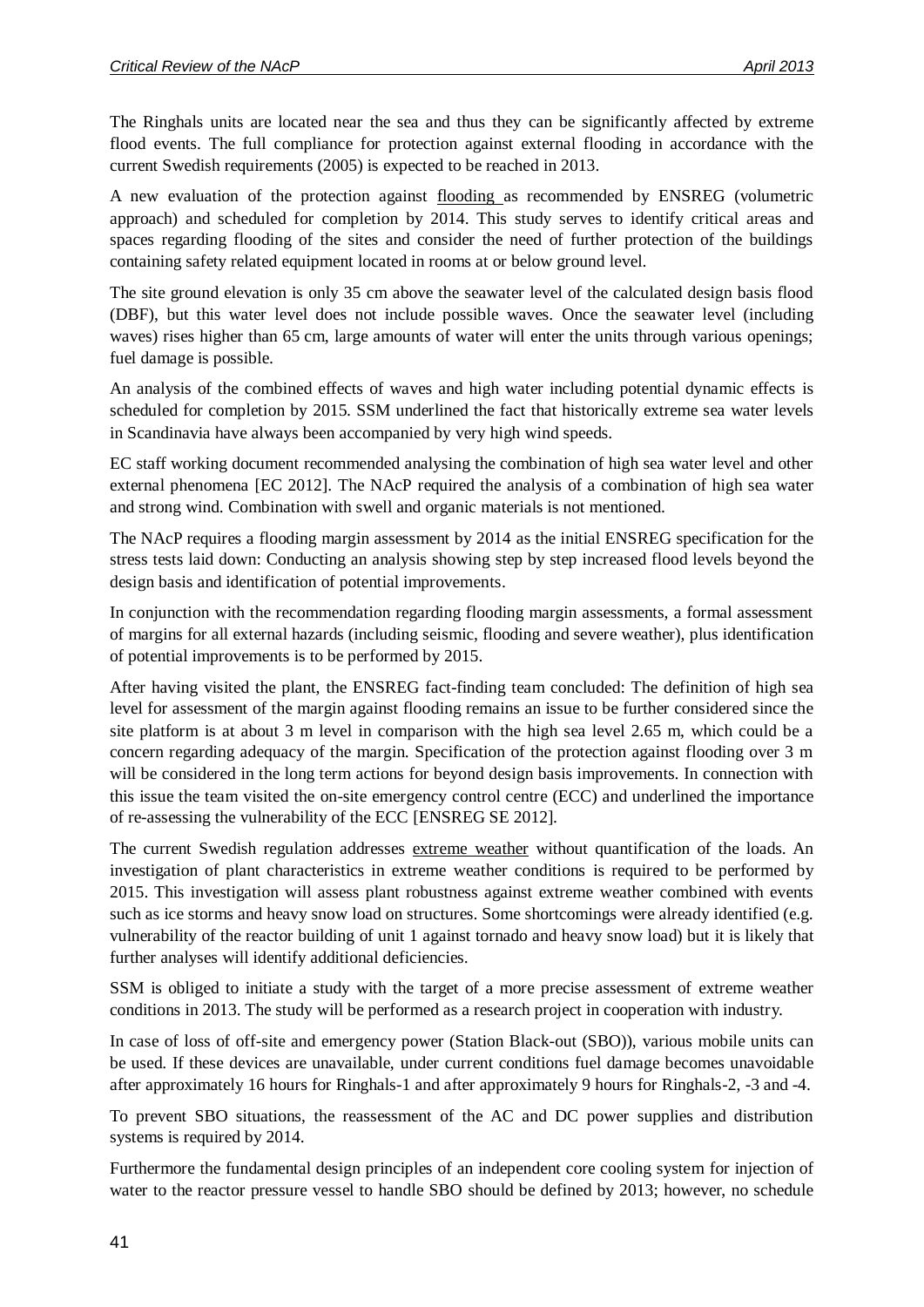for implementing any of the necessary measures was set.

The primary ultimate heat sink for all units at Ringhals is sea water.<sup>18</sup> Ringhals-2, -3 and -4 (PWR) have another option to release residual heat to the atmosphere via the steam generators. However, this procedure is dependent on the water sources available for the auxiliary feedwater system, and is thus, limited. Ringhals-1 (BWR) has no alternate ultimate heat sink at all.

In case of a total loss of power (SBO) or loss of Ultimate Heat Sink (UHS), currently no system is available for cooling the spent fuel pools (SFP). The only usable source for the preparation of make-up water necessary for the pools is fire fighting water. Manual actions must be performed before the onset of harsh conditions (humidity, temperature, radiation) in the spent fuel area. For cooling of the spent fuel pool, the installation of permanent pipes for make-up water from a protected location is to be considered by 2014.

Alternative means of cooling and residual heat removal for the reactor cores and the spent fuel pools as well as alternative means of cooling the safety systems needs further evaluation and reassessment by 2015.

The containment filtered venting system is not designed for accident scenarios with the duration and aggravated conditions at the site as it occurred during the Fukushima accident. Therefore, the use of the containment filtered venting system during prolonged severe accident conditions of more than 24 hours is also scheduled for review until 2014.

New analyses will also be needed for the issue of long-term management of hydrogen in the containment. Similarly the possibilities and consequences of hydrogen accumulating in the reactor building and suggesting necessary instrumentation and management should be investigated by 2014.

To prevent a severe accident or to mitigate its consequences, the following issues need to be taken up:

- Investigation of the effects of simultaneous events affecting all reactors at the site by 2015
- Enhancement of accident management programmes for all plant states including spent fuel pools and multi-units events by 2014.
- Considering an extended scope of training and drills (regarding multi-unit accidents under conditions of infrastructure degradation) by 2014.
- Reassessment of the integrity of the primary system (including reactor pumps seals) and of the spent fuel pools by 2013
- Reassessment of the operability and habitability of the Main and Emergency Control Rooms as well as the Emergency Control Centre by 2013.
- Reassessment of the risk of criticality and/or re-criticality by 2014
- Reassessment of the instrumentation and monitoring by 2015
- Evaluation of the need for mobile equipment by 2015
- Evaluation of the need for external support and for resources by 2015
- Evaluation of the accessibility of important plant areas by 2015
- Reassessing the use of severe accident mitigation systems by 2015
- Investigating the need for means to manage large volumes of contaminated water by 2015.
- Development of strategies for managing loss of containment integrity by 2014.

<sup>&</sup>lt;sup>18</sup> The Ultimate Heat Sink (UHS) removes heat from the primary cooling circuit and other essential systems necessary to avoid a severe accident.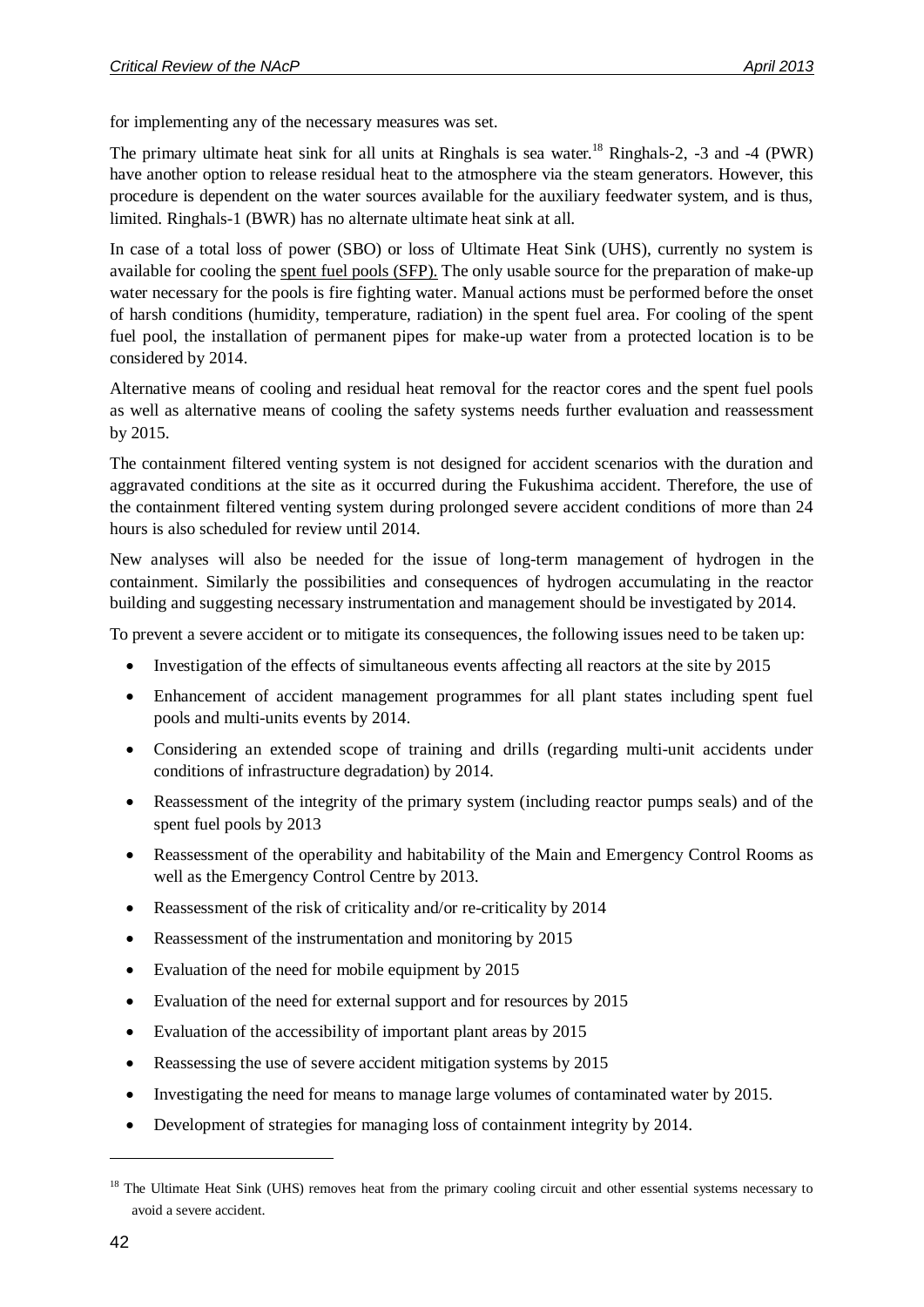#### <span id="page-42-0"></span>**9.3 Weaknesses the Swedish NAcP Ignored**

In July 2009, the Ringhals NPP has been placed under special investigative measures by the Swedish Radiation Safety Authority (SSM) to address shortcomings in safety culture after a series of failures jeopardising reactor safety since 2005. But obviously this situation has not changed sufficiently. On 22 November 2012, SSM announced to continue its special oversight [NW 29/11/2012].

In May 2011, the management decided to start a containment pressure test three days earlier than scheduled, but forgot to inform the personnel. A short circuit in a vacuum cleaner forgotten in the containment caused a fire. The fire generated a substantial amount of ash that is difficult to remove from the containment. During cleaning measures, old scrap from welding work was found in important safety systems (containment sprinkler systems) at Ringhals-2 and later in Ringhals-4. Considerable modernisation conducted at those units in the 1980s and 1990s and it is possible the scrap had been there since then. That the scrap was not detected earlier is alarming and shows that the safety systems were not tested properly over many years.

Ageing of materials is a major safety issue at all units, especially at Ringhals-1,-2. The ENSREG stress tests do not investigate the quality of the plants' safety-related systems and components, such as the material of pipes, reactor vessel, valves and pumps, control and instrumentation equipment. The tests take no account of degradation effects, even though these could significantly aggravate the development of an accident caused by an external event.

#### <span id="page-42-1"></span>**9.4 Conclusion**

The evaluation of the Ringhals NPP in the light of the Fukushima accident and in accordance with the ENSREG stress tests specification has revealed a number of shortcomings.

In spite of this, almost all planned "actions" of the Swedish NAcP are more or less only investigations that are scheduled to be finished by 2015. The deadline for the implementation of resulting backfitting measures is 2020.

Decisions about back-fitting measures were not made yet. Therefore an assessment of the scope of back-fitting measures is not possible. Current discussion presents the use of mobile pumps or diesel generators as a satisfying solution to compensate deficiencies of the safety systems.

Despite the fact that Sweden is an area with low seismic activity, an earthquake can occur. Currently, the four Ringhals reactors are not able to withstand a design basis earthquake (DBE). But also after finishing the back-fitting measures in 2013, the protection will not be adequate because the methodology used for seismic hazard assessment is not fully compliant with current international standards and research results. Reassessments of seismic hazards for NPPs almost always show that the protection level is insufficient.

Obviously neither the operator nor the regulator is aware of flooding hazard. The design basic flood (DBF) is not calculated according to the-state-of-art. Furthermore, the regulator SSM does not comply with the entire ENREG/EC recommendations of re-calculating the flooding hazard. A very serious safety issue is the lack of an alternate ultimate heat sink. Any problem with its water intakes at the sea will affect all units.

The next years will be the prolongation of the status quo: An external event will affect all four units simultaneously, but at the same time staff at the NPP will not be able to cope with a severe accident at all four units at Ringhals site simultaneously. This might result in very serious consequences: Large radioactive releases from the reactor cores and the spent fuel pools.

Neglect of safety culture at Ringhals NPP has been a serious problem for many years. That more cases of undetected sloppiness like the old scrap increase the risk of the plants cannot be excluded. It is worrisome that problems with safety culture persist. This could result in partly or total failure of safety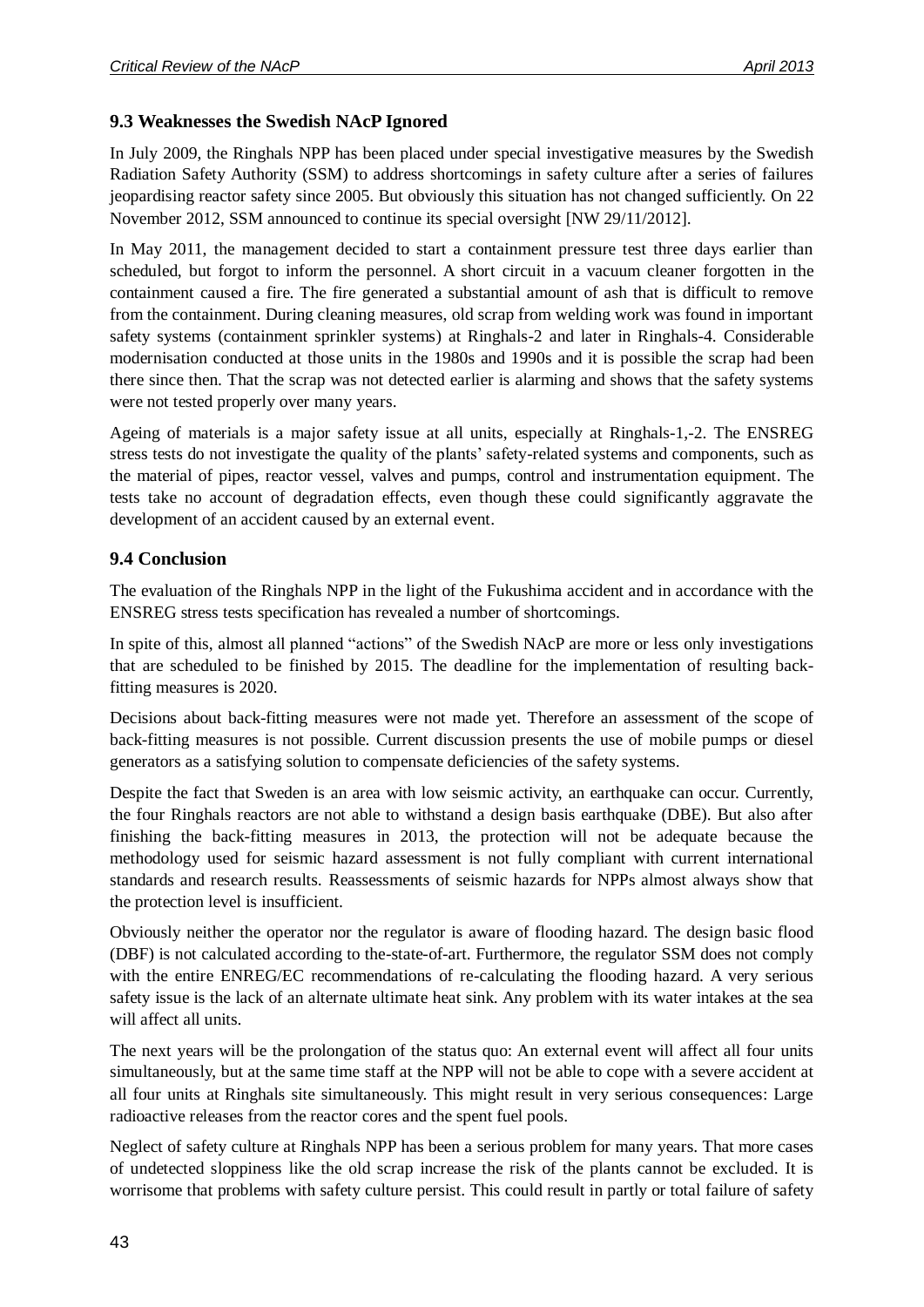systems in the course of an accident. Particular for the older units Ringhals 1 and 2 ageing is an increasingly urgent safety issue.

Obviously the Swedish Nuclear Authority (SSM) and the operator plan to have Ringhals NPP operating for eight more years with the known shortcomings. In view of the existing risk and insufficient safety culture, the units have to stop operation as soon as possible – at least until the reinforcement against earthquake and protection against flooding is performed as well as all other known deficiencies are remedied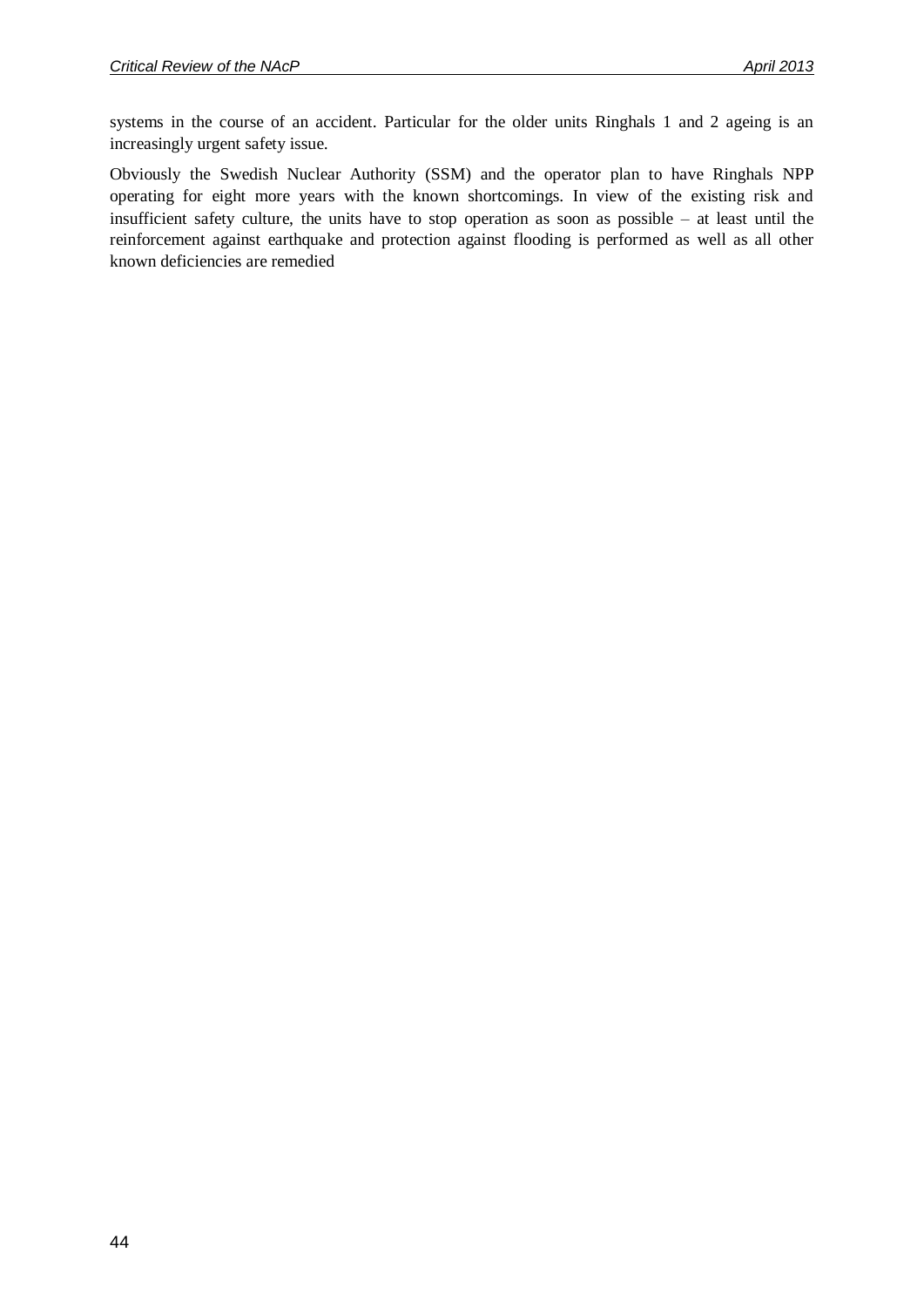# <span id="page-44-0"></span>**10 Temelín NPP, Czech Republic**

Temelín NPP consists of two units containing pressurized water reactors (PWR) of the type VVER 1000/V320. They are in commercial operation since 2003 (unit 1), 2003 (unit 2). During construction, several technical modifications were implemented to achieve "western" safety standards. Temelín NPP is located in South Bohemia, about 25 km north of České Budějovice.

After having visited the Temelin NPP, the ENSREG fact-finding team pointed out that the regulatory authority State Office of Nuclear Safety (SUJB) has a good and open communication with the licensee (CEZ). They agreed on a safety enhancement program (that includes the stress tests recommendations) as a condition for the next  $10$ -year licence.<sup>19</sup> Among them is a comprehensive safety enhancement program to be implemented in the next years. Another important decision is due in 2014 regarding the strategy for containment integrity during severe accidents including the option of filtered venting [ENSREG CZ 2012].

### <span id="page-44-1"></span>**10.1 Czech National Action Plan (NAcP)**

The NAcP of the Czech Republic defines 76 actions/activities for Dukovany and Temelin NPPs [SUJB 2012]. All measures contained in the NAcP are to be completed by the end of 2015. However this is not the final date of implementation of necessary backfitting. Those measures which consist of performing a study or analysis may result in the need to identify new measures. The NAcP explains that: "many of listed measures are already in an advanced stage of implementation since they were proposed before the Fukushima events on the basis of Periodic Safety Reports results." This could be the reason why in some cases the context between ENSREG recommendation and the implementation activities is not easily understood.

### <span id="page-44-2"></span>**10.2 Efforts to Remedy the Weaknesses the Czech Stress Tests Described**

- According to SUJB, the seismic resilience of buildings and selected parts of the NPP proved that relevant safety systems and structures significantly exceed the value of DBE. However, secondary effects of earthquakes were not assessed. A seismic PSA including earthquakes, induced floods or fires with a proposal for remedial measures are to be performed by 2015.
- The reinforcement of the fire brigade building to withstand earthquakes is to be completed by 2014.
- Furthermore an assessment of the consequences of the seismic hazard for the site (e.g. damaged of the infrastructure) was to be performed in 2012 (status: in progress).
- The availability of regional weather forecasts and predictions for the shift engineer decision on the future operation and activities is to be ensured by 2013.
- To increase the resistance against rainfall, the flood protection of the diesel generator (DG) was to be improved by 2012 (in progress).
- The peer review team emphasised that the procedures for special handling of weather related threats need to be elaborated and some specific additions might be necessary to the emergency management procedures. The considerations for extreme low temperatures may be too simple, not taking into account the realistic related effects, e.g. station blackout. Some more refined analyses and verification of current analyses are judged to be necessary. Procedures for managing extreme conditions at the site regarding wind, temperature, snow, and earthquakes are

<sup>&</sup>lt;sup>19</sup> Current valid licences were issued by SÚJB for the first unit on October 4, 2010 and for 2nd unit on May 25, 2012. Both licences are valid for 10 years.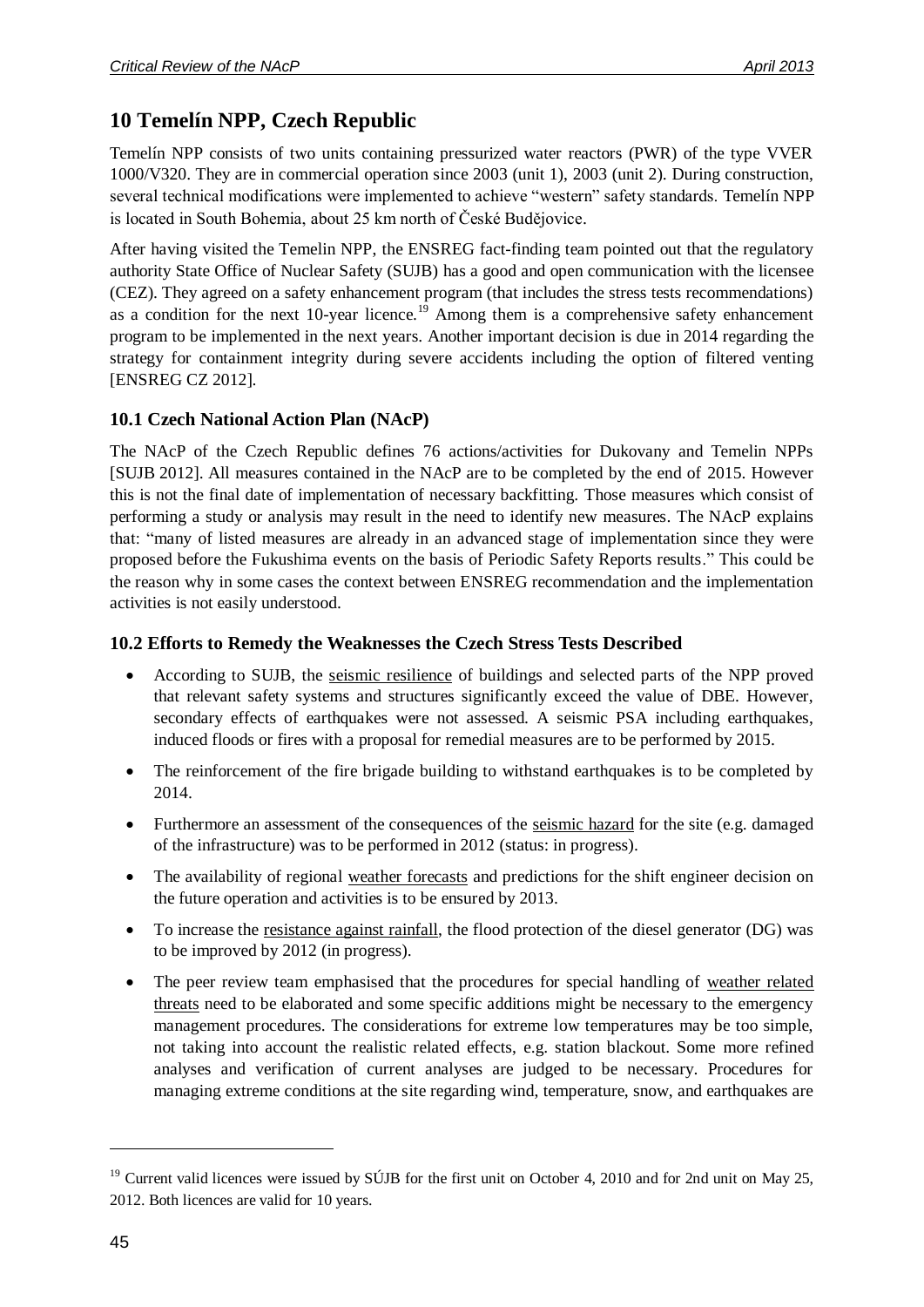to be developed by 2013. However, it is not mentioned whether the analysis the peer review team recommended was performed.

• Safety margins of external hazards are not sufficiently evaluated. First the methodology for the evaluation of design resistance to natural hazards needs to be developed. This is in progress in cooperation with the others operator / regulators (deadline 2013).

Because the ultimate heat sink (UHS) is dependent on power supply, loss of UHS is an inevitable consequence of station black-out (SBO). The time available to recover the lost heat sink before fuel damage in the worst case is only 2.5 hours (coping time).

To ensure an alternative heat sink (for core cooling and heat removal) the plan foresees pumping water from fire trucks into the steam generators (SG) via the emergency feed-water system. This water will evaporate in the secondary side of the steam generator and the steam will be released into the atmosphere. At the Temelin site, fire trucks are available; the installation of water connection points on relevant systems is ongoing and supposed to be finished by 2013.

The fire trucks constitute the Czech response to the following ENSREG recommendation calling for "provisions for the bunkered of ´hardened´ systems to provide an additional level of protection ... designed to cope with a wide variety of extreme events including those beyond the design basis."

The coping time could be prolonged by feeding the steam generators (SG) from feedwater tanks relying on gravity.<sup>20</sup> But an analysis about gravity feeding use for SG in emergency operation procedures (EOPs) is required only by 2014. The implementation of measures is not mentioned. The NAcP lists the following measures (provisions) to prevent core melt accidents:

- An additional stable source of power supply (SBO-DG) to increase resistance against station black-out (SBO) scenario (deadline 2014).
- Alternative measures to ensure recharging the batteries in case of SBO and measures to extend battery discharging time (deadline 2014).
- An alternative fuel filling for long-term operation of diesel generators (DG) including providing of fuel sources (alternative supply of diesel fuel from a tank truck) (deadline 2013).
- Back-up water supply into the steam generators (SG) from external mobile equipment using external connection points (deadline 2013).
- Back-up coolant supply into depressurised reactor and storage pools<sup>21</sup> with additional and sufficient sources of coolant (deadline 2014).
- Alternative methods of monitoring key parameters necessary for accident management (deadline 2012).
- To ensure monitoring, heat removal from the I&C systems for long-term monitoring of key parameters during SBO (deadline 2015).
- Heat removal from the key safety components during SBO (loss of ventilation) (deadline 2015).
- Alternative mobile devices for alternative pump and power supply (deadline 2014)
- Periodic verification of the functionality and periodic practicing of using the alternative mobile devices (deadline 2015)

In case of a severe accident with core melt, the retention of the molten core inside the vessel is not

1

 $20$  This measure is implemented at the other Czech NPP (Dukovany) and could prolong the coping time for about 10 hours.

 $21$  The time until the water in the spent fuel pools starts boiling (SFP) is 2 hours, while the time available until the fuel is uncovered is 20-30 hours.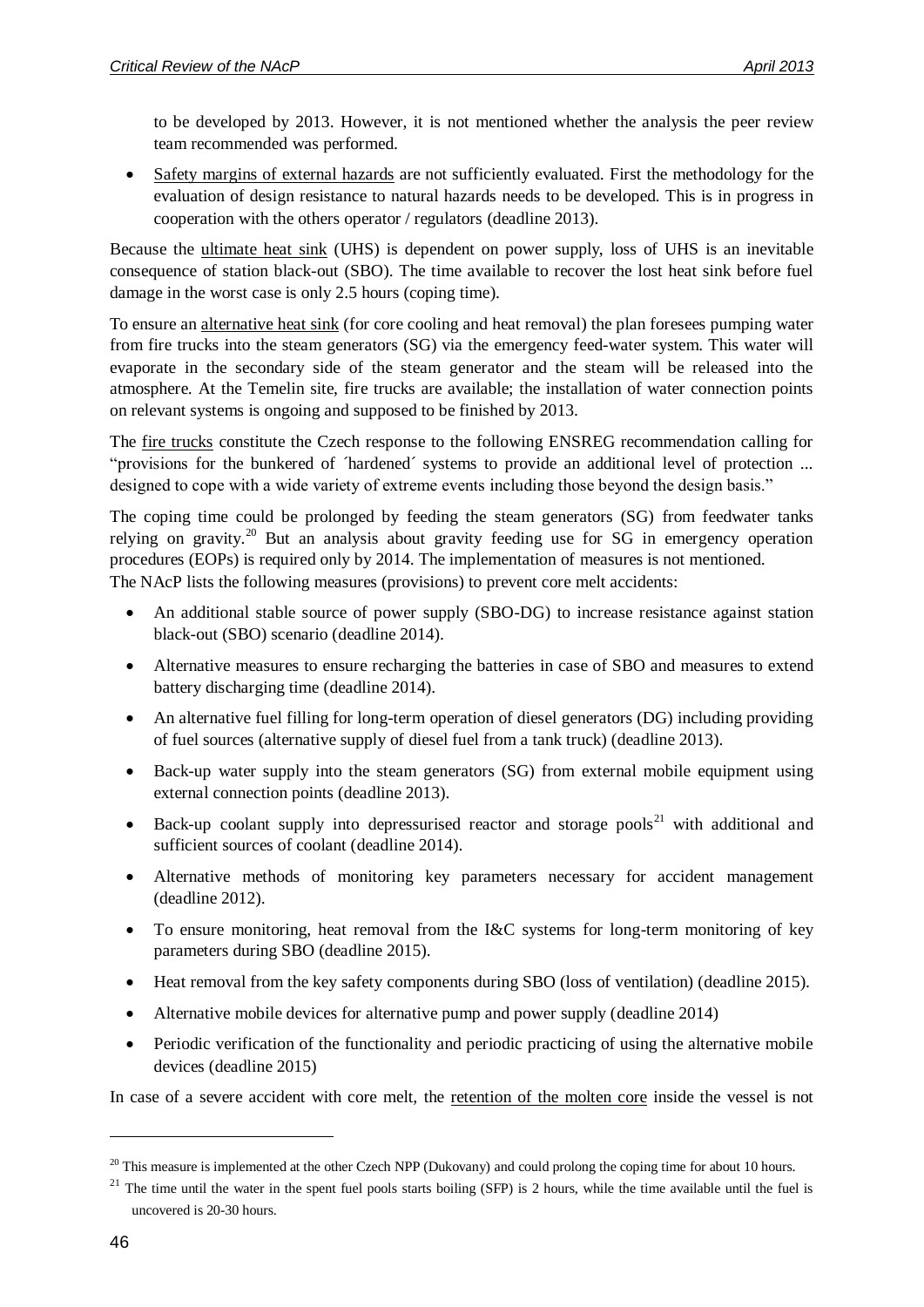possible. The design of the VVER-1000/V320 containment and the reactor cavity are such that any water supplied to the containment through the spray system or other means would not reach the reactor cavity. Thus, there is no possibility to directly flood the melt pool in the cavity. The peer review team stated: In general, the core melt coolability, stabilisation and termination of severe accidents is still an open issue for the Temelin NPP.

The current severe accident management (SAM) includes instructions for using ventilation systems which were not originally intended for venting: this unfiltered release would lead to the emission of large amounts of radioactive products into the environment. The installation of a filtered venting system, allowing to avoid containment overpressure in case of a severe accident, is depending on the selected strategy for molten corium stabilization as well as the strategy to prevent overpressure of the containment in case of severe accidents.

- Analysis and a proposal for a strategy and schedule for implementation of measures for preservation of long-term containment integrity (to stabilize melt and prevent overpressure) are to be done by 2014.
- ENSREG emphasised the need for additional investigations of the potential for re-criticality of the molten core for the relevant SAM strategies. The issue of re-criticality is not explicitly mentioned in the Temelin action plan.
- The habitability of the main and emergency control rooms (MCR/ECR) in case of containment failure during a severe accident was not analysed. Such analysis is to be performed by 2013. Additional power sources and ventilation systems will be implemented at Temelin NPPs to ensure continued operability and adequate habitability conditions in the event of a station blackout by  $2015.<sup>22</sup>$
- The existing hydrogen removal system is intended for design basis accidents (DBAs) only. Currently, it is under consideration to modify the hydrogen management system to be used under severe accident (SA) conditions, by installation of PARs. According to the peer review team, installation of additional hydrogen recombiners for severe accident conditions is planned for 2014 (Unit 1) and 2015 (Unit 2). The NAcP stated  $\alpha$  completion of projects to increase the capacity of the system for the hydrogen disposal during severe accidents is in progress" (completion 2013-2015). The plan does not state whether this measure will also be implemented in the spent fuel pool to prevent hydrogen explosions during severe accidents as recommended by ENSREG.
- The verification of the correctness of assumptions about the functioning of the severe SAM equipment during beyond design conditions and external risks, including possible measures to ensure functionality according to severe accident management guidelines (SAMGs), is to be completed by 2014.
- An upgraded probabilistic safety analysis (PSA) Level 2 for the identification of plant vulnerabilities, quantification of potential releases related to extreme external conditions is in progress. Actually, this should have been the basis of the development of the severe accident management.
- Severe accident management guidelines (SAMGs) for accidents during shutdown conditions and in the spent fuel pools (SFP) are to be developed and implemented by 2014.
- Sufficient number of personnel for multi-unit accidents is to be ensured by 2013.
- Trainings for severe accident management according to SAMG, including multi-unit accident should be developed by 2014.

 $22$  The action plan mentions this action for Dukovany only; most likely this is only a mistake in listing.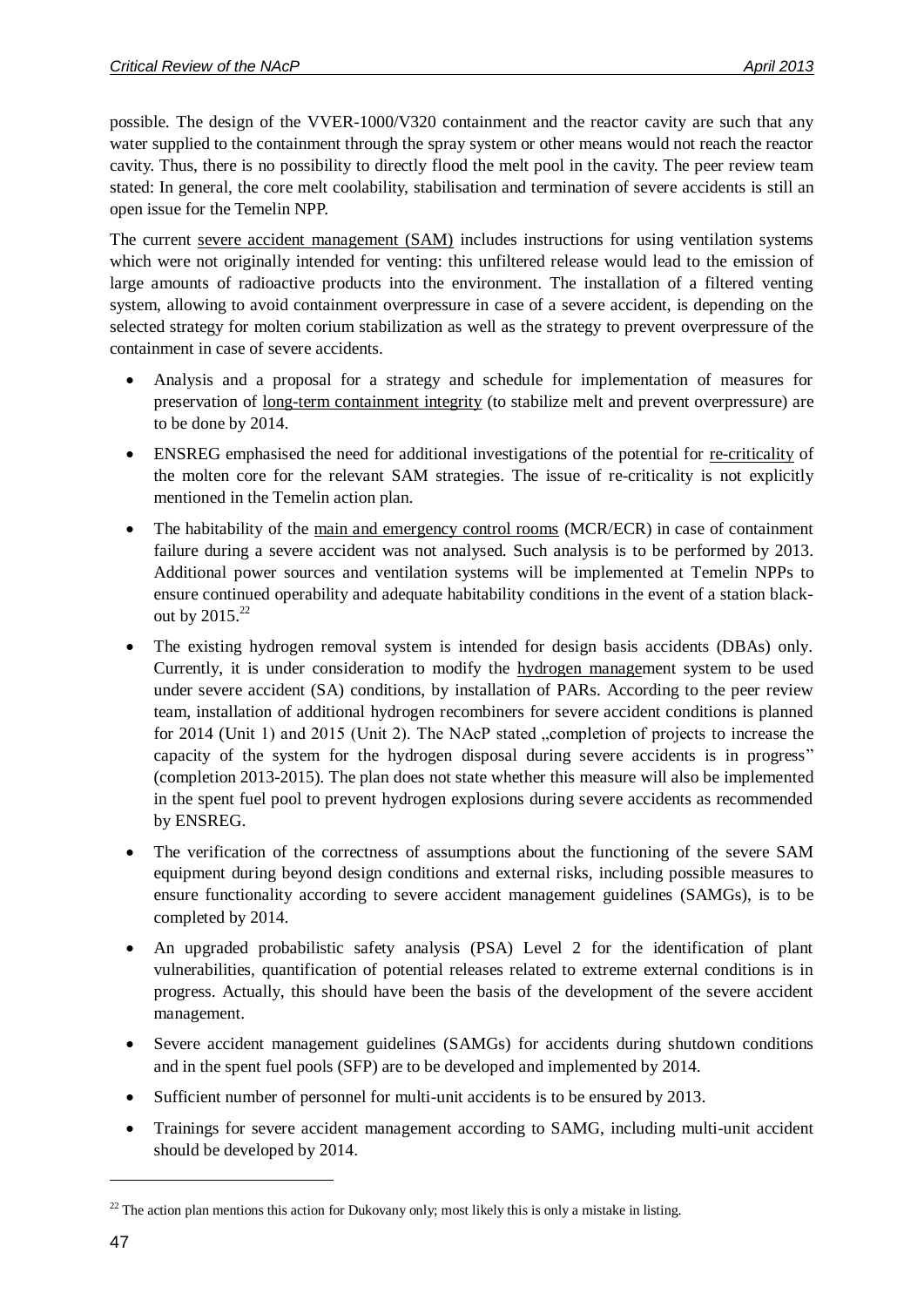Analyses of potential accident scenarios resulting in large volumes of contaminated water including definition of remedial measures are to be performed by 2015.

#### <span id="page-47-0"></span>**10.3 Weaknesses the Czech NAcP Ignored**

The original design basis earthquake (DBE) was derived from a comparison of different approaches including deterministic and probabilistic assessments which uses a subjective expert judgement which was not validated. The hazard is being re-evaluated using modern standards; however, the results are still to be validated. The design basis earthquake (DBE) is defined by peak ground accelerations PGA=0.1 g, which are comparable to  $I=7^{\circ}$ MSK <sup>23</sup>

According to the SUJB, this figure already includes a sufficient margin to the maximal peak ground acceleration PGA of 0.08 g. The national stress tests report concludes: "There are no tectonic structures within the Czech Republic that would be able to generate strong earthquakes. The evaluation of the historical data and long-term monitoring revealed that the site of the Temelín NPP is seismically very quiet." Several international expert studies already found his assessment of seismic risk in Temelín to be insufficient and not reaching the state of the art. Initiated by the Joint EU-Czech Republic Parliamentary Committee, the Czech and Austrian experts intensively discussed this topic in 2007/2008. This resulted in implementing two Czech-Austrian projects ("Interfacing Projects", CIP and AIP) which are currently being conducted and will deliver a data base for the seismological assessment of the site.

The seismicity issue is just one example for how CEZ and SUJB do not take the lessons from Fukushima and the very idea of stress tests seriously: both still refuse to consider events and sequences beyond the design basis when defining the plants ability to withstand accidents. Another example is the assessment of the plant´s ability to cope with a station blackout (SBO) by excluding external and internal hazards. The following SBO definition was used by CEZ in the operator report and taken over by SUJB in the national stress tests report: "*No design accident or failure was registered immediately before or after the SBO; the following in particular are excluded: Seismicity, fire, floods. All systems in the power plant, besides those systems that caused the loss of power supply for own consumption, continue to function or are able to function*.

#### <span id="page-47-1"></span>**10.4 Conclusion**

The National Report presented by the Czech nuclear regulator considers only the minimum of initiating events: earthquake, flood and extreme weather and the obligatory assessment of loss of UHS and SBO. Safety margins were not evaluated. Therefore the weaknesses are not known yet, and upgrading measures could not be required. The discussion about the seismicity is still not solved which means an earthquake could cause a severe accident.

The seismicity issue is one example showing how CEZ without SUJB intervening do not take the lessons from Fukushima and the idea of the EU stress tests seriously. This fact led the peer review team to formulate a number of recommendations; however these are not followed adequately by the regulator. Until now it is not clear which of the measures currently under consideration will actually be selected for implementation. For several key issues (e.g. hydrogen management, corium cooling), evaluations are on-going or being started. Filtered venting is not explicitly addressed in the NAcP despite the fact that is recommended by ENSREG.

Currently it is not clear whether technical back-fitting of the Temelin plants can achieve the required safety level; however, the operator and the Czech authorities seem not to intend implementing the hardware applied at other plants.

 $23$  10,000 years recurrence interval, 95% non-exceedance probability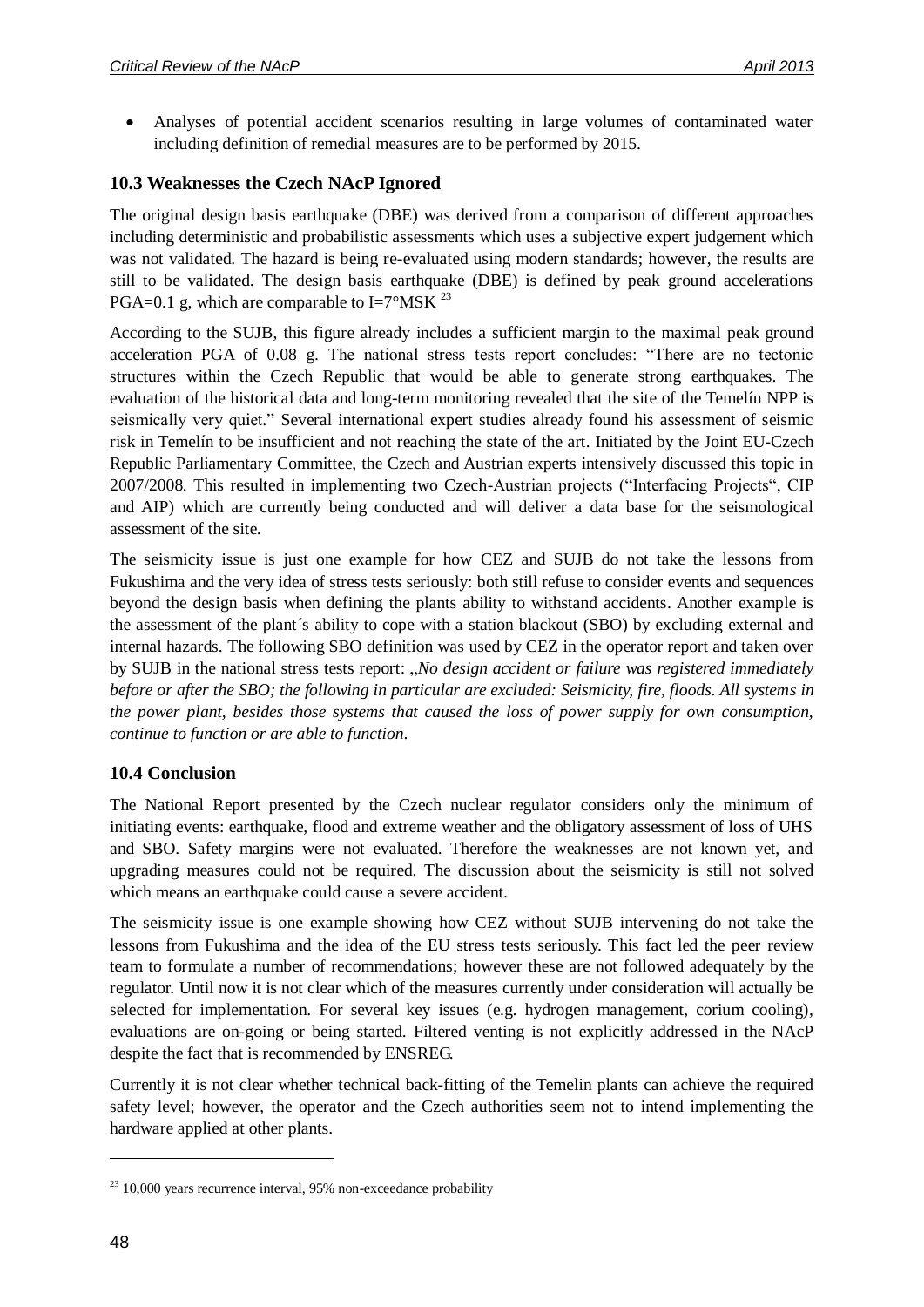The stress test revealed that Temelin 1 and 2 is not prepared to withstand an accident caused by a natural hazard like an earthquake and which obviously could affect both units. To present the water supply with fire trucks as idea to remedy to this dangerous situation reveals a dangerous approach to safety culture.

The heavy reliance on fire trucks and action undertaken by the plant staff during a severe accident for cooling the reactor is an unacceptable measure in the light of the fact that already after 2.5 hours without cooling fuel damage sets in. Temelin NPP has no means to cope with a severe accident at this point because it lacks both the measures to cool the molten core and the filtered containment venting system. Thus a severe accident with a major radioactive release would result.

All in all, we recommended to shut down Temelin NPP immediately, at least until appropriate hardware for severe accidents management (e.g. filtered venting) will be implemented and the staff training will be performed.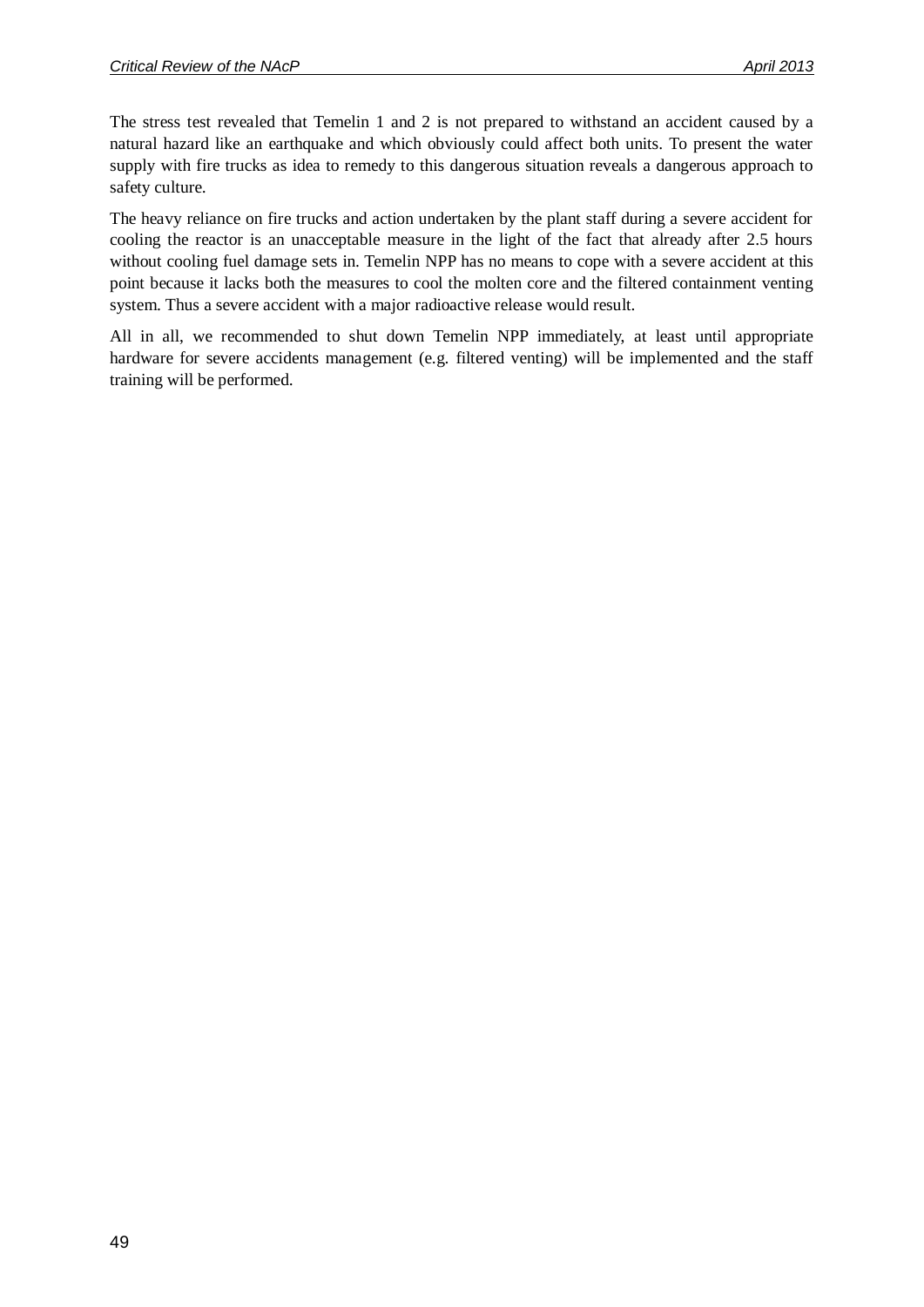# <span id="page-49-0"></span>**11 Wylfa NPP, UK**

Wylfa NPP, in operation since 1971, is located on the North coast of the island of Anglesey in North Wales. The adjacent Irish Sea provides the ultimate heat sink. The two units at Wylfa were both scheduled for shut down at the end of 2012, but the operator Magnox Ltd. decided to shut down unit 2 in April 2012 so that unit 1 could continue operating until 2014 [WNN 2012].

Magnox reactors are cooled by pressurised carbon dioxide gas  $(CO<sub>2</sub>)$ ; the moderator is graphite. The fuel is natural uranium clad in a magnox (magnesium non-oxidising) alloy. Wylfa 1 is the last Magnox reactor still in operation.

### <span id="page-49-1"></span>**11.1 UK National Action Plan (NAcP)**

The Office of Nuclear Regulation (ONR) explained that the NAcP has been developed from a number of UK ONR reports produced in response to Fukushima. The NAcP is therefore not a stand-alone report; rather it is a summary of the current status of, and future activities that are planned for, implementation of the lessons learnt [ONR 2012a].

The general approach to progressing the work described in NAcP report has been the same for all types of the UK's NPP. These are Magnox, Advanced Gas Cooled (AGR) and Pressurised Water Reactors (PWR).

However, ONR stated, differences do occur due to the shorter life of the last operating Magnox reactor (Wylfa 1). Less focus has been placed on long-term study work which might not report back within the operational time. ONR underlines as a consequence a number of prudent improvements have already been implemented which have tended to be fairly straightforward measures designed to provide an immediate safety benefit [ONR 2012b].

### <span id="page-49-2"></span>**11.2 Efforts to Remedy the Weaknesses the UK Stress Tests Described**

- Several uncertainties exist with regard to the calculation of design basis earthquake (DBE). There is no satisfactory evidence of capability of all UK NPPs for earthquake beyond the design basis. The UK regulator followed the recommendation to introduce a specific program for additional review regarding the design basis, adequate margin assessment and identifies specific potential plant improvements. However, for Wylfa only a seismic margins study is performed. Furthermore a review of resilience against extreme hazards was done; resilience enhancements are to be implemented by 2013.
- Secondary earthquake effects are addressed; a systematic review of the potential for seismically induced fire is to be performed by 30/06/2013. However, because an adequate seismic hazard assessment is lacking, there is no basis for this review to deliver sufficiently reliable results.
- Wylfa does not have an automatic seismic shutdown system. Therefore the operator has to initiate the reactor trip manually in response to a signal from the seismic monitoring system (already available).
- The currently available design basis flood (DBF) assessments of NPP sites in the UK did not take into account recent tsunami research work. However ONR believes that these studies are unlikely to significantly affect previous understanding of maximum credible tsunami heights.
- For flooding hazards, independent reports have been commissioned by ONR. This pilot will form the basis for the assessment of flooding margins. However, the operator Magnox does not intend to undertake full flooding margin assessments for Wylfa. Only a review of the existing flooding studies was conducted, resulting modifications of site resilience are to be implemented by 30/09/2013. However, without any appropriate assessment of the flood hazard, it cannot be evaluated whether the flood protection is sufficient. Quite the opposite has to be assumed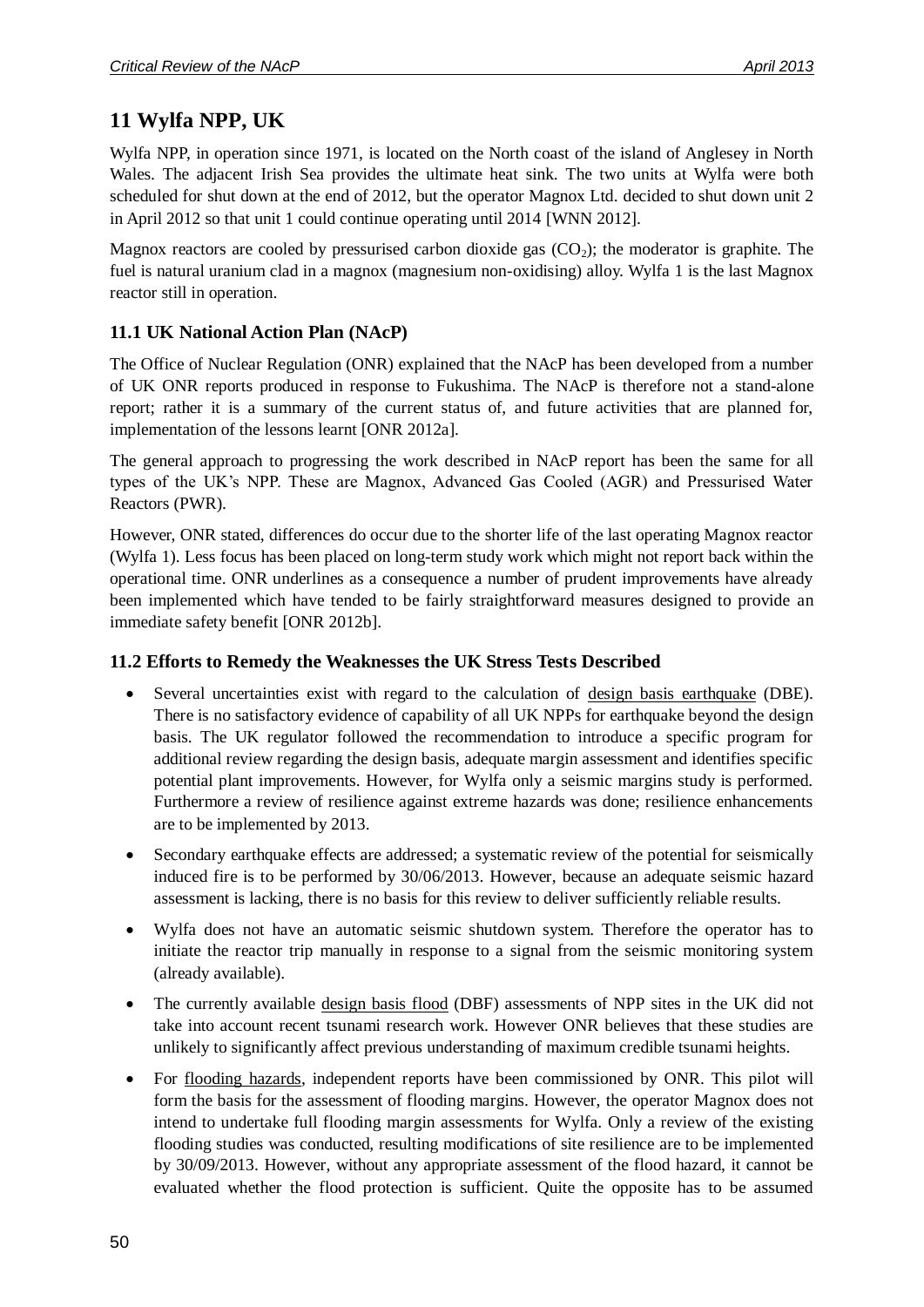regarding the general shortcomings in the flood assessment in the UK. Nevertheless, ONR is satisfied with this approach.

• Standards for early warning of extreme events are to be developed by  $31/03/2013$ .

To improve the prevention of severe accidents or to mitigate its consequences, a limited amount of actions are foreseen:

- Additional generators for emergency electrical on-site supplies (DC and AC) were provided and the CO² and fuel stocks on site were increased.
- Regarding provision of alternative means of cooling, Wylfa has only increased the on-site water stocks in hardened structures and purchased a water tanker to transport water from a nearby freshwater source to site. ONR assessed this as proportionate considering the remaining operating time of the plant.
- Resilience enhancements to assist operator access are to be implemented by 31/12/2013.
- Additional pumps to support reactor boiler feed and general duties are to be provided by 31/12/2013.
- The necessary improvement of the on-site emergency facilities with regard to resistance against external hazards and working conditions in case of severe accident is not required for Wylfa.
- The implementation of backup equipment for spent fuel pools (SFP) is not required.
- The reactor is fitted with an iodine absorption device that may be used to remove radioactive iodine from the primary circuit gas and can, therefore, mitigate releases to the environment to some degree. However this system is only designed for DBA and is not comparable to a filtered venting system. Backfitting is not required.
- A Level PSA 2 is to be performed, but only with a limited scope by 30/09/2013.
- The implementation of severe accident management guidelines (SAMGs) is to be completed by 31/12/2013. But the new guidelines will not include all necessary issues.

### <span id="page-50-0"></span>**11.3 Weaknesses the UK NAcP Ignored**

The Wylfa 1 is in operation since 1971. Both the ENSREG but also the UK stress test report did not recognize material degradation as the main contribution to safety problems. Ageing effects which cause material degradation are not considered in the stress test report. Specific ageing effects for Wylfa could trigger dangerous incidents or aggravate accident situations. The combination of external impacts (for example: earthquake) and material degradation can have significant impacts on the development of accidents.

Wylfa does not have a secondary containment. The massive concrete reactor pressure vessel is the last barrier to retain radioactive emissions from the reactor core. Containment function relies on the stability and leak-tightness of pipings and welds penetrating the reactor vessel wall.

The support and safety systems are very simple compared to the complex systems of light water reactors. They generally fall short of modern standards due to their lack of diversity and separation, particularly the electrical systems [HIRSCH 2005].

A fire risk exists, since a significant mass of graphite is located in the core which can ignite after an air intrusion. Air intrusion after pressure vessel failure, and subsequent graphite ignition, could lead to a large release [HIRSCH 2005].

Horizon is preparing a project to build new nuclear power plants of two or three ABWR units at Wylfa site [WNN 2013b].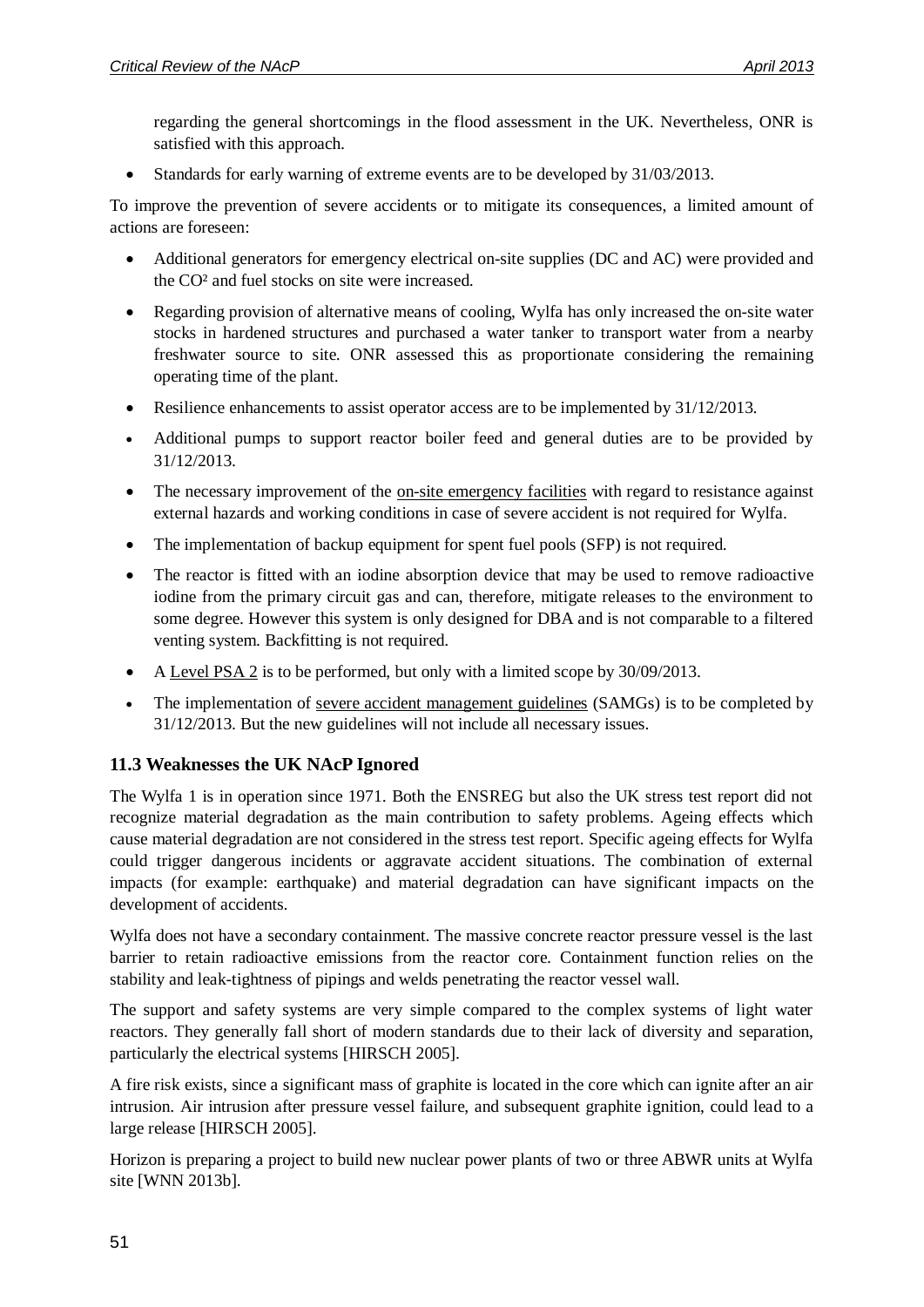### <span id="page-51-0"></span>**11.4 Conclusion**

The operator obviously does not have much interest in improving the safety of the old Wylfa reactor. The Office of Nuclear Regulation (ONR) shares this approach towards the only still operating Magnox in UK and this lack of interest is mirrored by the ENSREG peer review team.

It is irresponsible to assume that in a NPP of this age and deficiencies all safety relevant components will stay intact during an external impact (e.g. an earthquake) or under severe accident conditions. Nevertheless, improvements of severe accident management are limited to the use of mobile equipment.

ONR considered investigating the natural hazard issue as not worth the effort because Wylfa 1 nearly reached the end of its operational lifetime. This is not acceptable in the light of the design weaknesses. An evaluation of the natural hazards of the site would be important because Hitachi owned Horizon is preparing a project to build a new NPP of two or three ABWR units at this site [WNN 2013b]. The results could postpone or even preclude this project.

The operator but also the Nuclear safety authority accept the following situation: The natural hazard issue is not investigated thus the protection against hazards is insufficient, at the same time the severe accident management which would be crucial if such a hazard occurs cannot provide an adequate response. This irresponsible approach is being explained by the short operational time still left over for this reactor. The consequence of the reactor not fulfilling the needed safety level and upgrading it considered as not worth the effort leave only the following options: keeping an obviously unsafe reactor on the grid or immediate shutdown of Wylfa 1.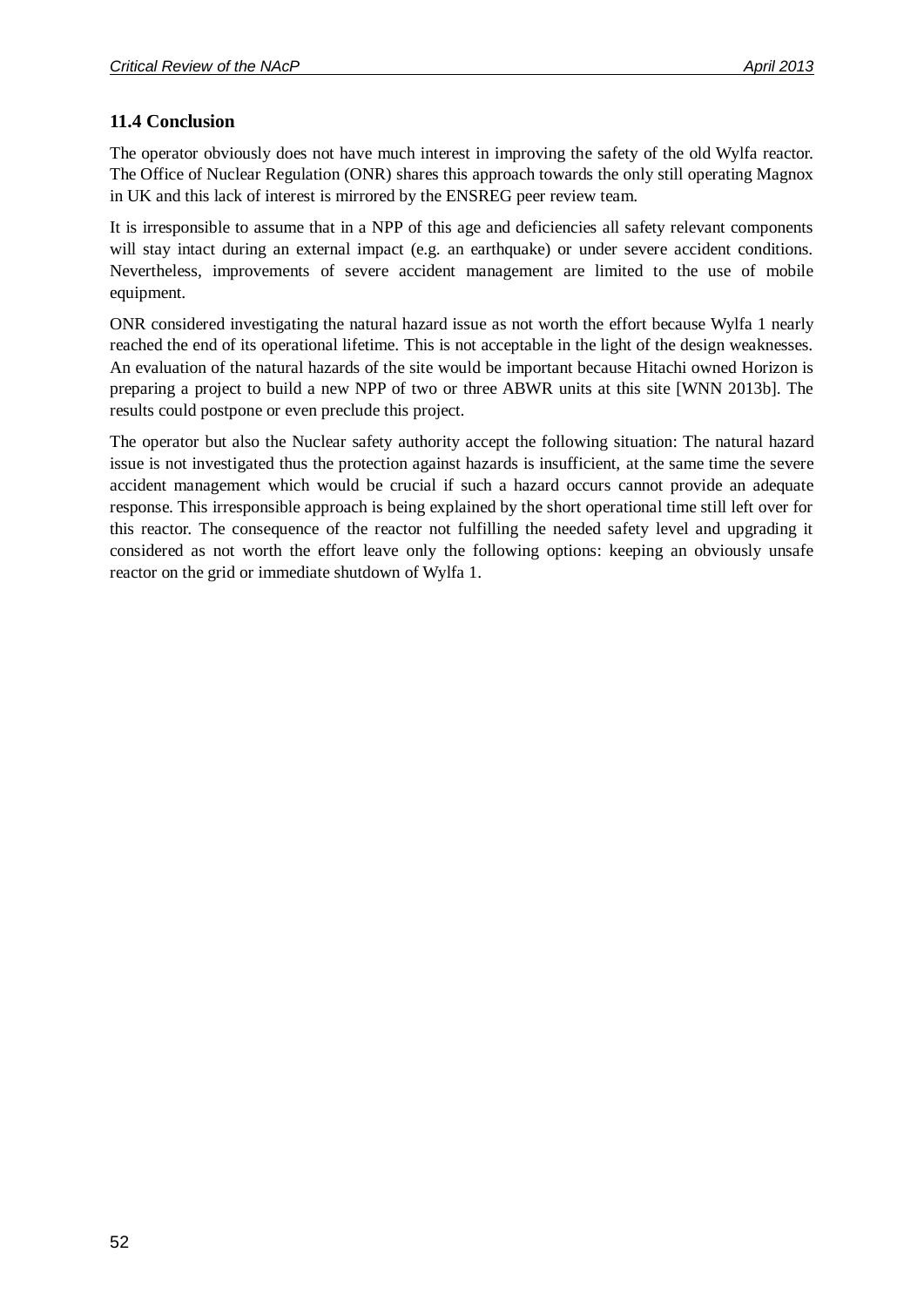# <span id="page-52-0"></span>**12 Conclusion**

The Fukushima catastrophe was the horrible result of decades of mistaken safety philosophy, a very lax safety regulation under strong industry influence on the regulators – not only in Japan. The first shock led to the honest attempt to change this, to also involve events which are definitely possible but were kept out of the safety cases by using probabilities. When it was possible to "prove" an event as having too low probability, it could be ignored.

On 12 October 2012, Tokyo Electric Power Co (TEPCO) admitted that the company had failed to prevent the Fukushima accident, reversing its earlier statement that the accident could not have been foreseen. A TEPCO task force has identified several factors that had led to the accident in March 2011 [NW 18/10/2012]: TEPCO did not learn a lesson from the incident in France of loss of off-site power due to flooding at the Blayais NPP on December 27, 1999, furthermore no safety measures aimed at preventing and mitigating a severe accident had been adopted since 2002. The task force attributed those facts to multiple root causes:

- First, the management assumed a severe accident was extremely unlikely in Japan, and feared that retrofitting safety systems would increase anxiety among the public, especially among the residents near the plant.
- TEPCO also feared safety retrofitting would require a costly shutdown period.

The TEPCO task force also underlined that there were not enough engineers at the site who were familiar with safety systems' designs, operation manuals and their locations.

Basically all circumstances leading to the Fukushima accident exist for the European NPP as well – only the tsunami risk does not apply for all NPP but e.g. for several UK NPPs. However the risk of flooding events or of earthquakes exists to a different extent for all NPPs. Also common to all NPPs: the operators insist on the low probabilities to avoid high investments and anti-nuclear activities of the public, very much as the same reasons as TEPCO in Japan until Fukushima.

The EU tried to respond to this "new experience" of Fukushima by conducting the stress tests and hoping that the results will lead to higher safety. This report investigated the result, the very concrete measures each nuclear safety authority will require its operators to implement and until which date.

Transparency is another important tool to control nuclear risk; while ENSREG certainly recognizes this fact, not all national nuclear regulators and operators act accordingly to fulfil this need of higher transparency.

It is evident that some countries treated this task rather as a formality or paperwork than a plant safety upgrade program. (The ENSREG peer review hopefully will insist on introducing additional measures to the national plans in those cases where the national regulator required less safety measures than the stress tests peer review recommended.)

In general, there are different possibilities for operator and nuclear authority to remedy the shortcomings the stress tests revealed:

- A quick response, but without any guarantee that the measures are sufficient (e.g. Wylfa, UK).
- A comprehensive evaluation of possible hazards and protections measures, which will take more than ten years (e.g. Gravelines and Cattenom, France).
- Business-as-usual, e.g. Temelin, Czech Republic). The idea of the stress tests is more or less ignored. Instead the already ongoing measures are listed, major hardware improvement avoided.

None of those possible variants increase the nuclear safety to an acceptable level. The very obvious solution - permanent shut down – needs to be considered and is in several cases the only safe option. This applies in particular to those plants where significant improvements cannot be achieved by the planned deployment of mobile equipment only or by having plants on the grid in the current status for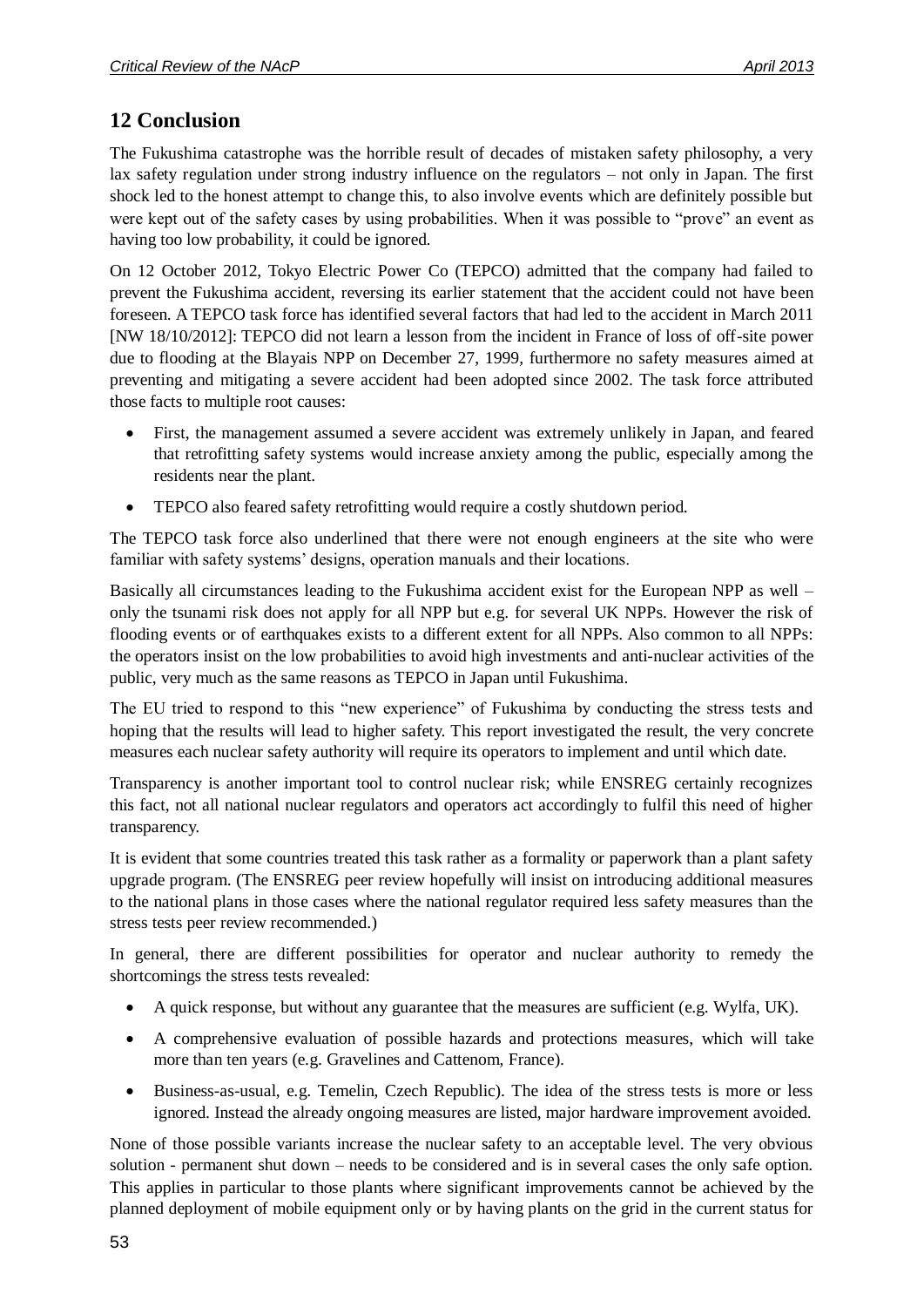many more years while evaluations and assessment are under preparation and again later backfittings would start. In some cases this is officially scheduled to take over ten years time.

The National Reports are heavily relying on the new magic solution to severe deficiencies at the plants due to design or the site: mobile equipment, which is easy to plan and store in the plant and therefore a cheaper solution compared to comprehensive measures. But under severe accident conditions, it is very unlikely that the proposed mobile equipment can be put to work as quickly as necessary; to rely to such a large extent on manual actions is in regard of the consequences of a severe accident irresponsible. Furthermore, the new mobile equipment is useless if the staff training and response during the accident is not perfectly according to plan. However not only the "know-how" but also the "know-why" is very important. This is also one important lesson learnt from the Fukushima accident.

Limited backfitting measures do not significantly improve the safety level because they cannot compensate the increasing threat of hazards (e.g. by climate change) and of ageing effects. Furthermore, the experiences show that back-fitting measures could cause new faults (e.g. because of defective mounting, forgotten scrap etc.).

Comprehensive plant modifications which would actually improve the safety level are technically impossible or would be done only in exchange for prolonged operation times, at the same time carrying the risks of aging plants as mentioned above.

**Thus, our conclusion: Up-to now, no lessons learnt from the accident at Fukushima.**

**At all European nuclear power plants severe accidents can occur – any time.**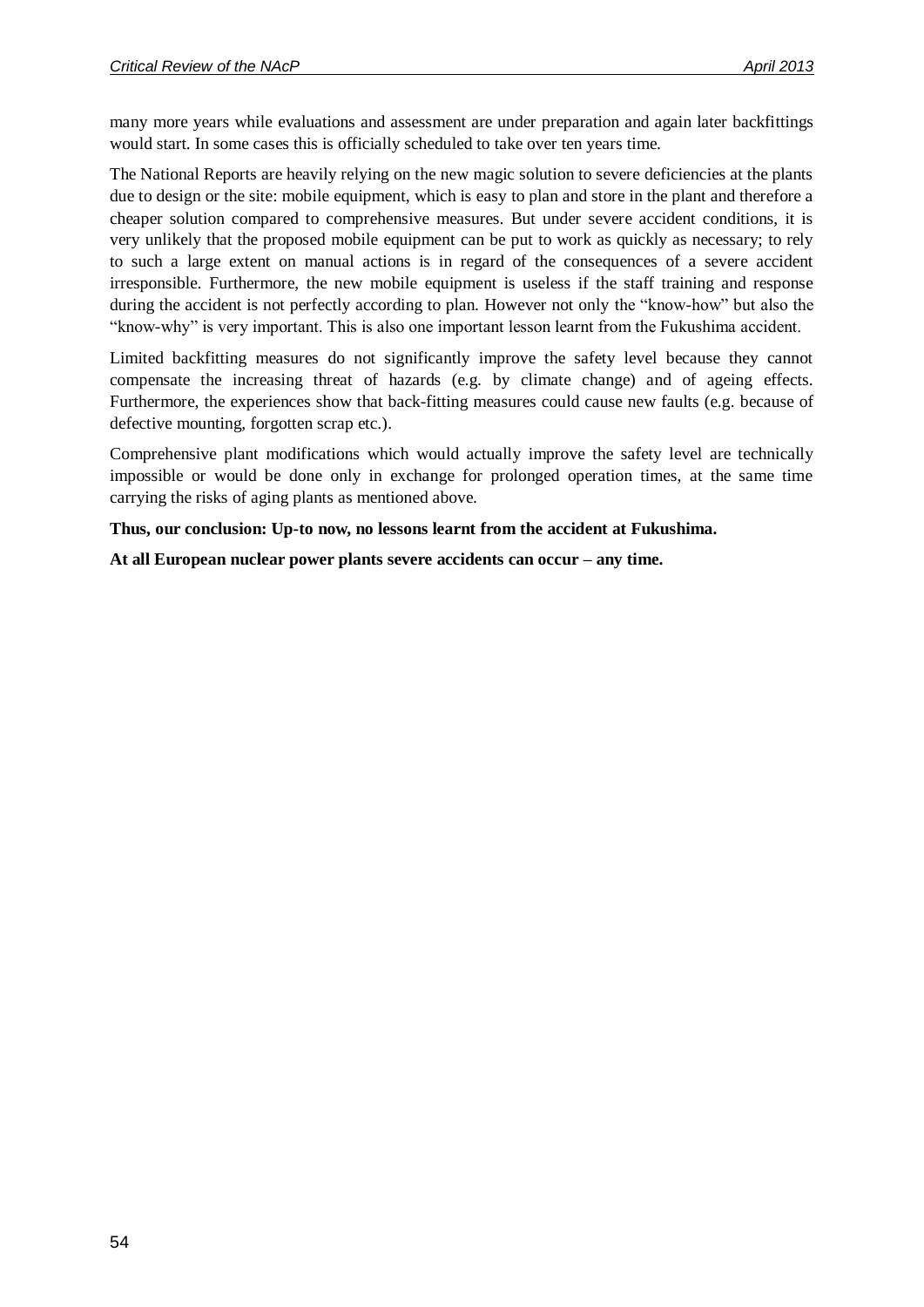# <span id="page-54-0"></span>**13 References**

- ASN 2012: Complementary Safety Assessments Follow-up of the French Nuclear Power Plants Stress tests, National Action Plan of the French Nuclear Safety Authority, December 2012
- BMU 2012: German Action Plan for the implementation of measures after the Fukushima Dai-ichi reactor accident; Federal Ministry for the Environment, Nature Conservation and Nuclear Safety (BMU); 31 December 2012
- CSN 2012: Post-Fukushima European action plan Spain National action plan, Consejo de Seguridad Nuclear (CSN); December 2012
- EC 2012: EC Commission Staff working document, Technical summary on the implementation of comprehensive risk and safety assessments of nuclear power plants in the European Union;; Brussels, 4 October 2012
- ENSI 2012: EU Stress Test: Swiss National Action Plan Follow up of the Peer Review, 2012 Year‐End Status Report; Swiss Federal Nuclear Safety Inspectorate (ENSI), December 2012
- ENSI 2013: Fissures in the Mühleberg Core Shroud; [http://www.ensi.ch/en/dossiers-3/muehleberg](http://www.ensi.ch/en/dossiers-3/muehleberg-core-shroud/fissures-in-the-muehleberg-core-shroud/)[core-shroud/fissures-in-the-muehleberg-core-shroud/](http://www.ensi.ch/en/dossiers-3/muehleberg-core-shroud/fissures-in-the-muehleberg-core-shroud/)
- ENSREG CZ 2012: Report of the stress test peer review Follow-up fact finding site visit to Temelin, Czech Republic, 11-12 September 2012
- ENSREG GE 2012: Report of the stress test peer review Follow-up fact finding site visit to Gundremmingen, Germany, 12-14 September 2012
- ENSREG SE 2012: Report of the stress test peer review Follow-up fact finding site visit to Ringhals, Sweden, 13-14 September 2012
- FANC 2012: Belgian Stress Tests, National action plan for nuclear power plants; Federal Agency for Nuclear Control, 20 December 2011
- GF BAYERN 2012: Kein neues Plutonium in Gundremmingen; Bündnis 90/Die Grünen; 08 November 2012; [http://www.gruene-fraktion-bayern.de/themen/energie/atomenergie/kein](http://www.gruene-fraktion-bayern.de/themen/energie/atomenergie/kein-neues-plutonium-gundremmingen)[neues-plutonium-gundremmingen](http://www.gruene-fraktion-bayern.de/themen/energie/atomenergie/kein-neues-plutonium-gundremmingen)
- HIRSCH 2005: Nuclear Reactor Hazards Ongoing Dangers of Operating Nuclear Technology in the 21st Century Report Prepared for Greenpeace International; Hirsch, H.; Becker, O.; et al April 2005
- IAEA 2012: Report of the operational safety review team (OSART) to the Muehleberg nuclear power plant (Switzerland); International Atomic energy Agency, 8-25 October 2012; [kernenergie.bkw](http://kernenergie.bkw-fmb.ch/tl_files/content/KKM/de/Aktuelles/OSART%20FINAL%20REPORT.pdf)[fmb.ch/tl\\_files/content/KKM/de/Aktuelles/OSART%20FINAL%20REPORT.pdf](http://kernenergie.bkw-fmb.ch/tl_files/content/KKM/de/Aktuelles/OSART%20FINAL%20REPORT.pdf)
- NATURE 2013: Quake fears rise at Japan´s reactor; Commissioners say that geological faults make some reactors too dangerous to restart; Nature (494); 7 February 2013
- NORDB 2013: Streit um Atomkraftwerk Gundremmingen; Nordbayern.de; 09.03.2013; <http://www.nordbayern.de/region/streit-um-atomkraftwerk-gundremmingen-1.2742394>
- NW 18/10/2012: Nucleonics Week the McGraw-Hill Companies; October 8, 2012
- NW 08/11/2012: Nucleonics Week the McGraw-Hill Companies; November 8, 2012
- NW 29/11/2012: Nucleonics Week; the McGraw-Hill Companies; November 29, 2012
- NW 13/12/2012: Nucleonics Week; the McGraw-Hill Companies; December, 13, 2012
- NW 17/01/2013: Nucleonics Week; the McGraw-Hill Companies; January 17, 2013
- NW 14/02/2013: Nucleonics Week; the McGraw-Hill Companies; February 14, 2013
- ONR 2012a UK ONR ENSREG Related 'National Action Plan', UK Office for Nuclear Regulation response to ENSREG Action Plan; A Statement on ONR's Actions Extracted from the UK Post Japanese Earthquake and Tsunami Implementation Plan; HM Chief Inspector of Nuclear Installations; Office of Nuclear Regulation (ONR) 31st December 2012